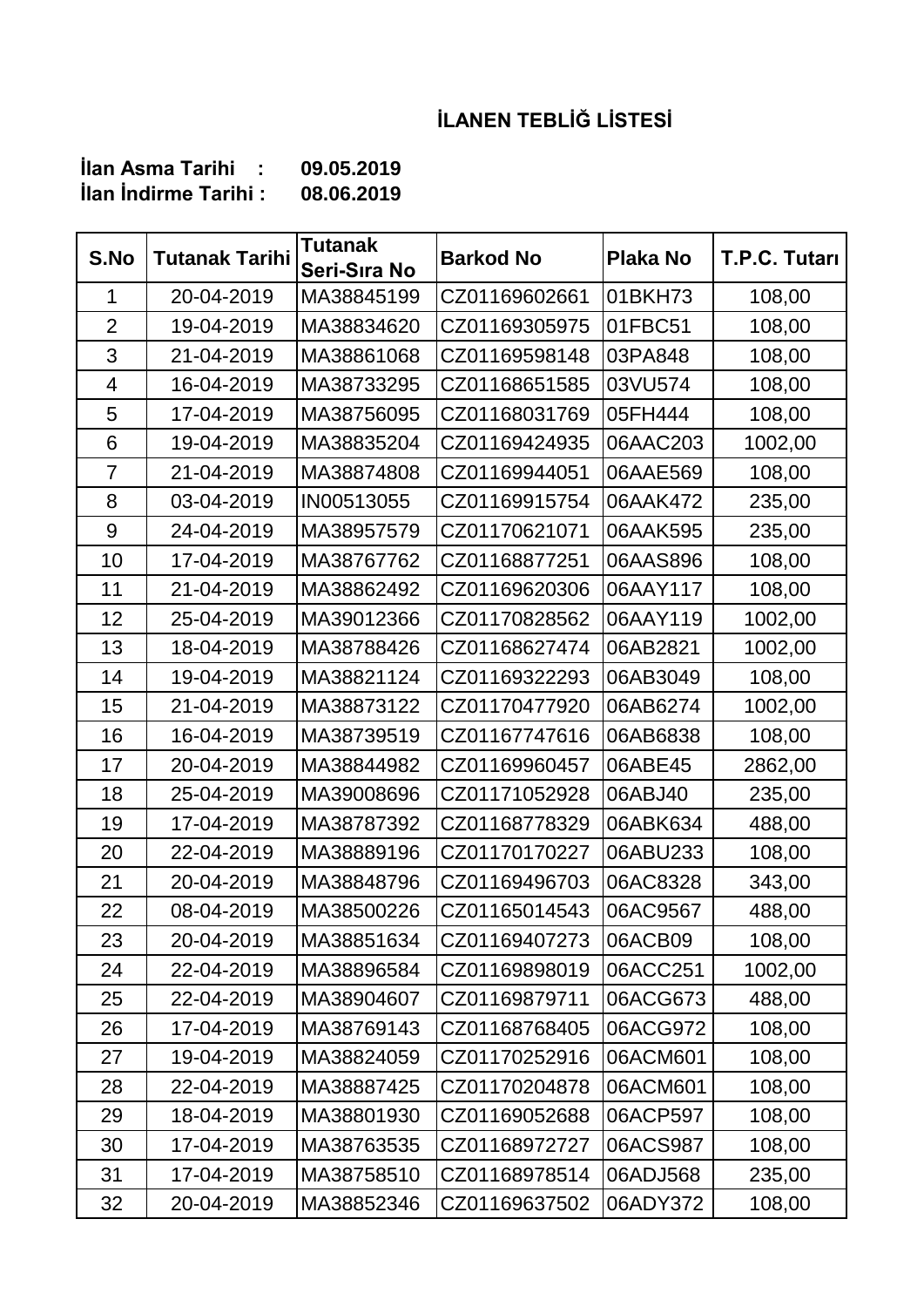| S.No | <b>Tutanak Tarihi</b> | <b>Tutanak</b><br>Seri-Sıra No | <b>Barkod No</b> | <b>Plaka No</b> | T.P.C. Tutarı |
|------|-----------------------|--------------------------------|------------------|-----------------|---------------|
| 33   | 22-04-2019            | MA38902957                     | CZ01169933314    | 06AE5000        | 488,00        |
| 34   | 20-04-2019            | MA38864427                     | CZ01169971781    | 06AEB260        | 488,00        |
| 35   | 13-04-2019            | MA38996205                     | CZ01169328240    | 06AEF762        | 108,00        |
| 36   | 17-04-2019            | MA38765543                     | CZ01169377866    | 06AEH785        | 108,00        |
| 37   | 20-04-2019            | MA38854357                     | CZ01169578720    | 06AEK66         | 108,00        |
| 38   | 17-04-2019            | MA38762650                     | CZ01168572040    | 06AEL81         | 108,00        |
| 39   | 09-04-2019            | MA38942780                     | CZ01168519519    | 06AEM273        | 216,00        |
| 40   | 20-04-2019            | MA38864972                     | CZ01169963304    | 06AEM856        | 1002,00       |
| 41   | 20-04-2019            | MA38850178                     | CZ01169423907    | 06AET104        | 1002,00       |
| 42   | 19-04-2019            | MA38838142                     | CZ01169341188    | 06AEZ618        | 235,00        |
| 43   | 19-04-2019            | MA38835548                     | CZ01169587890    | 06AF2104        | 488,00        |
| 44   | 18-04-2019            | MA38781329                     | CZ01168936484    | 06AF4034        | 108,00        |
| 45   | 18-04-2019            | MA38781530                     | CZ01168936859    | 06AFA622        | 108,00        |
| 46   | 19-04-2019            | MA38834012                     | CZ01169310085    | 06AFA637        | 108,00        |
| 47   | 22-04-2019            | MA38993694                     | CZ01169290011    | 06AFA642        | 108,00        |
| 48   | 15-04-2019            | MA38706031                     | CZ01168578219    | 06AFC430        | 235,00        |
| 49   | 21-04-2019            | MA38868313                     | CZ01170221516    | 06AFM543        | 235,00        |
| 50   | 22-04-2019            | MA38887162                     | CZ01169998047    | 06AFN749        | 488,00        |
| 51   | 18-04-2019            | MA38793228                     | CZ01168869959    | 06AFR521        | 108,00        |
| 52   | 24-04-2019            | MA38965808                     | CZ01170693467    | 06AG1624        | 488,00        |
| 53   | 20-04-2019            | MA38845379                     | CZ01169392906    | 06AG1656        | 108,00        |
| 54   | 18-04-2019            | MA38800150                     | CZ01168915298    | 06AG3332        | 108,00        |
| 55   | 17-04-2019            | MA38788505                     | CZ01169088809    | 06AG4508        | 108,00        |
| 56   | 19-04-2019            | MA38832812                     | CZ01169202120    | 06AG7055        | 235,00        |
| 57   | 13-04-2019            | MA38996842                     | CZ01169333343    | 06AG9385        | 108,00        |
| 58   | 23-04-2019            | MA38940235                     | CZ01170018352    | 06AGH259        | 235,00        |
| 59   | 21-04-2019            | MA38870753                     | CZ01169171709    | 06AGH879        | 108,00        |
| 60   | 07-04-2019            | MA39050526                     | CZ01169754322    | 06AGN921        | 235,00        |
| 61   | 23-04-2019            | MA39113726                     | CZ01170266784    | 06AH3016        | 235,00        |
| 62   | 19-04-2019            | MA38835810                     | CZ01169586862    | 06AH3775        | 1002,00       |
| 63   | 21-04-2019            | MA38875766                     | CZ01170229291    | 06AH9603        | 1002,00       |
| 64   | 19-04-2019            | MA38836389                     | CZ01169685596    | 06AHC85         | 235,00        |
| 65   | 19-04-2019            | MA38820957                     | CZ01169321722    | 06AK1715        | 108,00        |
| 66   | 13-04-2019            | MA38645587                     | CZ01167573703    | 06AK6547        | 235,00        |
| 67   | 19-04-2019            | MA38833237                     | CZ01169553772    | 06AK7454        | 108,00        |
| 68   | 20-04-2019            | MA38979149                     | CZ01169044898    | 06AKC31         | 235,00        |
| 69   | 18-04-2019            | MA38799902                     | CZ01168916677    | 06AL307         | 108,00        |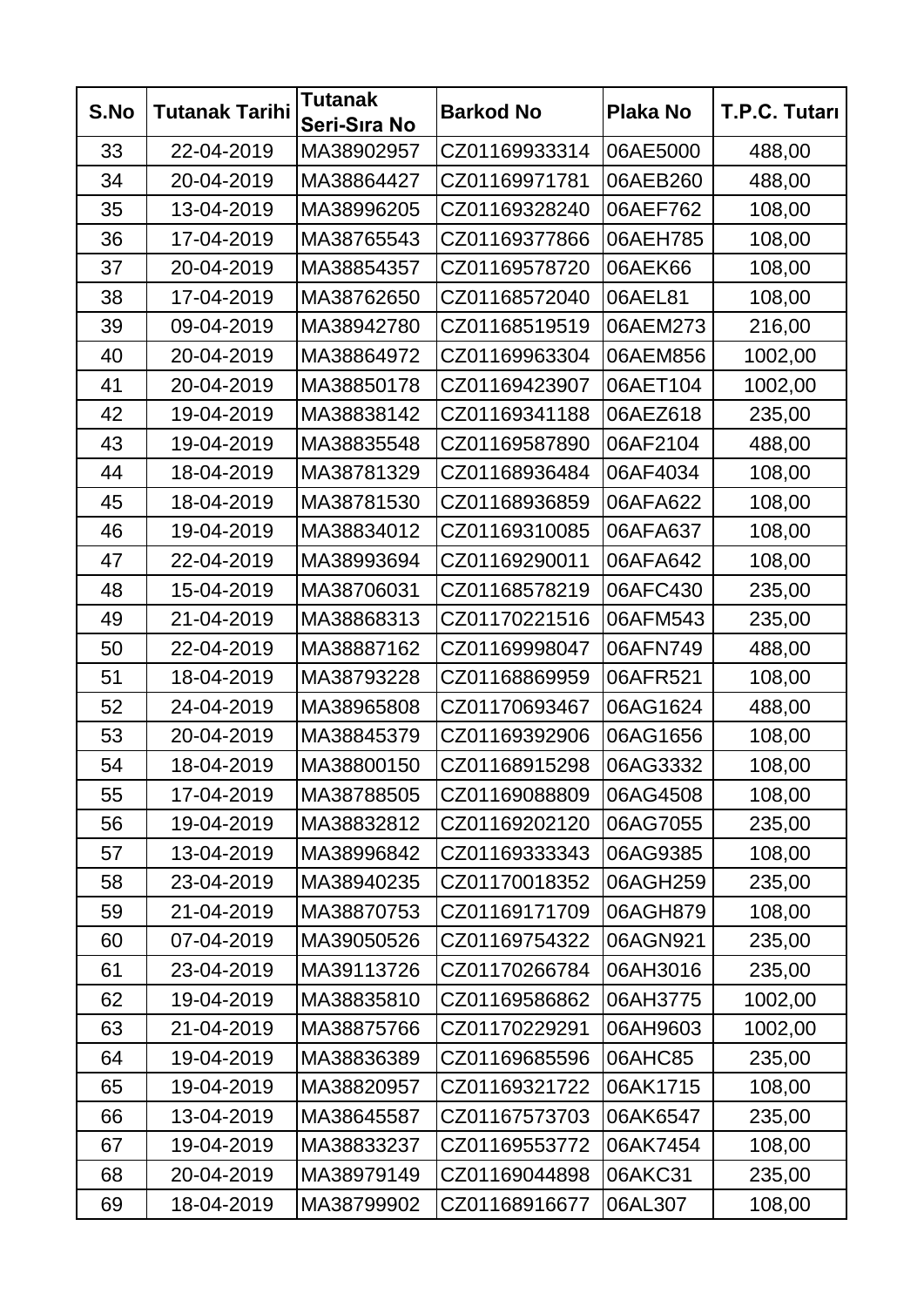| S.No | <b>Tutanak Tarihi</b> | <b>Tutanak</b><br>Seri-Sıra No | <b>Barkod No</b> | <b>Plaka No</b> | T.P.C. Tutarı |
|------|-----------------------|--------------------------------|------------------|-----------------|---------------|
| 70   | 25-04-2019            | MA38990709                     | CZ01171058883    | 06AL3819        | 108,00        |
| 71   | 21-04-2019            | MA38874908                     | CZ01169935479    | 06AL4544        | 108,00        |
| 72   | 23-04-2019            | MA38930409                     | CZ01170748082    | 06AL7416        | 235,00        |
| 73   | 17-04-2019            | MA38774434                     | CZ01168753524    | 06ALR48         | 1002,00       |
| 74   | 17-04-2019            | MA38749161                     | CZ01168284592    | 06AN7383        | 108,00        |
| 75   | 18-04-2019            | MA38800983                     | CZ01168970945    | 06AN8859        | 108,00        |
| 76   | 22-04-2019            | MA38888717                     | CZ01169940701    | 06AP9828        | 108,00        |
| 77   | 16-04-2019            | MA38732071                     | CZ01168730839    | 06AR1096        | 108,00        |
| 78   | 21-04-2019            | MA38876441                     | CZ01169669244    | 06AR2222        | 235,00        |
| 79   | 21-04-2019            | MA38875025                     | CZ01169937190    | 06AR2988        | 108,00        |
| 80   | 19-04-2019            | MA38835825                     | CZ01169586732    | 06AR499         | 488,00        |
| 81   | 20-04-2019            | MA38851911                     | CZ01169524222    | 06AR5214        | 108,00        |
| 82   | 04-04-2019            | MA38411799                     | CZ01164296230    | 06AR5631        | 235,00        |
| 83   | 16-04-2019            | MA38731887                     | CZ01168126595    | 06AR5631        | 108,00        |
| 84   | 19-04-2019            | MA38841937                     | CZ01169546637    | 06AR7850        | 1002,00       |
| 85   | 24-04-2019            | MA38953738                     | CZ01170173129    | 06AS0173        | 108,00        |
| 86   | 19-04-2019            | MA38832029                     | CZ01169491043    | 06AS1503        | 108,00        |
| 87   | 22-04-2019            | MA38880317                     | CZ01169689709    | 06AS9872        | 235,00        |
| 88   | 16-04-2019            | MA38727842                     | CZ01168053280    | 06ASB20         | 108,00        |
| 89   | 19-04-2019            | MA38835595                     | CZ01169588477    | 06AT6735        | 488,00        |
| 90   | 12-04-2019            | MA38637045                     | CZ01167590076    | 06AT8350        | 235,00        |
| 91   | 16-04-2019            | MA38737388                     | CZ01168744850    | 06AT8503        | 108,00        |
| 92   | 20-04-2019            | MA38857046                     | CZ01169180688    | 06AU1360        | 108,00        |
| 93   | 18-04-2019            | MA38792195                     | CZ01168880008    | 06AV2034        | 108,00        |
| 94   | 21-04-2019            | MA38875483                     | CZ01169929386    | 06AV7852        | 108,00        |
| 95   | 17-04-2019            | MA38771223                     | CZ01169106091    | 06AV8508        | 235,00        |
| 96   | 14-04-2019            | MA38664975                     | CZ01166973696    | 06AY6234        | 235,00        |
| 97   | 12-04-2019            | MA38639473                     | CZ01167248533    | 06AYN34         | 108,00        |
| 98   | 20-04-2019            | MA38841211                     | CZ01169385489    | 06AZ5911        | 488,00        |
| 99   | 16-04-2019            | MA38719554                     | CZ01167534612    | 06AZ7202        | 1002,00       |
| 100  | 20-04-2019            | MA38848308                     | CZ01169204780    | 06AZL93         | 108,00        |
| 101  | 25-04-2019            | MA39011501                     | CZ01170556335    | 06BA2075        | 108,00        |
| 102  | 10-04-2019            | MA38564347                     | CZ01166479310    | 06BA4828        | 235,00        |
| 103  | 06-04-2019            | MA38474424                     | CZ01166335869    | 06BA9170        | 235,00        |
| 104  | 18-04-2019            | MA38782368                     | CZ01168673150    | 06BAF721        | 1002,00       |
| 105  | 13-04-2019            | MA38659231                     | CZ01168011655    | 06BAG516        | 108,00        |
| 106  | 16-04-2019            | MA38734740                     | CZ01168705981    | 06BAJ906        | 108,00        |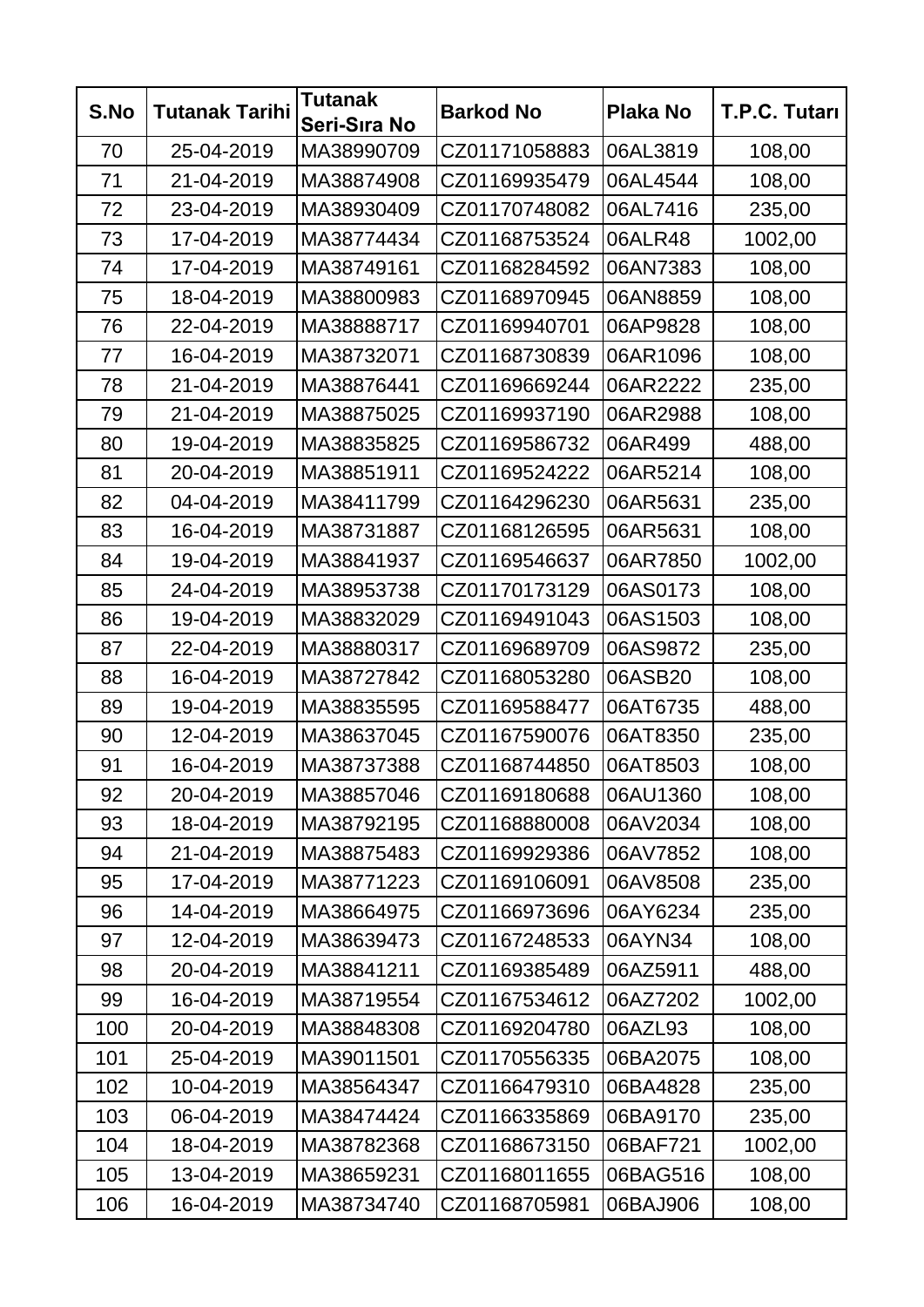| S.No | <b>Tutanak Tarihi</b> | <b>Tutanak</b><br>Seri-Sıra No | <b>Barkod No</b> | <b>Plaka No</b> | T.P.C. Tutarı |
|------|-----------------------|--------------------------------|------------------|-----------------|---------------|
| 107  | 14-04-2019            | MA38683205                     | CZ01167406704    | 06BB1605        | 108,00        |
| 108  | 22-04-2019            | MA38911622                     | CZ01170296965    | 06BB2013        | 235,00        |
| 109  | 21-04-2019            | MA38874922                     | CZ01170096046    | 06BB2464        | 488,00        |
| 110  | 21-04-2019            | MA38873028                     | CZ01170477401    | 06BB3218        | 1002,00       |
| 111  | 15-04-2019            | MA38738260                     | CZ01169088861    | 06BB646         | 235,00        |
| 112  | 12-04-2019            | MA39009482                     | CZ01169437751    | 06BBC132        | 108,00        |
| 113  | 23-04-2019            | MA38930193                     | CZ01170202546    | 06BBE874        | 108,00        |
| 114  | 20-04-2019            | MA38848006                     | CZ01169201383    | 06BBF532        | 108,00        |
| 115  | 22-04-2019            | MA38888652                     | CZ01170011780    | 06BBJ485        | 488,00        |
| 116  | 23-04-2019            | MA38939000                     | CZ01170866489    | 06BBV824        | 108,00        |
| 117  | 19-04-2019            | MA38842839                     | CZ01169583526    | 06BBZ506        | 488,00        |
| 118  | 11-04-2019            | MA38942668                     | CZ01168518772    | 06BC9287        | 235,00        |
| 119  | 19-04-2019            | MA38836733                     | CZ01170088263    | 06BCD789        | 108,00        |
| 120  | 20-04-2019            | MA38857776                     | CZ01169347661    | 06BCF168        | 108,00        |
| 121  | 23-04-2019            | MA38932747                     | CZ01170330843    | 06BCH198        | 108,00        |
| 122  | 18-04-2019            | MA38797751                     | CZ01169152449    | 06BCH878        | 108,00        |
| 123  | 17-04-2019            | MA38769393                     | CZ01168775991    | 06BCK336        | 235,00        |
| 124  | 22-04-2019            | MA38903791                     | CZ01170671106    | 06BCP403        | 108,00        |
| 125  | 19-04-2019            | MA38824300                     | CZ01169209822    | 06BDK072        | 108,00        |
| 126  | 17-04-2019            | MA38759291                     | CZ01168289979    | 06BDM109        | 108,00        |
| 127  | 17-04-2019            | MA38754913                     | CZ01168028066    | 06BE0485        | 108,00        |
| 128  | 20-04-2019            | MA38844573                     | CZ01169219388    | 06BE2500        | 108,00        |
| 129  | 17-04-2019            | MA38775247                     | CZ01168738156    | 06BE4312        | 1002,00       |
| 130  | 21-04-2019            | MA38865134                     | CZ01170226436    | 06BE4312        | 235,00        |
| 131  | 24-04-2019            | MA38958436                     | CZ01170960064    | 06BE9089        | 108,00        |
| 132  | 22-04-2019            | MA38897989                     | CZ01170295845    | 06BE9549        | 235,00        |
| 133  | 18-04-2019            | MA38805494                     | CZ01169197549    | 06BEB925        | 108,00        |
| 134  | 18-04-2019            | MA38800037                     | CZ01169239683    | 06BEH986        | 108,00        |
| 135  | 19-04-2019            | MA38819731                     | CZ01169054552    | 06BEJ803        | 343,00        |
| 136  | 23-04-2019            | MA38921855                     | CZ01170263684    | 06BEN097        | 108,00        |
| 137  | 16-04-2019            | MA38733014                     | CZ01168330640    | 06BEN192        | 108,00        |
| 138  | 18-04-2019            | MA38798552                     | CZ01169248395    | 06BES364        | 108,00        |
| 139  | 17-04-2019            | MA38753396                     | CZ01169099133    | 06BEV043        | 108,00        |
| 140  | 22-04-2019            | MA38910507                     | CZ01170417957    | 06BFF578        | 235,00        |
| 141  | 22-04-2019            | MA38902953                     | CZ01169879063    | 06BFP556        | 488,00        |
| 142  | 20-04-2019            | MA38843758                     | CZ01169418071    | 06BFR600        | 1002,00       |
| 143  | 17-04-2019            | MA38770772                     | CZ01168633031    | 06BFR937        | 235,00        |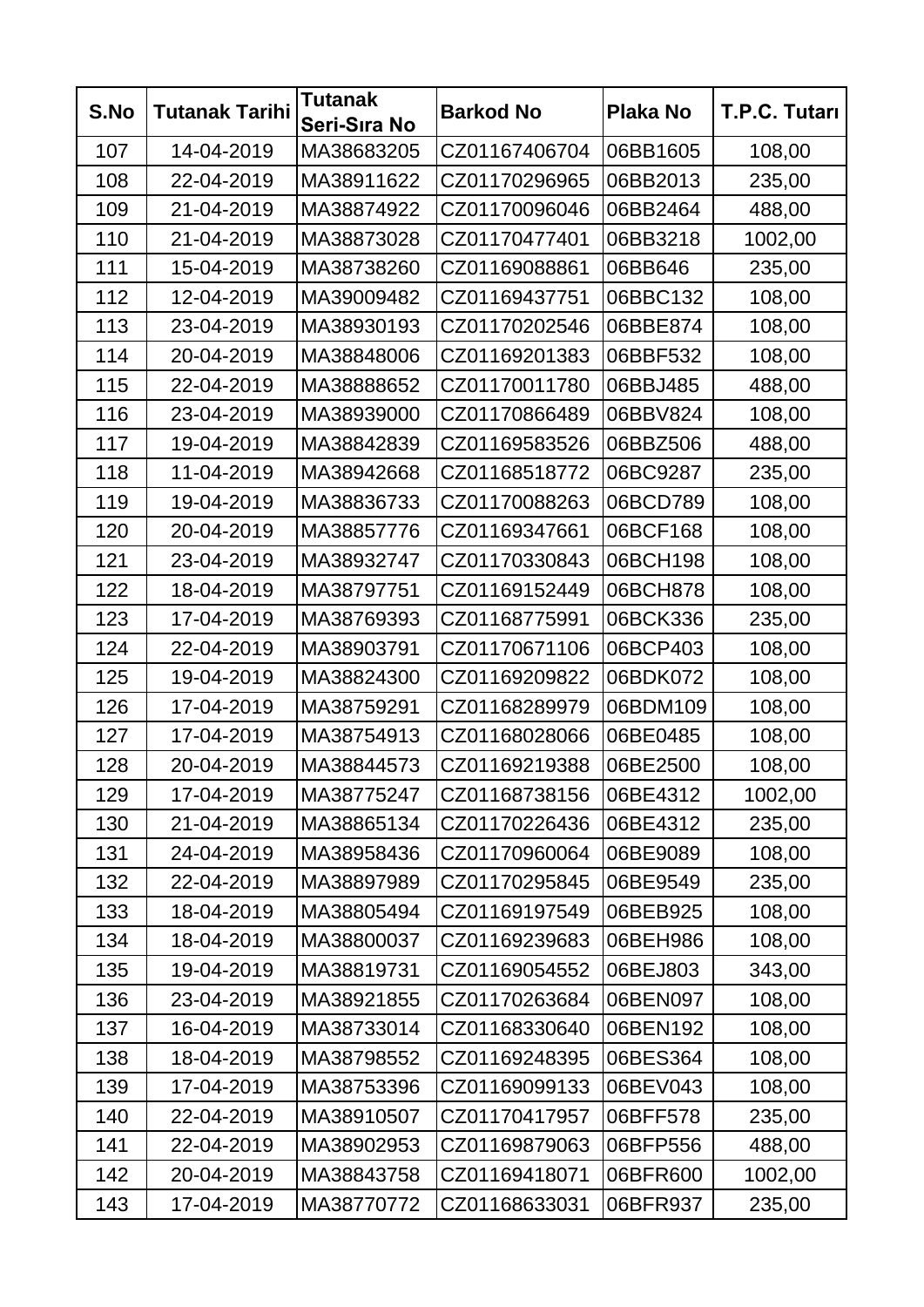| S.No | <b>Tutanak Tarihi</b> | <b>Tutanak</b><br>Seri-Sıra No | <b>Barkod No</b> | <b>Plaka No</b> | T.P.C. Tutarı |
|------|-----------------------|--------------------------------|------------------|-----------------|---------------|
| 144  | 21-04-2019            | MA38869864                     | CZ01169260922    | 06BFU188        | 108,00        |
| 145  | 17-04-2019            | MA38743588                     | CZ01168366519    | 06BG1711        | 108,00        |
| 146  | 20-04-2019            | MA38841285                     | CZ01169384895    | 06BGB314        | 1002,00       |
| 147  | 18-04-2019            | MA38799673                     | CZ01169245912    | 06BGB827        | 108,00        |
| 148  | 20-04-2019            | MA38844140                     | CZ01169419238    | 06BGD910        | 1002,00       |
| 149  | 19-04-2019            | MA38824351                     | CZ01169628456    | 06BGF277        | 235,00        |
| 150  | 17-04-2019            | MA38793773                     | CZ01169127201    | 06BGN684        | 1002,00       |
| 151  | 23-04-2019            | MA38934752                     | CZ01170332984    | 06BGP987        | 108,00        |
| 152  | 20-04-2019            | MA38844944                     | CZ01169653526    | 06BH3523        | 488,00        |
| 153  | 18-04-2019            | MA38794900                     | CZ01169314564    | 06BH5237        | 108,00        |
| 154  | 19-04-2019            | MA38834656                     | CZ01169536942    | 06BHA343        | 108,00        |
| 155  | 18-04-2019            | MA38804385                     | CZ01170372799    | 06BHM443        | 108,00        |
| 156  | 20-04-2019            | MA38857725                     | CZ01169479546    | 06BHR469        | 1002,00       |
| 157  | 22-04-2019            | MA38914683                     | CZ01170765959    | 06BHS447        | 488,00        |
| 158  | 17-04-2019            | MA38767865                     | CZ01168925556    | 06BHT994        | 108,00        |
| 159  | 18-04-2019            | MA38797594                     | CZ01169167092    | 06BHV478        | 108,00        |
| 160  | 20-04-2019            | MA38845020                     | CZ01169419344    | 06BHY066        | 1002,00       |
| 161  | 22-04-2019            | MA39103037                     | CZ01170066483    | 06BIC104        | 108,00        |
| 162  | 19-04-2019            | MA38837561                     | CZ01169537604    | 06BIF662        | 1002,00       |
| 163  | 17-04-2019            | MA38755356                     | CZ01168699402    | 06BIG679        | 108,00        |
| 164  | 13-03-2019            | MA38986791                     | CZ01169195392    | 06BIH058        | 235,00        |
| 165  | 18-04-2019            | MA39197887                     | CZ01171053628    | 06BIH066        | 108,00        |
| 166  | 22-04-2019            | MA39110441                     | CZ01170199679    | 06BIH066        | 488,00        |
| 167  | 16-04-2019            | MA38726637                     | CZ01168795395    | 06BIL766        | 1002,00       |
| 168  | 19-04-2019            | MA38830123                     | CZ01169339383    | 06BIM641        | 108,00        |
| 169  | 21-04-2019            | MA38869826                     | CZ01170485826    | 06BIZ210        | 1002,00       |
| 170  | 17-04-2019            | MA38762741                     | CZ01170750221    | 06BIZ783        | 108,00        |
| 171  | 08-04-2019            | MA38509871                     | CZ01165618451    | 06BJ531         | 235,00        |
| 172  | 20-04-2019            | MA38853470                     | CZ01169951400    | 06BJ7143        | 108,00        |
| 173  | 25-04-2019            | MA38993226                     | CZ01171106034    | 06BJA031        | 108,00        |
| 174  | 17-04-2019            | MA38758989                     | CZ01168288248    | 06BJA610        | 108,00        |
| 175  | 15-04-2019            | MA38738227                     | CZ01169088250    | 06BJA853        | 235,00        |
| 176  | 20-04-2019            | MA38842627                     | CZ01169387506    | 06BJL654        | 488,00        |
| 177  | 19-04-2019            | MA38821941                     | CZ01168981149    | 06BJU738        | 108,00        |
| 178  | 22-04-2019            | MA38897954                     | CZ01170372300    | 06BJV818        | 235,00        |
| 179  | 16-04-2019            | MA38727765                     | CZ01168267113    | 06BK1685        | 108,00        |
| 180  | 20-04-2019            | MA38851988                     | CZ01169549607    | 06BK2111        | 108,00        |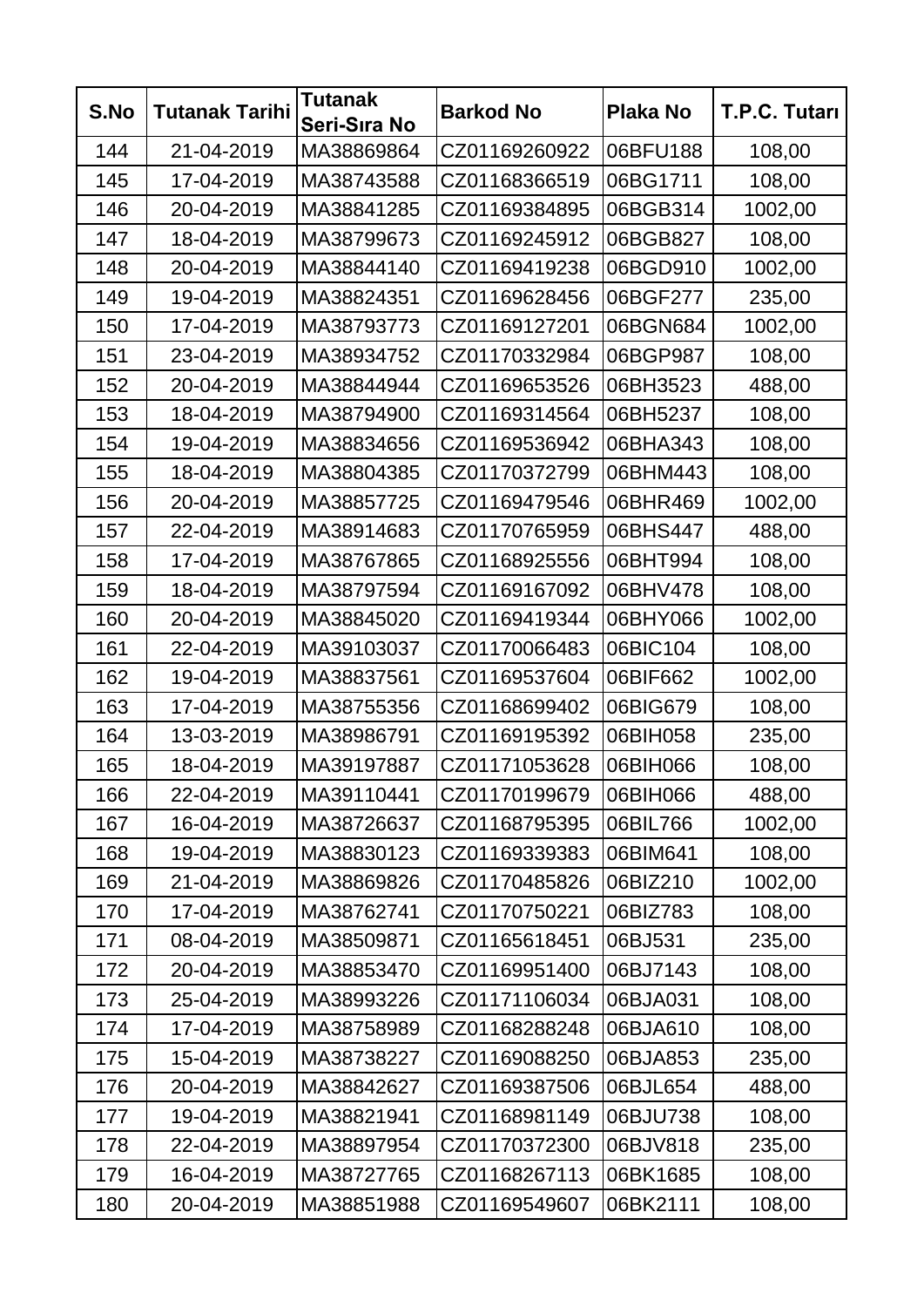| S.No | <b>Tutanak Tarihi</b> | <b>Tutanak</b><br>Seri-Sıra No | <b>Barkod No</b> | <b>Plaka No</b> | T.P.C. Tutarı |
|------|-----------------------|--------------------------------|------------------|-----------------|---------------|
| 181  | 24-04-2019            | MA38961496                     | CZ01171087135    | 06BL6542        | 108,00        |
| 182  | 19-04-2019            | MA38825191                     | CZ01169137026    | 06BL8189        | 343,00        |
| 183  | 21-04-2019            | MA38866981                     | CZ01169924480    | 06BLR59         | 108,00        |
| 184  | 23-04-2019            | MA38990755                     | CZ01169257236    | 06BM1369        | 108,00        |
| 185  | 17-04-2019            | MA38767542                     | CZ01168949293    | 06BM1500        | 235,00        |
| 186  | 21-04-2019            | MA38864830                     | CZ01169393460    | 06BM4835        | 108,00        |
| 187  | 19-04-2019            | MA38829979                     | CZ01169370102    | 06BM9677        | 108,00        |
| 188  | 16-04-2019            | MA38739239                     | CZ01168218672    | 06BN1138        | 108,00        |
| 189  | 18-04-2019            | MA38794605                     | CZ01168867214    | 06BN6867        | 108,00        |
| 190  | 20-04-2019            | MA38852747                     | CZ01170691241    | 06BN7419        | 108,00        |
| 191  | 23-04-2019            | MA38927565                     | CZ01170211982    | 06BP0896        | 108,00        |
| 192  | 24-04-2019            | MA38962752                     | CZ01170469475    | 06BS2649        | 108,00        |
| 193  | 24-04-2019            | MA38960130                     | CZ01171252748    | 06BS3876        | 108,00        |
| 194  | 19-04-2019            | MA38813721                     | CZ01169634990    | 06BS8802        | 108,00        |
| 195  | 19-04-2019            | MA38828214                     | CZ01169402988    | 06BT1904        | 108,00        |
| 196  | 17-04-2019            | MA38766639                     | CZ01168609968    | 06BT4994        | 235,00        |
| 197  | 19-04-2019            | MA38835174                     | CZ01169362077    | 06BU3740        | 108,00        |
| 198  | 21-04-2019            | MA38869038                     | CZ01169143171    | 06BU4859        | 108,00        |
| 199  | 17-04-2019            | MA38762725                     | CZ01169401011    | 06BU629         | 108,00        |
| 200  | 19-04-2019            | MA38834740                     | CZ01169306422    | 06BV5826        | 235,00        |
| 201  | 22-04-2019            | MA38901741                     | CZ01169908572    | 06BY0429        | 1002,00       |
| 202  | 16-04-2019            | MA38735385                     | CZ01168933735    | 06BY1482        | 108,00        |
| 203  | 25-04-2019            | MA38987627                     | CZ01171017972    | 06BY3469        | 235,00        |
| 204  | 18-04-2019            | MA38796119                     | CZ01169114799    | 06BY8210        | 108,00        |
| 205  | 21-04-2019            | MA38873280                     | CZ01170478767    | 06BZ3195        | 1002,00       |
| 206  | 19-04-2019            | MA38817393                     | CZ01169640632    | 06C2906         | 108,00        |
| 207  | 24-04-2019            | MA38946951                     | CZ01170697571    | 06C6305         | 235,00        |
| 208  | 22-04-2019            | MA38901390                     | CZ01169934373    | 06CD3706        | 1002,00       |
| 209  | 22-04-2019            | MA38901735                     | CZ01169680065    | 06CD4405        | 108,00        |
| 210  | 19-04-2019            | MA38816487                     | CZ01169911244    | 06CD6779        | 108,00        |
| 211  | 21-04-2019            | MA38875615                     | CZ01169925555    | 06CD6873        | 108,00        |
| 212  | 18-04-2019            | MA38782780                     | CZ01168669153    | 06CD7231        | 1002,00       |
| 213  | 19-04-2019            | MA38821915                     | CZ01169317879    | 06CGA45         | 108,00        |
| 214  | 22-04-2019            | MA38894675                     | CZ01170022106    | 06CM1913        | 488,00        |
| 215  | 24-04-2019            | MA38944905                     | CZ01171103422    | 06D4619         | 235,00        |
| 216  | 19-04-2019            | MA38816482                     | CZ01170329151    | 06DA3412        | 108,00        |
| 217  | 20-04-2019            | MA38841444                     | CZ01169670868    | 06DA4248        | 235,00        |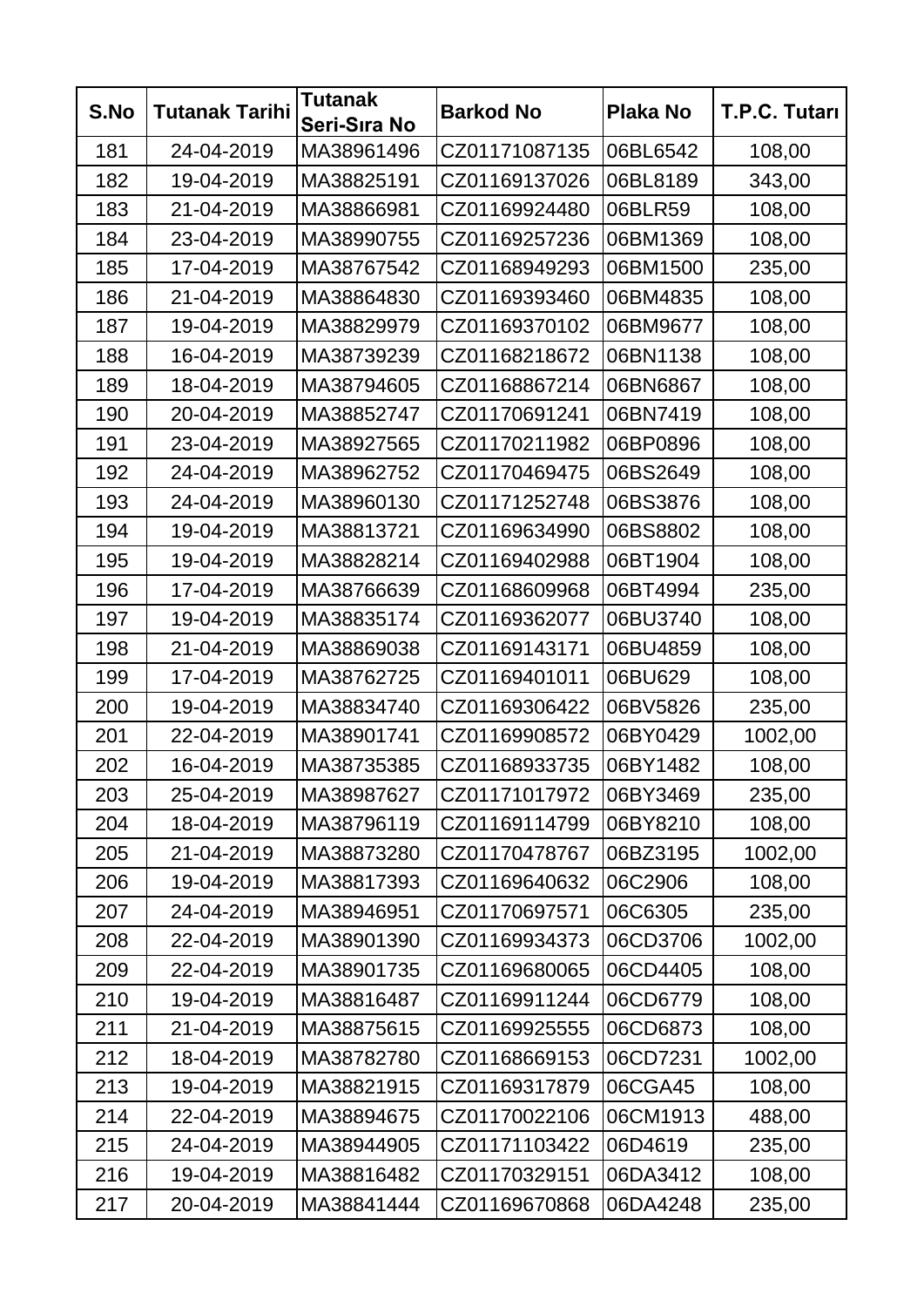| S.No | <b>Tutanak Tarihi</b> | <b>Tutanak</b><br>Seri-Sıra No | <b>Barkod No</b> | <b>Plaka No</b> | T.P.C. Tutarı |
|------|-----------------------|--------------------------------|------------------|-----------------|---------------|
| 218  | 15-04-2019            | MA38708286                     | CZ01168185660    | 06DA5495        | 108,00        |
| 219  | 22-04-2019            | MA38915843                     | CZ01169994506    | 06DA6086        | 108,00        |
| 220  | 19-04-2019            | MA38842782                     | CZ01169583335    | 06DA7212        | 1002,00       |
| 221  | 25-04-2019            | MA39003934                     | CZ01170672745    | 06DA9628        | 2361,00       |
| 222  | 20-04-2019            | MA38848846                     | CZ01169631401    | 06DB2151        | 108,00        |
| 223  | 21-04-2019            | MA38868778                     | CZ01169661354    | 06DC0761        | 108,00        |
| 224  | 25-04-2019            | MA39007434                     | CZ01170111398    | 06DC9141        | 235,00        |
| 225  | 23-04-2019            | MA38935170                     | CZ01170210442    | 06DE2098        | 108,00        |
| 226  | 17-04-2019            | MA38756182                     | CZ01168753951    | 06DE3603        | 108,00        |
| 227  | 19-04-2019            | MA38815560                     | CZ01169988918    | 06DE9736        | 108,00        |
| 228  | 23-04-2019            | MA38926486                     | CZ01170231799    | 06DF3761        | 108,00        |
| 229  | 19-04-2019            | MA38821636                     | CZ01169324785    | 06DF3761        | 108,00        |
| 230  | 23-04-2019            | MA38936827                     | CZ01171237578    | 06DF6384        | 1002,00       |
| 231  | 20-04-2019            | MA38849775                     | CZ01169371680    | 06DG1531        | 488,00        |
| 232  | 19-04-2019            | MA38837274                     | CZ01169369069    | 06DG3961        | 488,00        |
| 233  | 21-04-2019            | MA38870533                     | CZ01169242607    | 06DGT37         | 108,00        |
| 234  | 16-04-2019            | MA38741277                     | CZ01168213561    | 06DH613         | 108,00        |
| 235  | 22-04-2019            | MA38904032                     | CZ01170393411    | 06DH7597        | 108,00        |
| 236  | 21-04-2019            | MA38884643                     | CZ01170243129    | 06DIH25         | 1002,00       |
| 237  | 12-04-2019            | MA38624368                     | CZ01167312654    | 06DJ1168        | 108,00        |
| 238  | 15-04-2019            | MA38692575                     | CZ01168191425    | 06DJ4886        | 108,00        |
| 239  | 19-04-2019            | MA38836551                     | CZ01169687071    | 06DJ4886        | 235,00        |
| 240  | 19-04-2019            | MA38828341                     | CZ01169535662    | 06DK1471        | 108,00        |
| 241  | 22-04-2019            | MA38886488                     | CZ01170204144    | 06DK1727        | 108,00        |
| 242  | 22-04-2019            | MA38913003                     | CZ01170395941    | 06DK4727        | 108,00        |
| 243  | 22-04-2019            | MA38912900                     | CZ01170396702    | 06DK5861        | 235,00        |
| 244  | 19-04-2019            | MA38834074                     | CZ01169310702    | 06DL2462        | 108,00        |
| 245  | 08-04-2019            | IN00517369                     | CZ01169899849    | 06DL8748        | 108,00        |
| 246  | 18-04-2019            | MA38790716                     | CZ01168887694    | 06DL9573        | 108,00        |
| 247  | 22-04-2019            | MA38891336                     | CZ01169913606    | 06DM0323        | 1002,00       |
| 248  | 11-04-2019            | MA38588736                     | CZ01167568181    | 06DM1122        | 235,00        |
| 249  | 14-04-2019            | MA38672741                     | CZ01167606388    | 06DM2751        | 108,00        |
| 250  | 17-04-2019            | MA38767154                     | CZ01168888363    | 06DM4817        | 1002,00       |
| 251  | 15-04-2019            | MA38690327                     | CZ01168191913    | 06DM7130        | 108,00        |
| 252  | 18-04-2019            | MA38783373                     | CZ01168978545    | 06DN5216        | 235,00        |
| 253  | 21-04-2019            | MA38873245                     | CZ01169256185    | 06DN9857        | 108,00        |
| 254  | 22-04-2019            | MA38898484                     | CZ01170068456    | 06DP8799        | 488,00        |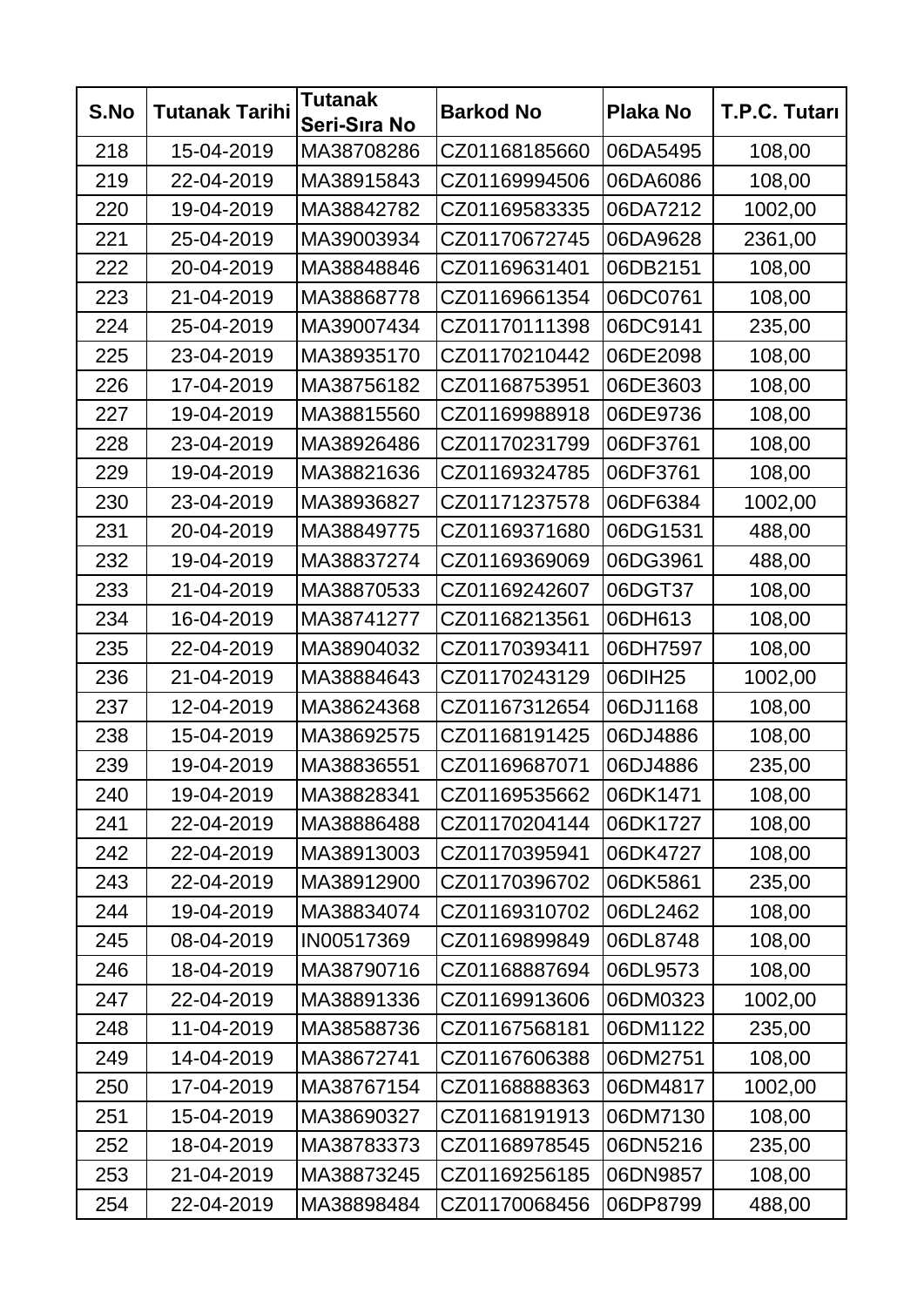| S.No | <b>Tutanak Tarihi</b> | <b>Tutanak</b><br>Seri-Sıra No | <b>Barkod No</b> | <b>Plaka No</b> | T.P.C. Tutarı |
|------|-----------------------|--------------------------------|------------------|-----------------|---------------|
| 255  | 18-04-2019            | MA38798843                     | CZ01169164367    | 06DPJ04         | 108,00        |
| 256  | 16-04-2019            | MA38737944                     | CZ01168702485    | 06DR2506        | 235,00        |
| 257  | 20-04-2019            | MA38843225                     | CZ01169389203    | 06DR259         | 488,00        |
| 258  | 19-04-2019            | MA38821869                     | CZ01169325607    | 06DR4953        | 108,00        |
| 259  | 23-04-2019            | MA38925235                     | CZ01170650521    | 06DR9420        | 235,00        |
| 260  | 21-04-2019            | MA38864862                     | CZ01169393729    | 06DS0489        | 108,00        |
| 261  | 18-04-2019            | MA38800241                     | CZ01168713917    | 06DS2428        | 108,00        |
| 262  | 22-04-2019            | MA38901216                     | CZ01170536450    | 06DS2884        | 108,00        |
| 263  | 22-04-2019            | MA38901825                     | CZ01169684995    | 06DS3351        | 108,00        |
| 264  | 17-04-2019            | MA38743046                     | CZ01167997066    | 06DS6883        | 108,00        |
| 265  | 16-04-2019            | MA38730069                     | CZ01167730083    | 06DS9077        | 235,00        |
| 266  | 15-04-2019            | MA38979219                     | CZ01169045635    | 06DT4392        | 235,00        |
| 267  | 19-04-2019            | MA38811865                     | CZ01169392807    | 06DT9659        | 108,00        |
| 268  | 17-04-2019            | MA38766165                     | CZ01168885201    | 06DU1918        | 488,00        |
| 269  | 19-04-2019            | MA38833986                     | CZ01169296464    | 06DU4844        | 235,00        |
| 270  | 20-04-2019            | MA38857153                     | CZ01169520842    | 06DU5401        | 108,00        |
| 271  | 21-04-2019            | MA38869011                     | CZ01169142679    | 06DU695         | 108,00        |
| 272  | 18-04-2019            | MA38799150                     | CZ01168942041    | 06DU8861        | 108,00        |
| 273  | 11-04-2019            | MA38587205                     | CZ01168928755    | 06DV8796        | 108,00        |
| 274  | 18-04-2019            | MA38801533                     | CZ01168612098    | 06DVN10         | 235,00        |
| 275  | 18-04-2019            | MA38798004                     | CZ01169139037    | 06DVN16         | 235,00        |
| 276  | 20-04-2019            | MA38846295                     | CZ01169197754    | 06DY7133        | 235,00        |
| 277  | 19-04-2019            | MA38830046                     | CZ01168970983    | 06DYS89         | 235,00        |
| 278  | 17-04-2019            | MA38769249                     | CZ01168924078    | 06DZ2349        | 108,00        |
| 279  | 20-04-2019            | MA38845754                     | CZ01169386417    | 06DZ3066        | 108,00        |
| 280  | 04-04-2019            | IN00498394                     | CZ01165650369    | 06DZ3894        | 108,00        |
| 281  | 16-04-2019            | MA38734315                     | CZ01168711364    | 06DZ5724        | 108,00        |
| 282  | 22-04-2019            | MA38889040                     | CZ01169685459    | 06DZ7052        | 108,00        |
| 283  | 19-04-2019            | MA38823334                     | CZ01169604016    | 06E4400         | 108,00        |
| 284  | 20-04-2019            | MA39041540                     | CZ01169732726    | 06E4843         | 1002,00       |
| 285  | 16-04-2019            | MA38728369                     | CZ01168794411    | 06EB1281        | 1002,00       |
| 286  | 18-04-2019            | MA38799820                     | CZ01168965620    | 06EB1862        | 108,00        |
| 287  | 17-04-2019            | MA38770890                     | CZ01168758901    | 06EB288         | 108,00        |
| 288  | 21-04-2019            | MA38873936                     | CZ01169957341    | 06EB5490        | 108,00        |
| 289  | 13-04-2019            | MA38645325                     | CZ01167986916    | 06EB6574        | 235,00        |
| 290  | 19-04-2019            | MA38835282                     | CZ01169425307    | 06EBR30         | 1002,00       |
| 291  | 06-04-2019            | MA38464088                     | CZ01166577009    | 06EC3424        | 108,00        |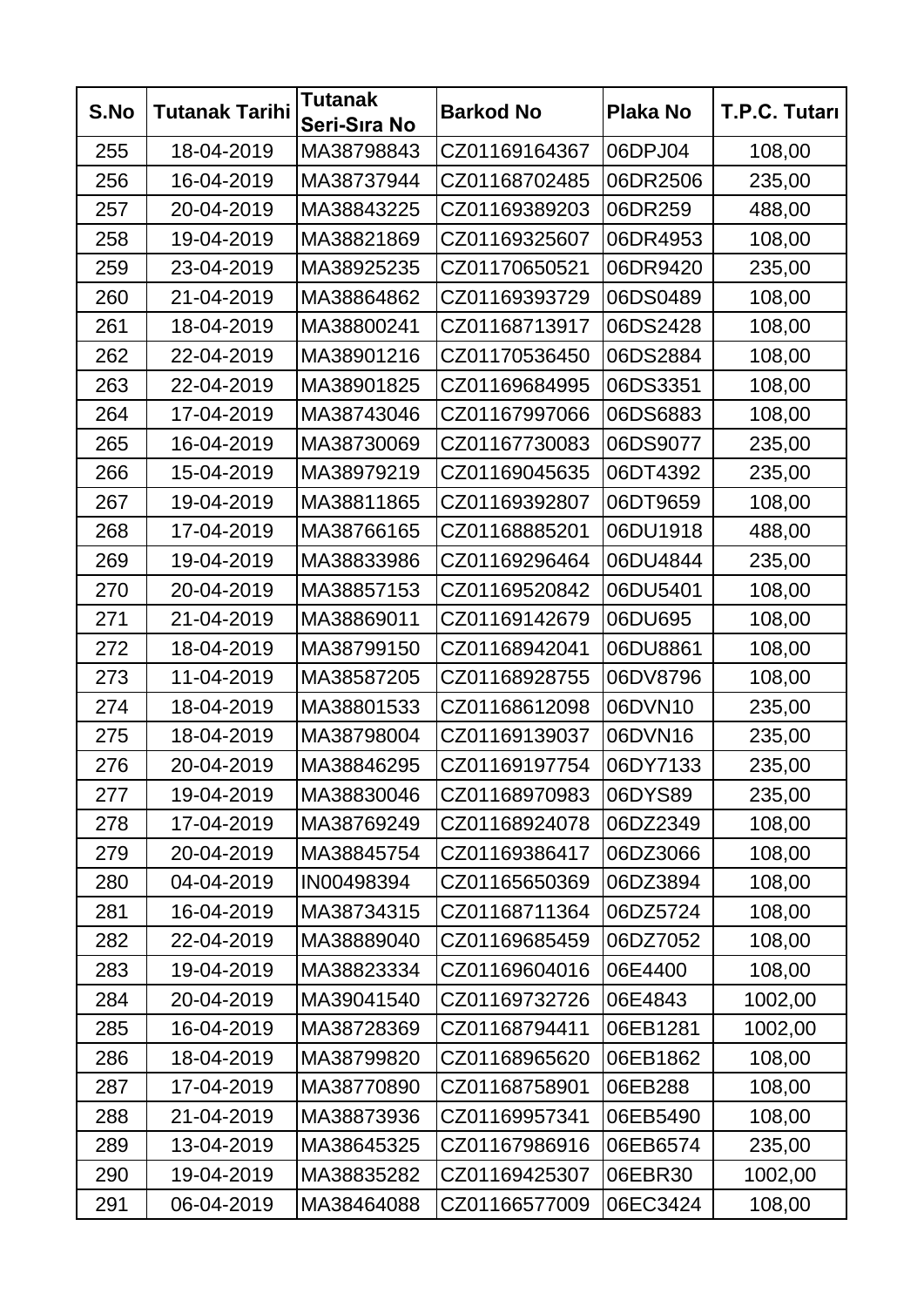| S.No | <b>Tutanak Tarihi</b> | <b>Tutanak</b><br>Seri-Sıra No | <b>Barkod No</b> | <b>Plaka No</b> | T.P.C. Tutarı |
|------|-----------------------|--------------------------------|------------------|-----------------|---------------|
| 292  | 23-04-2019            | MA38935181                     | CZ01170292622    | 06EC5233        | 108,00        |
| 293  | 18-04-2019            | MA38799050                     | CZ01168660587    | 06EE1148        | 108,00        |
| 294  | 19-04-2019            | MA38834315                     | CZ01169344998    | 06EF5204        | 1002,00       |
| 295  | 23-04-2019            | MA38939464                     | CZ01170880256    | 06EF5491        | 235,00        |
| 296  | 17-04-2019            | MA38766287                     | CZ01168922791    | 06EF6702        | 108,00        |
| 297  | 21-04-2019            | MA38865556                     | CZ01169332834    | 06END33         | 108,00        |
| 298  | 20-04-2019            | MA38848046                     | CZ01169422474    | 06ERP11         | 488,00        |
| 299  | 17-04-2019            | MA38770920                     | CZ01168758338    | 06ES284         | 108,00        |
| 300  | 18-04-2019            | MA38801615                     | CZ01168598965    | 06ET0995        | 108,00        |
| 301  | 16-04-2019            | MA38723252                     | CZ01167958371    | 06ET6644        | 235,00        |
| 302  | 22-04-2019            | MA38912924                     | CZ01170396474    | 06ETS10         | 235,00        |
| 303  | 20-04-2019            | MA38863899                     | CZ01169982121    | 06EU2321        | 1002,00       |
| 304  | 20-04-2019            | MA38851518                     | CZ01169356069    | 06EU7429        | 108,00        |
| 305  | 19-04-2019            | MA38824938                     | CZ01169542059    | 06EY0001        | 108,00        |
| 306  | 19-04-2019            | MA38808975                     | CZ01169229813    | 06EY4556        | 235,00        |
| 307  | 17-04-2019            | MA38767149                     | CZ01168873338    | 06EYE61         | 108,00        |
| 308  | 16-04-2019            | MA38729978                     | CZ01168250481    | 06EYZ08         | 108,00        |
| 309  | 25-04-2019            | MA39010926                     | CZ01170830787    | 06EZK26         | 488,00        |
| 310  | 18-04-2019            | MA39135530                     | CZ01170472086    | 06FA0560        | 108,00        |
| 311  | 22-04-2019            | MA39016534                     | CZ01169497908    | 06FA1584        | 235,00        |
| 312  | 23-04-2019            | MA38940503                     | CZ01170359714    | 06FA7597        | 108,00        |
| 313  | 21-04-2019            | MA38866926                     | CZ01169321975    | 06FA8796        | 108,00        |
| 314  | 19-04-2019            | MA38836308                     | CZ01169608571    | 06FB4108        | 108,00        |
| 315  | 19-04-2019            | MA38815255                     | CZ01169996401    | 06FC0008        | 108,00        |
| 316  | 13-04-2019            | MA38655932                     | CZ01168932226    | 06FC0923        | 235,00        |
| 317  | 19-04-2019            | MA38834020                     | CZ01169296785    | 06FC7182        | 235,00        |
| 318  | 25-04-2019            | MA38977124                     | CZ01170676866    | 06FCS91         | 1002,00       |
| 319  | 17-04-2019            | MA38755189                     | CZ01168030908    | 06FF2119        | 108,00        |
| 320  | 23-04-2019            | MA38939619                     | CZ01170468959    | 06FF4672        | 108,00        |
| 321  | 20-04-2019            | MA38842740                     | CZ01169386769    | 06FF6312        | 1002,00       |
| 322  | 19-04-2019            | MA38821109                     | CZ01169879919    | 06FF6625        | 235,00        |
| 323  | 19-04-2019            | MA38836624                     | CZ01169664713    | 06FF8846        | 488,00        |
| 324  | 17-04-2019            | MA38787517                     | CZ01168775748    | 06FG0143        | 488,00        |
| 325  | 24-04-2019            | MA38973467                     | CZ01171265168    | 06FG3774        | 108,00        |
| 326  | 20-04-2019            | MA38851242                     | CZ01169389456    | 06FG5984        | 108,00        |
| 327  | 21-04-2019            | MA38871801                     | CZ01169709315    | 06FG7495        | 108,00        |
| 328  | 20-04-2019            | MA38848333                     | CZ01169586121    | 06FG7498        | 108,00        |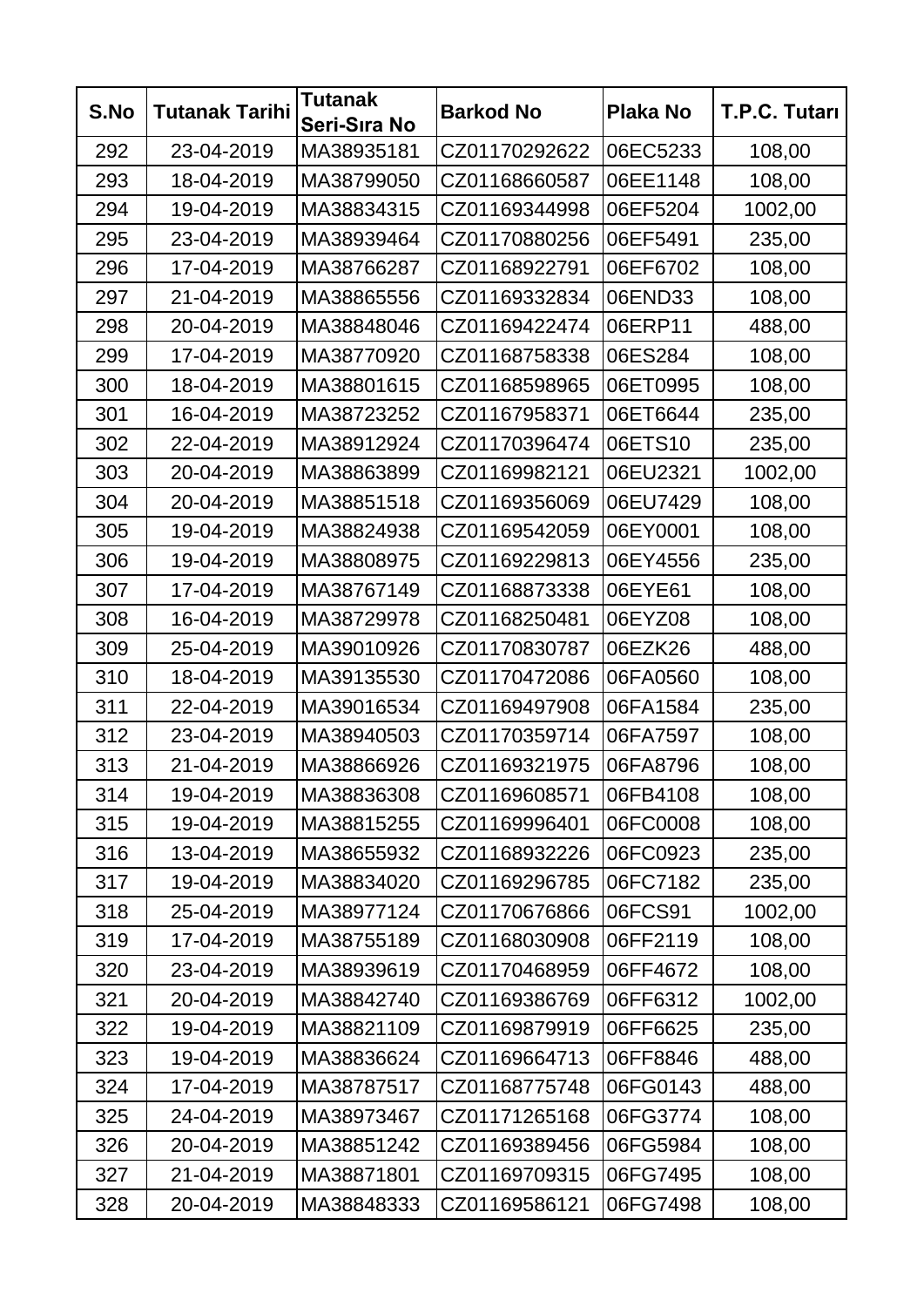| S.No | <b>Tutanak Tarihi</b> | <b>Tutanak</b><br>Seri-Sıra No | <b>Barkod No</b> | <b>Plaka No</b> | T.P.C. Tutarı |
|------|-----------------------|--------------------------------|------------------|-----------------|---------------|
| 329  | 20-04-2019            | MA38863862                     | CZ01169983371    | 06FG7499        | 1002,00       |
| 330  | 17-04-2019            | MA38776848                     | CZ01168727310    | 06FG8549        | 488,00        |
| 331  | 19-04-2019            | MA38833886                     | CZ01169322064    | 06FG8982        | 108,00        |
| 332  | 17-04-2019            | MA38768492                     | CZ01168939140    | 06FH0508        | 235,00        |
| 333  | 17-04-2019            | MA38747984                     | CZ01168784597    | 06FH8637        | 108,00        |
| 334  | 16-04-2019            | MA38734070                     | CZ01168719575    | 06FHY07         | 108,00        |
| 335  | 23-04-2019            | MA38935378                     | CZ01170298990    | 06FJ2065        | 108,00        |
| 336  | 23-04-2019            | MA38930518                     | CZ01170375141    | 06FJ4540        | 235,00        |
| 337  | 24-04-2019            | MA38956091                     | CZ01170528479    | 06FJ5340        | 235,00        |
| 338  | 22-04-2019            | MA38907855                     | CZ01171439521    | 06FK2684        | 108,00        |
| 339  | 21-04-2019            | MA38874451                     | CZ01170235292    | 06FK3006        | 108,00        |
| 340  | 20-04-2019            | MA38859413                     | CZ01169359336    | 06FK4908        | 108,00        |
| 341  | 11-04-2019            | MA38606202                     | CZ01166069498    | 06FK6107        | 235,00        |
| 342  | 23-04-2019            | MA38929363                     | CZ01170781959    | 06FK9231        | 235,00        |
| 343  | 23-04-2019            | MA38939035                     | CZ01170867783    | 06FLS12         | 108,00        |
| 344  | 23-04-2019            | MA38930953                     | CZ01170746767    | 06FM0483        | 235,00        |
| 345  | 17-04-2019            | MA38790723                     | CZ01169152401    | 06FM3505        | 488,00        |
| 346  | 24-04-2019            | MA38957925                     | CZ01170417414    | 06FM4712        | 108,00        |
| 347  | 22-04-2019            | MA38915739                     | CZ01170633319    | 06FN7632        | 108,00        |
| 348  | 19-04-2019            | MA38824752                     | CZ01169542837    | 06FN9794        | 108,00        |
| 349  | 19-04-2019            | MA38842375                     | CZ01169551334    | 06FP2406        | 1002,00       |
| 350  | 17-04-2019            | MA38764705                     | CZ01168946551    | 06FP4630        | 108,00        |
| 351  | 23-04-2019            | MA38929849                     | CZ01170201723    | 06FP9167        | 108,00        |
| 352  | 19-04-2019            | MA38826946                     | CZ01169404524    | 06FR0349        | 108,00        |
| 353  | 22-04-2019            | MA38949332                     | CZ01168682640    | 06FR5384        | 108,00        |
| 354  | 19-04-2019            | MA38830394                     | CZ01169533217    | 06FRT64         | 108,00        |
| 355  | 07-04-2019            | MA38937816                     | CZ01168507493    | 06FS2872        | 1002,00       |
| 356  | 22-04-2019            | MA39171351                     | CZ01170933211    | 06FS4105        | 108,00        |
| 357  | 23-04-2019            | MA38923757                     | CZ01170034789    | 06FS5538        | 235,00        |
| 358  | 21-04-2019            | MA38868001                     | CZ01170196807    | 06FS8315        | 108,00        |
| 359  | 18-04-2019            | MA38799167                     | CZ01168920025    | 06FT3942        | 108,00        |
| 360  | 19-04-2019            | MA38836895                     | CZ01169365948    | 06FT9100        | 488,00        |
| 361  | 17-04-2019            | MA38751853                     | CZ01168594899    | 06FU0774        | 108,00        |
| 362  | 17-04-2019            | MA38759535                     | CZ01168727525    | 06FU3362        | 108,00        |
| 363  | 19-04-2019            | MA38834472                     | CZ01169359374    | 06FU4752        | 343,00        |
| 364  | 18-04-2019            | MA38803171                     | CZ01168632812    | 06FV0876        | 108,00        |
| 365  | 17-04-2019            | MA38788162                     | CZ01169056778    | 06FV3209        | 108,00        |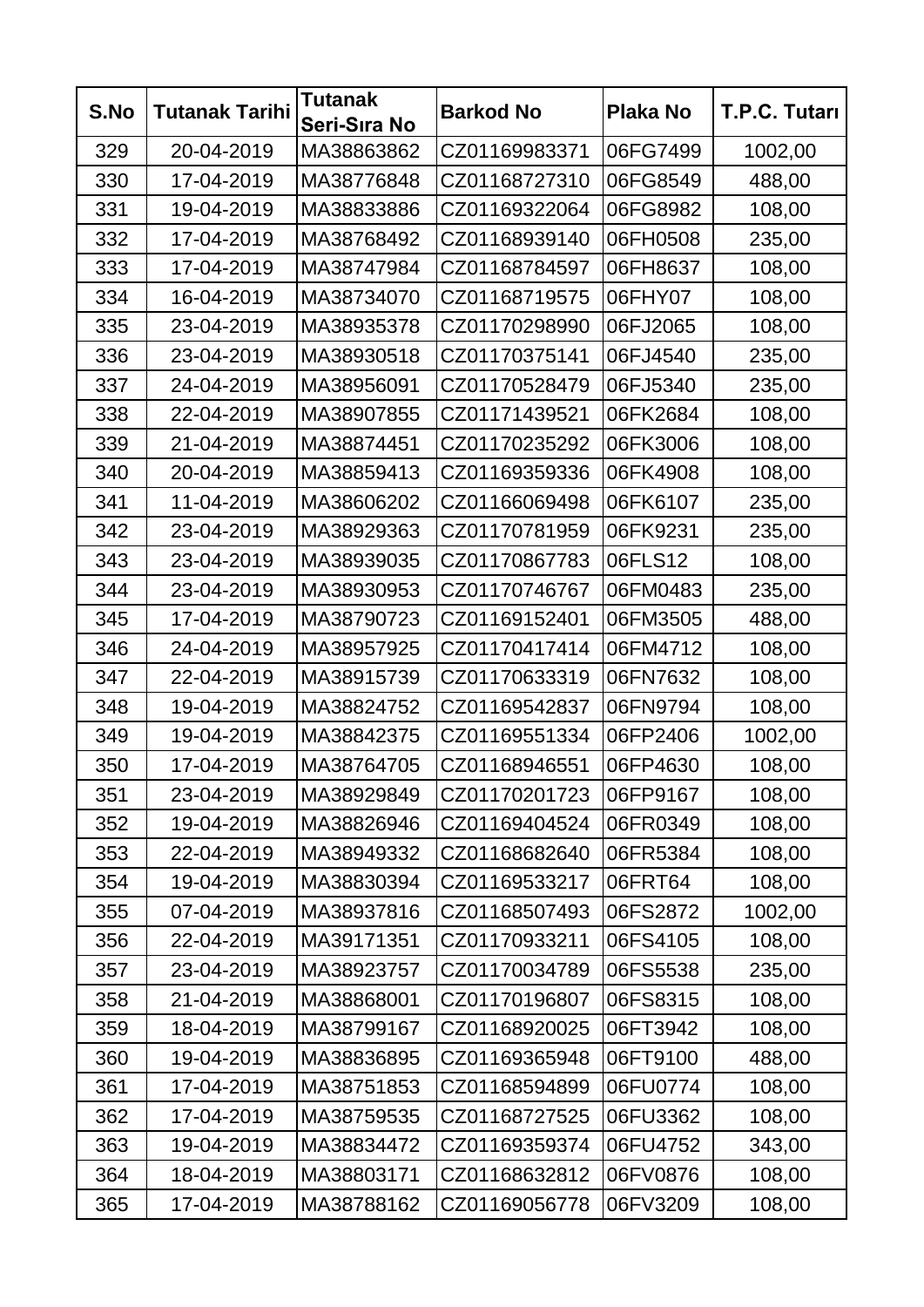| S.No | <b>Tutanak Tarihi</b> | <b>Tutanak</b><br>Seri-Sıra No | <b>Barkod No</b> | <b>Plaka No</b> | T.P.C. Tutarı |
|------|-----------------------|--------------------------------|------------------|-----------------|---------------|
| 366  | 22-04-2019            | MA38905918                     | CZ01169886382    | 06FVU53         | 216,00        |
| 367  | 18-04-2019            | MA38797253                     | CZ01168709620    | 06FY5762        | 108,00        |
| 368  | 08-04-2019            | MA38960107                     | CZ01168901246    | 06FY7010        | 235,00        |
| 369  | 19-04-2019            | MA38824488                     | CZ01169184662    | 06FZ2938        | 108,00        |
| 370  | 17-04-2019            | MA38753290                     | CZ01169099942    | 06FZ6289        | 108,00        |
| 371  | 23-04-2019            | MA38939095                     | CZ01170871698    | 06GA8895        | 108,00        |
| 372  | 09-04-2019            | IN00509080                     | CZ01168264822    | 06GAY88         | 235,00        |
| 373  | 21-04-2019            | MA38869876                     | CZ01169327298    | 06GB317         | 108,00        |
| 374  | 22-04-2019            | MA38896144                     | CZ01170363131    | 06GB6367        | 108,00        |
| 375  | 22-04-2019            | MA38879559                     | CZ01170403530    | 06GB7202        | 235,00        |
| 376  | 18-04-2019            | MA38788396                     | CZ01168626835    | 06GB848         | 1002,00       |
| 377  | 22-04-2019            | MA38915288                     | CZ01170001910    | 06GB9181        | 108,00        |
| 378  | 21-04-2019            | MA38868954                     | CZ01169405972    | 06GC048         | 108,00        |
| 379  | 21-04-2019            | MA38866646                     | CZ01170109395    | 06GC1580        | 108,00        |
| 380  | 20-04-2019            | MA38857088                     | CZ01169680089    | 06GC3446        | 235,00        |
| 381  | 16-04-2019            | MA38716920                     | CZ01168837941    | 06GC4176        | 1002,00       |
| 382  | 19-04-2019            | MA38809400                     | CZ01169231120    | 06GD1062        | 108,00        |
| 383  | 19-04-2019            | MA38825074                     | CZ01169305722    | 06GD1680        | 108,00        |
| 384  | 18-04-2019            | MA38801977                     | CZ01169052398    | 06GD2203        | 108,00        |
| 385  | 17-04-2019            | MA38743761                     | CZ01168762311    | 06GD3436        | 235,00        |
| 386  | 22-04-2019            | MA38881280                     | CZ01170606597    | 06GD4286        | 108,00        |
| 387  | 21-04-2019            | MA38872780                     | CZ01170007912    | 06GD4467        | 108,00        |
| 388  | 21-04-2019            | MA38867565                     | CZ01170151295    | 06GD4878        | 108,00        |
| 389  | 11-04-2019            | MA38602759                     | CZ01166856159    | 06GD6545        | 108,00        |
| 390  | 20-04-2019            | MA38851941                     | CZ01169191387    | 06GDG53         | 108,00        |
| 391  | 20-04-2019            | MA38845962                     | CZ01169412260    | 06GE6799        | 488,00        |
| 392  | 24-04-2019            | MA38950752                     | CZ01170195282    | 06GE9774        | 108,00        |
| 393  | 19-04-2019            | MA38835439                     | CZ01169647266    | 06GF0508        | 108,00        |
| 394  | 21-04-2019            | MA38865371                     | CZ01170097753    | 06GFB65         | 108,00        |
| 395  | 19-04-2019            | MA38831358                     | CZ01169350272    | 06GFD58         | 488,00        |
| 396  | 21-04-2019            | MA38867482                     | CZ01169344745    | 06GG730         | 108,00        |
| 397  | 17-04-2019            | MA38755701                     | CZ01168756587    | 06GJF74         | 108,00        |
| 398  | 23-04-2019            | MA38985402                     | CZ01169170474    | 06GKN65         | 235,00        |
| 399  | 20-04-2019            | MA38858096                     | CZ01169494754    | 06GKT13         | 108,00        |
| 400  | 22-04-2019            | MA38892840                     | CZ01170865147    | 06GM381         | 108,00        |
| 401  | 19-04-2019            | MA38842942                     | CZ01169582864    | 06GS961         | 1002,00       |
| 402  | 20-04-2019            | MA38857367                     | CZ01169353068    | 06GSA55         | 108,00        |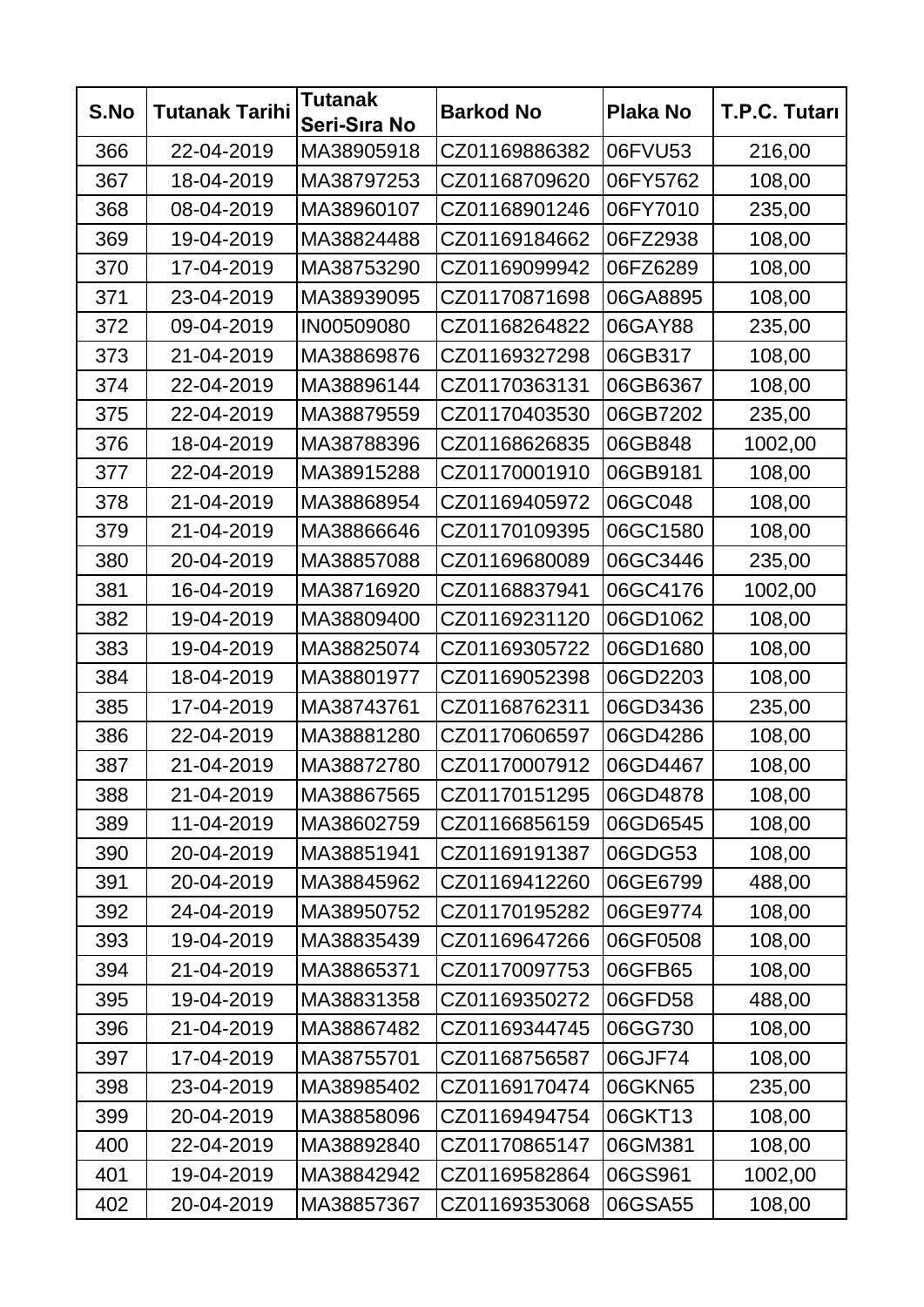| S.No | <b>Tutanak Tarihi</b> | <b>Tutanak</b><br>Seri-Sıra No | <b>Barkod No</b> | <b>Plaka No</b> | T.P.C. Tutarı |
|------|-----------------------|--------------------------------|------------------|-----------------|---------------|
| 403  | 19-04-2019            | MA38836858                     | CZ01170090037    | 06GSA88         | 108,00        |
| 404  | 25-04-2019            | MA38999415                     | CZ01171020873    | 06GSB88         | 108,00        |
| 405  | 12-04-2019            | MA38628279                     | CZ01167365841    | 06GSG83         | 108,00        |
| 406  | 16-04-2019            | MA38725124                     | CZ01168864596    | 06GV752         | 235,00        |
| 407  | 23-04-2019            | MA38938703                     | CZ01170366750    | 06GYS89         | 108,00        |
| 408  | 23-04-2019            | MA38937769                     | CZ01170383672    | 06GYS89         | 108,00        |
| 409  | 22-04-2019            | MA38904837                     | CZ01170586530    | 06GZ133         | 108,00        |
| 410  | 05-04-2019            | MA38454828                     | CZ01165975622    | 06GZA64         | 108,00        |
| 411  | 16-04-2019            | MA38737692                     | CZ01168912716    | 06GZD09         | 108,00        |
| 412  | 19-04-2019            | MA38830863                     | CZ01169353402    | 06H1434         | 1002,00       |
| 413  | 21-04-2019            | MA38869998                     | CZ01169172607    | 06H7257         | 108,00        |
| 414  | 15-04-2019            | MA39009815                     | CZ01169439144    | 06H7522         | 108,00        |
| 415  | 21-04-2019            | MA38866466                     | CZ01169346428    | 06HA1404        | 108,00        |
| 416  | 22-04-2019            | MA38903789                     | CZ01170386383    | 06HA6772        | 108,00        |
| 417  | 19-04-2019            | MA38830926                     | CZ01169353129    | 06HB953         | 1002,00       |
| 418  | 15-04-2019            | MA38690588                     | CZ01168606189    | 06HD5513        | 108,00        |
| 419  | 22-04-2019            | MA38906053                     | CZ01170489664    | 06HD696         | 235,00        |
| 420  | 22-04-2019            | MA38887371                     | CZ01169938388    | 06HE0108        | 108,00        |
| 421  | 24-04-2019            | MA38953347                     | CZ01171198992    | 06HE1181        | 108,00        |
| 422  | 19-04-2019            | MA38833699                     | CZ01169306538    | 06HND66         | 108,00        |
| 423  | 22-04-2019            | MA38904539                     | CZ01169879636    | 06HRG02         | 488,00        |
| 424  | 19-04-2019            | MA38827725                     | CZ01169403848    | 06HTH95         | 108,00        |
| 425  | 05-04-2019            | MA38447830                     | CZ01165080272    | 06J0208         | 85,00         |
| 426  | 25-04-2019            | MA38978771                     | CZ01171020071    | 06J0426         | 85,00         |
| 427  | 22-04-2019            | MA38878915                     | CZ01170303328    | 06J0426         | 85,00         |
| 428  | 19-04-2019            | MA38819103                     | CZ01169053074    | 06J0473         | 108,00        |
| 429  | 17-04-2019            | MA38754627                     | CZ01168743358    | 06J0558         | 85,00         |
| 430  | 19-04-2019            | MA38809667                     | CZ01169154993    | 06J0558         | 108,00        |
| 431  | 10-04-2019            | MA38563222                     | CZ01167144132    | 06J0618         | 108,00        |
| 432  | 19-04-2019            | MA38831274                     | CZ01169639728    | 06J0748         | 85,00         |
| 433  | 15-04-2019            | MA38693814                     | CZ01166969217    | 06J1355         | 108,00        |
| 434  | 18-04-2019            | MA38782933                     | CZ01168979511    | 06J1355         | 108,00        |
| 435  | 19-04-2019            | MA38810140                     | CZ01169115178    | 06J1374         | 85,00         |
| 436  | 03-04-2019            | MA39051971                     | CZ01169759891    | 06J1420         | 343,00        |
| 437  | 22-04-2019            | MA38879752                     | CZ01170404315    | 06J1427         | 108,00        |
| 438  | 24-04-2019            | MA38971993                     | CZ01170562343    | 06J1485         | 108,00        |
| 439  | 18-04-2019            | MA38800525                     | CZ01168897600    | 06J1487         | 85,00         |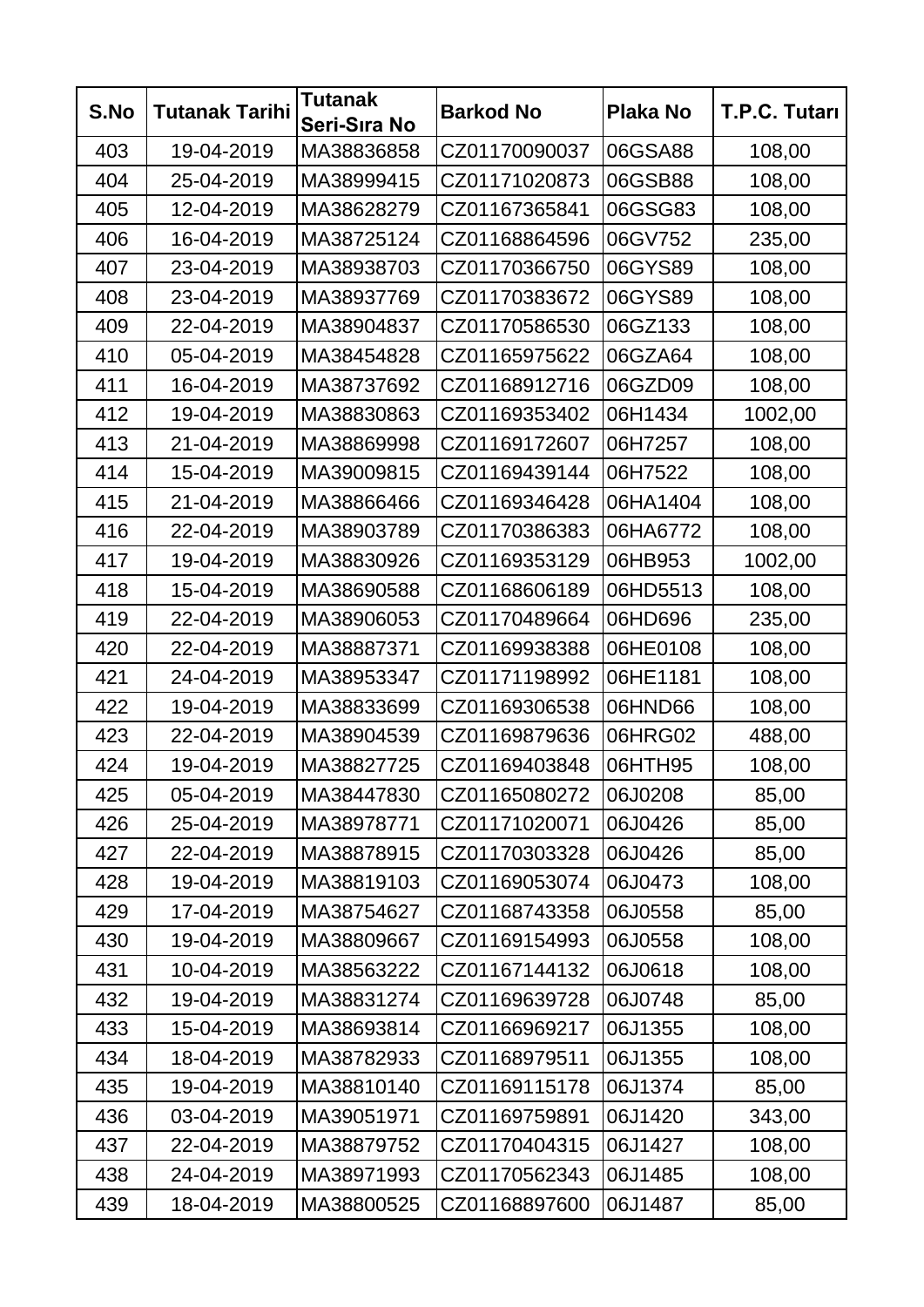| S.No | <b>Tutanak Tarihi</b> | <b>Tutanak</b><br>Seri-Sıra No | <b>Barkod No</b> | <b>Plaka No</b> | T.P.C. Tutarı |
|------|-----------------------|--------------------------------|------------------|-----------------|---------------|
| 440  | 20-04-2019            | MA38857067                     | CZ01170082971    | 06J1487         | 193,00        |
| 441  | 19-04-2019            | MA38826742                     | CZ01170052707    | 06J1610         | 108,00        |
| 442  | 22-04-2019            | MA38910850                     | CZ01170748730    | 06J1643         | 85,00         |
| 443  | 18-04-2019            | MA38801634                     | CZ01169234299    | 06J1674         | 85,00         |
| 444  | 17-04-2019            | MA38764485                     | CZ01168704861    | 06J1871         | 85,00         |
| 445  | 22-04-2019            | MA38878580                     | CZ01169680591    | 06J1871         | 85,00         |
| 446  | 19-04-2019            | MA38807306                     | CZ01170373789    | 06J1871         | 85,00         |
| 447  | 17-04-2019            | MA38764935                     | CZ01168707589    | 06J2014         | 85,00         |
| 448  | 16-04-2019            | MA38714195                     | CZ01168136549    | 06J2014         | 85,00         |
| 449  | 16-04-2019            | MA38714680                     | CZ01168139687    | 06J2044         | 108,00        |
| 450  | 10-04-2019            | MA38566731                     | CZ01166239945    | 06J2133         | 85,00         |
| 451  | 16-04-2019            | MA38712036                     | CZ01168885003    | 06J2142         | 85,00         |
| 452  | 18-04-2019            | MA38787958                     | CZ01169087642    | 06J2142         | 85,00         |
| 453  | 19-04-2019            | MA38817162                     | CZ01169070903    | 06J2142         | 85,00         |
| 454  | 20-04-2019            | MA38852882                     | CZ01169186291    | 06JAB19         | 108,00        |
| 455  | 21-04-2019            | MA38865198                     | CZ01169398120    | 06JF695         | 108,00        |
| 456  | 19-04-2019            | MA38828468                     | CZ01169116595    | 06JP789         | 108,00        |
| 457  | 22-04-2019            | MA38881593                     | CZ01169945027    | 06JR260         | 108,00        |
| 458  | 17-04-2019            | MA38771176                     | CZ01168754002    | 06JR649         | 108,00        |
| 459  | 17-04-2019            | MA38744899                     | CZ01168895750    | 06JS133         | 1002,00       |
| 460  | 20-04-2019            | MA38844650                     | CZ01170832958    | 06JTG90         | 108,00        |
| 461  | 17-04-2019            | MA38746846                     | CZ01168897129    | 06K4891         | 1002,00       |
| 462  | 21-04-2019            | MA38874771                     | CZ01170197538    | 06K8926         | 1002,00       |
| 463  | 19-04-2019            | MA38828522                     | CZ01169351002    | 06KA1532        | 108,00        |
| 464  | 22-04-2019            | MA38892619                     | CZ01169681246    | 06KA8470        | 108,00        |
| 465  | 23-04-2019            | MA38940682                     | CZ01169981315    | 06KB3314        | 235,00        |
| 466  | 18-04-2019            | MA38806018                     | CZ01168958776    | 06KB346         | 108,00        |
| 467  | 19-04-2019            | MA38832119                     | CZ01169396508    | 06KG304         | 470,00        |
| 468  | 19-04-2019            | MA38821559                     | CZ01169324242    | 06KJP84         | 108,00        |
| 469  | 21-04-2019            | MA38869903                     | CZ01169705027    | 06KJP84         | 108,00        |
| 470  | 22-04-2019            | MA38898037                     | CZ01170423941    | 06KPP06         | 108,00        |
| 471  | 20-04-2019            | MA38852938                     | CZ01169542905    | 06KPP06         | 108,00        |
| 472  | 21-04-2019            | MA38874961                     | CZ01169942262    | 06KSB86         | 108,00        |
| 473  | 15-04-2019            | MA38690419                     | CZ01168606592    | 06KU703         | 108,00        |
| 474  | 17-04-2019            | MA38747288                     | CZ01168963794    | 06KUD91         | 108,00        |
| 475  | 24-04-2019            | MA38974600                     | CZ01171458201    | 06KYU40         | 108,00        |
| 476  | 16-04-2019            | MA38730865                     | CZ01167735798    | 06KZV51         | 108,00        |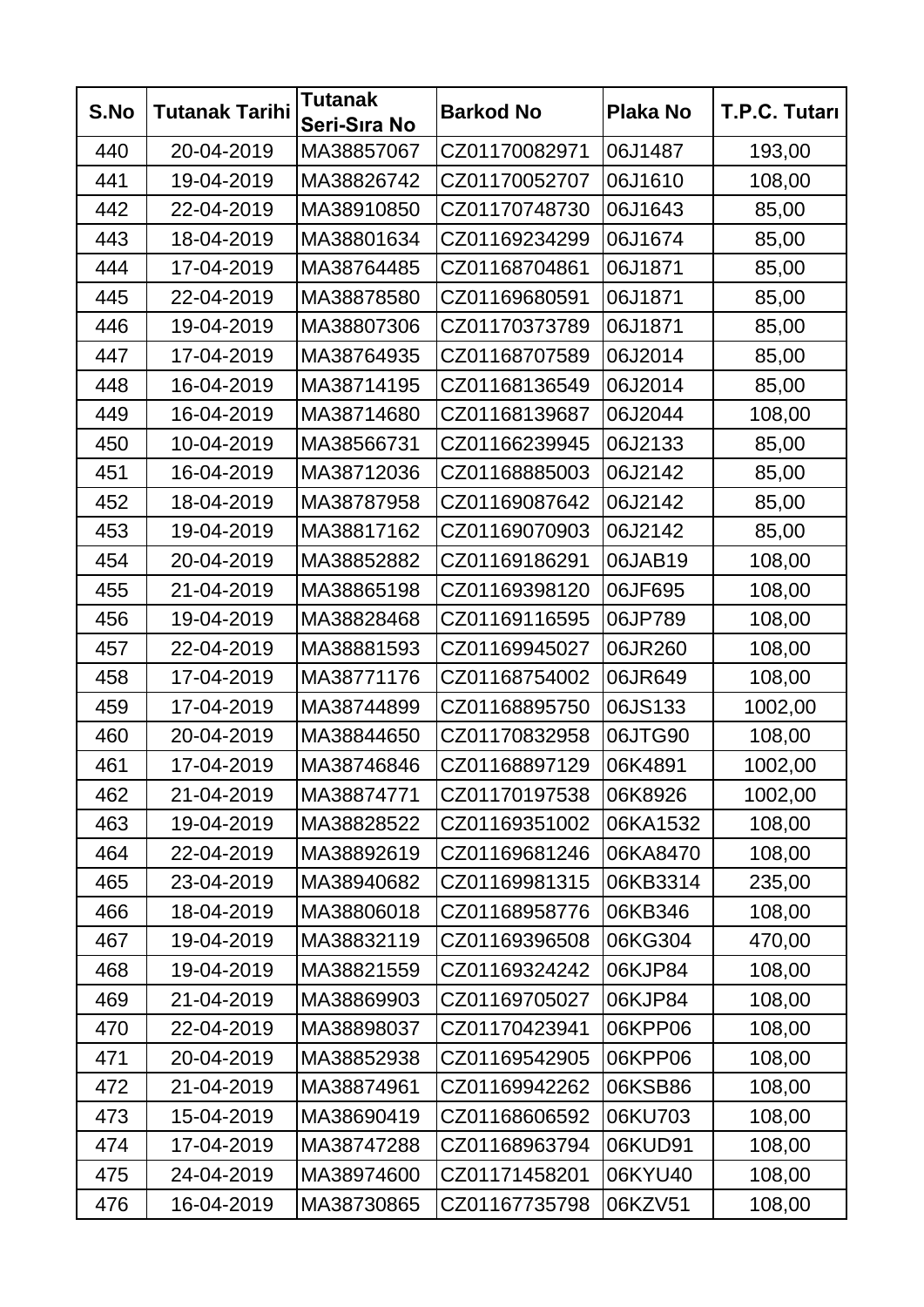| S.No | <b>Tutanak Tarihi</b> | <b>Tutanak</b><br>Seri-Sıra No | <b>Barkod No</b> | <b>Plaka No</b> | T.P.C. Tutarı |
|------|-----------------------|--------------------------------|------------------|-----------------|---------------|
| 477  | 19-04-2019            | MA38836428                     | CZ01170099986    | 06L2565         | 108,00        |
| 478  | 23-04-2019            | MA38939182                     | CZ01170876495    | 06LB668         | 108,00        |
| 479  | 18-04-2019            | MA38794379                     | CZ01168976442    | 06LE581         | 108,00        |
| 480  | 20-04-2019            | MA38843498                     | CZ01169110050    | 06LH212         | 235,00        |
| 481  | 16-04-2019            | MA38956321                     | CZ01168831710    | 06LNM61         | 108,00        |
| 482  | 09-04-2019            | MA38558942                     | CZ01166685070    | 06LS047         | 108,00        |
| 483  | 17-04-2019            | MA38766514                     | CZ01168025782    | 06LS611         | 235,00        |
| 484  | 22-04-2019            | MA38909410                     | CZ01170290567    | 06M3112         | 235,00        |
| 485  | 10-04-2019            | MA38573286                     | CZ01166785787    | 06M3421         | 108,00        |
| 486  | 22-04-2019            | MA38913544                     | CZ01169658293    | 06M4728         | 108,00        |
| 487  | 22-04-2019            | MA38883095                     | CZ01169935097    | 06MAP74         | 1002,00       |
| 488  | 15-04-2019            | MA38692347                     | CZ01170220052    | 06MB1226        | 108,00        |
| 489  | 15-04-2019            | MA38954841                     | CZ01168815482    | 06MB1331        | 235,00        |
| 490  | 19-04-2019            | MA38835051                     | CZ01169362794    | 06MB1804        | 108,00        |
| 491  | 23-04-2019            | MA38937305                     | CZ01170873272    | 06MB1893        | 108,00        |
| 492  | 22-04-2019            | MA38882557                     | CZ01170024247    | 06MB2079        | 235,00        |
| 493  | 19-04-2019            | MA38810051                     | CZ01170321964    | 06MB3177        | 235,00        |
| 494  | 16-04-2019            | MA38735466                     | CZ01168934060    | 06MCH53         | 108,00        |
| 495  | 18-04-2019            | MA38797333                     | CZ01169701838    | 06MED17         | 108,00        |
| 496  | 21-04-2019            | MA38865949                     | CZ01169392432    | 06MH496         | 108,00        |
| 497  | 30-03-2019            | MA38983750                     | CZ01169140156    | 06MIG71         | 108,00        |
| 498  | 21-04-2019            | MA38859692                     | CZ01169507782    | 06MIH71         | 488,00        |
| 499  | 22-04-2019            | MA38892471                     | CZ01169681529    | 06MJ607         | 108,00        |
| 500  | 15-04-2019            | MA38738160                     | CZ01169085860    | 06MLT37         | 108,00        |
| 501  | 10-04-2019            | MA38574738                     | CZ01167141674    | 06MMK44         | 108,00        |
| 502  | 16-04-2019            | MA38713625                     | CZ01168846332    | 06MOC15         | 235,00        |
| 503  | 24-04-2019            | MA38963669                     | CZ01170382118    | 06MOT22         | 235,00        |
| 504  | 16-04-2019            | MA39041508                     | CZ01169732528    | 06MPU29         | 108,00        |
| 505  | 16-04-2019            | MA39043214                     | CZ01169737653    | 06MPU29         | 235,00        |
| 506  | 17-04-2019            | MA38771746                     | CZ01169109276    | 06MRP75         | 108,00        |
| 507  | 20-04-2019            | MA38845566                     | CZ01169387858    | 06MSF53         | 108,00        |
| 508  | 18-04-2019            | MA38779855                     | CZ01169117301    | 06MYB57         | 235,00        |
| 509  | 21-04-2019            | MA38865028                     | CZ01169395280    | 06N0052         | 108,00        |
| 510  | 22-04-2019            | MA38904592                     | CZ01170226504    | 06NDN12         | 108,00        |
| 511  | 21-04-2019            | MA38859003                     | CZ01169487671    | 06NH871         | 488,00        |
| 512  | 17-04-2019            | MA38769293                     | CZ01168923880    | 06NM313         | 108,00        |
| 513  | 17-04-2019            | MA38753609                     | CZ01168786522    | 06NM754         | 108,00        |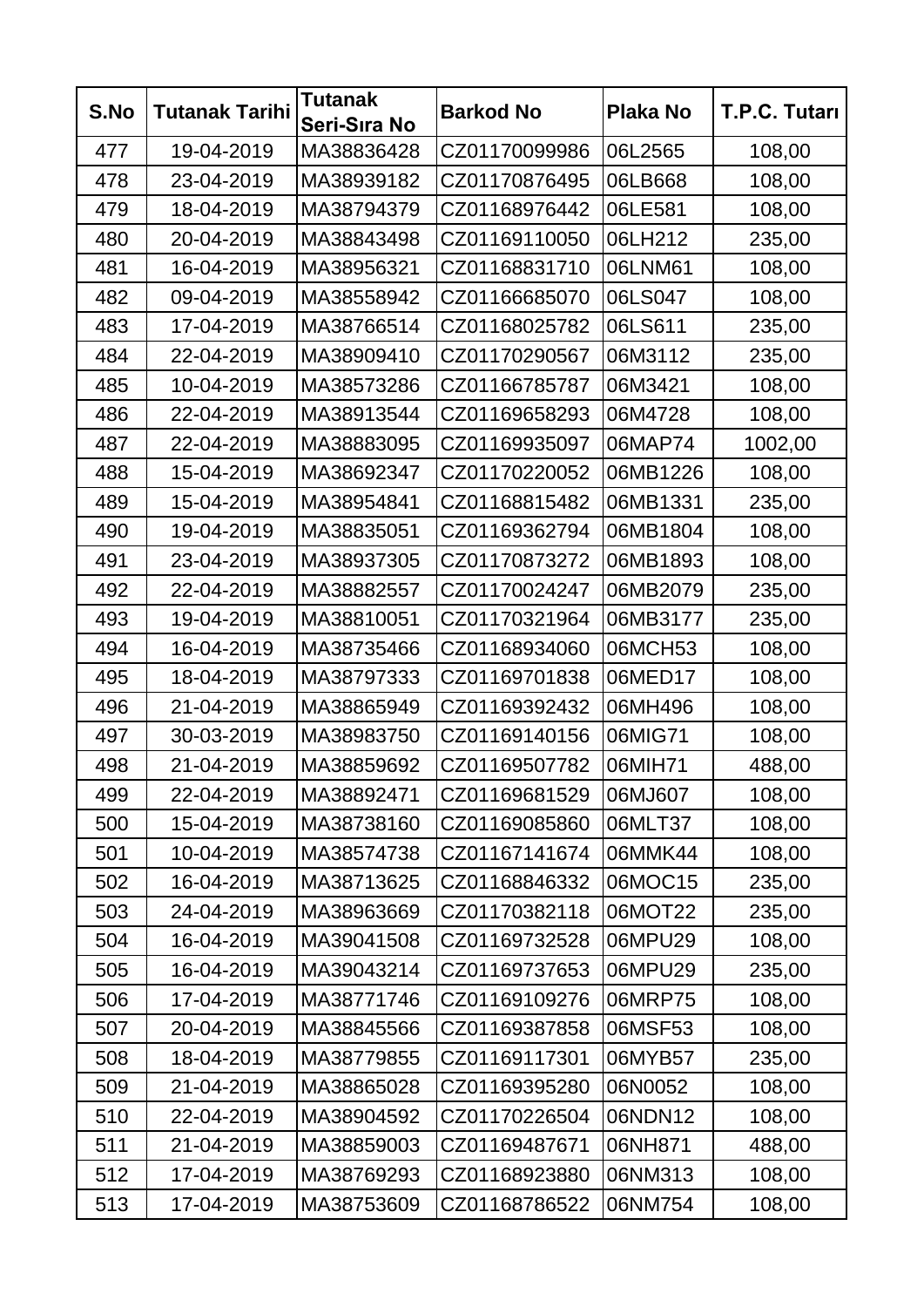| S.No | <b>Tutanak Tarihi</b> | <b>Tutanak</b><br>Seri-Sıra No | <b>Barkod No</b> | <b>Plaka No</b> | T.P.C. Tutarı |
|------|-----------------------|--------------------------------|------------------|-----------------|---------------|
| 514  | 20-04-2019            | MA38859533                     | CZ01169358438    | 06NS695         | 108,00        |
| 515  | 21-04-2019            | MA38867541                     | CZ01169344530    | 06NU419         | 108,00        |
| 516  | 18-04-2019            | MA38798609                     | CZ01168624862    | 06P7729         | 108,00        |
| 517  | 22-04-2019            | MA38889399                     | CZ01170703319    | 06P9958         | 108,00        |
| 518  | 17-04-2019            | MA38777355                     | CZ01168794725    | 06PAK66         | 488,00        |
| 519  | 23-04-2019            | MA38940518                     | CZ01170359981    | 06PBB08         | 235,00        |
| 520  | 20-04-2019            | MA38857767                     | CZ01169399509    | 06PK141         | 108,00        |
| 521  | 20-04-2019            | MA38851603                     | CZ01169354973    | 06R0672         | 108,00        |
| 522  | 19-04-2019            | MA38814808                     | CZ01169142693    | 06RES34         | 108,00        |
| 523  | 16-04-2019            | MA39041411                     | CZ01169732184    | 06RFY34         | 108,00        |
| 524  | 18-04-2019            | MA38802543                     | CZ01168932318    | 06RHS88         | 108,00        |
| 525  | 25-04-2019            | MA39010791                     | CZ01171054496    | 06RKH13         | 108,00        |
| 526  | 23-04-2019            | MA38939011                     | CZ01170866809    | 06RKH13         | 108,00        |
| 527  | 22-04-2019            | MA38913368                     | CZ01169654721    | 06RKP74         | 108,00        |
| 528  | 21-04-2019            | MA38875391                     | CZ01170205899    | 06RNS31         | 488,00        |
| 529  | 18-04-2019            | MA38801939                     | CZ01169316155    | 06RTD90         | 108,00        |
| 530  | 19-04-2019            | MA38837436                     | CZ01169405712    | 06RVN46         | 1002,00       |
| 531  | 18-04-2019            | MA38804542                     | CZ01169220308    | 06S0038         | 108,00        |
| 532  | 18-04-2019            | MA38805550                     | CZ01168676755    | 06S2151         | 235,00        |
| 533  | 19-04-2019            | MA38835172                     | CZ01169349153    | 06S5436         | 235,00        |
| 534  | 22-04-2019            | MA38888682                     | CZ01169679526    | 06S9261         | 108,00        |
| 535  | 17-04-2019            | MA38753313                     | CZ01169099676    | 06SF434         | 108,00        |
| 536  | 22-04-2019            | MA38905505                     | CZ01169693584    | 06SHC33         | 235,00        |
| 537  | 21-04-2019            | MA38871301                     | CZ01169292077    | 06SJ959         | 108,00        |
| 538  | 19-04-2019            | MA38824227                     | CZ01169605068    | 06SLN91         | 108,00        |
| 539  | 17-04-2019            | MA38768494                     | CZ01168003544    | 06SU129         | 235,00        |
| 540  | 18-04-2019            | MA38789665                     | CZ01169223682    | 06SU538         | 108,00        |
| 541  | 04-04-2019            | MA38945538                     | CZ01168583831    | 06SZ089         | 235,00        |
| 542  | 20-04-2019            | MA38859664                     | CZ01169974263    | 06T0601         | 108,00        |
| 543  | 21-04-2019            | MA38862368                     | CZ01170065097    | 06T0933         | 108,00        |
| 544  | 19-04-2019            | MA38816506                     | CZ01170245963    | 06T1468         | 647,00        |
| 545  | 15-04-2019            | MA38703564                     | CZ01166855015    | 06T2348         | 343,00        |
| 546  | 18-04-2019            | MA38805547                     | CZ01169176537    | 06T2505         | 108,00        |
| 547  | 23-04-2019            | MA38932378                     | CZ01170318940    | 06T2907         | 108,00        |
| 548  | 19-04-2019            | MA38837411                     | CZ01169343038    | 06T3715         | 235,00        |
| 549  | 19-04-2019            | MA38813366                     | CZ01169170955    | 06T3777         | 108,00        |
| 550  | 19-04-2019            | MA38815487                     | CZ01170352166    | 06T3855         | 108,00        |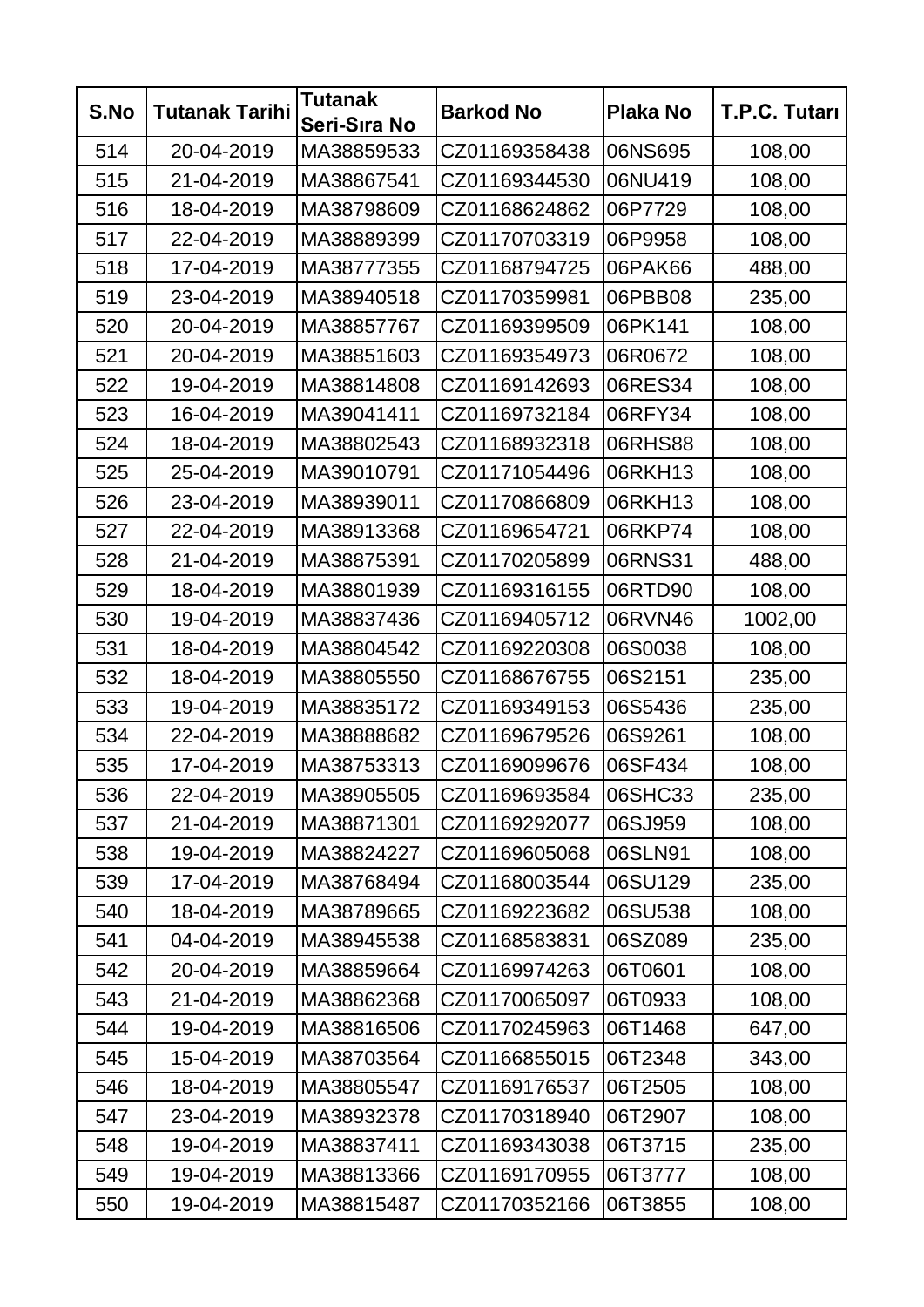| S.No | <b>Tutanak Tarihi</b> | <b>Tutanak</b><br>Seri-Sıra No | <b>Barkod No</b> | <b>Plaka No</b> | T.P.C. Tutarı |
|------|-----------------------|--------------------------------|------------------|-----------------|---------------|
| 551  | 23-04-2019            | MA38938580                     | CZ01170884636    | 06T4366         | 108,00        |
| 552  | 19-04-2019            | MA38862470                     | CZ01170069101    | 06T4434         | 108,00        |
| 553  | 21-04-2019            | MA38867518                     | CZ01169289688    | 06T4847         | 108,00        |
| 554  | 22-04-2019            | MA38899359                     | CZ01169901283    | 06T5117         | 488,00        |
| 555  | 23-04-2019            | MA38941377                     | CZ01170616084    | 06T5635         | 108,00        |
| 556  | 23-04-2019            | MA38941291                     | CZ01170617036    | 06T6248         | 108,00        |
| 557  | 20-04-2019            | MA38859688                     | CZ01169971958    | 06T6248         | 108,00        |
| 558  | 19-04-2019            | MA38862873                     | CZ01170068746    | 06T7758         | 108,00        |
| 559  | 19-04-2019            | MA38829956                     | CZ01169407709    | 06TAS04         | 108,00        |
| 560  | 18-04-2019            | MA38800249                     | CZ01169179330    | 06TB053         | 108,00        |
| 561  | 20-04-2019            | MA38843514                     | CZ01169416213    | 06TB107         | 1002,00       |
| 562  | 22-04-2019            | MA38905273                     | CZ01170224845    | 06TEH49         | 108,00        |
| 563  | 21-04-2019            | MA38858915                     | CZ01169505825    | 06TG350         | 488,00        |
| 564  | 19-04-2019            | MA38835259                     | CZ01169645712    | 06TGS90         | 108,00        |
| 565  | 18-04-2019            | MA38781959                     | CZ01168693035    | 06TJB25         | 108,00        |
| 566  | 19-04-2019            | MA38825571                     | CZ01169174175    | 06TK696         | 108,00        |
| 567  | 20-04-2019            | MA38859425                     | CZ01169356472    | 06TNT69         | 108,00        |
| 568  | 19-04-2019            | MA38836660                     | CZ01169681499    | 06TPH54         | 108,00        |
| 569  | 16-04-2019            | MA38735780                     | CZ01168014298    | 06TR701         | 108,00        |
| 570  | 18-04-2019            | MA38776063                     | CZ01168791069    | 06TVV98         | 108,00        |
| 571  | 17-04-2019            | MA38792328                     | CZ01169142181    | 06U2201         | 488,00        |
| 572  | 23-04-2019            | MA38924413                     | CZ01170238705    | 06UB153         | 488,00        |
| 573  | 20-04-2019            | MA38845372                     | CZ01169580143    | 06V4624         | 235,00        |
| 574  | 19-04-2019            | MA38834432                     | CZ01169303506    | 06VAN23         | 235,00        |
| 575  | 23-04-2019            | MA38932191                     | CZ01170514571    | 06VAV07         | 108,00        |
| 576  | 20-04-2019            | MA38856134                     | CZ01169396553    | 06VDT85         | 108,00        |
| 577  | 20-04-2019            | MA38848321                     | CZ01169383072    | 06VEM83         | 108,00        |
| 578  | 24-04-2019            | MA38941120                     | CZ01170836512    | 06VIA01         | 1002,00       |
| 579  | 22-04-2019            | MA38887610                     | CZ01169951714    | 06VIU63         | 235,00        |
| 580  | 25-04-2019            | MA39008716                     | CZ01171052942    | 06VJG29         | 235,00        |
| 581  | 25-04-2019            | MA39012482                     | CZ01170829613    | 06VJG29         | 488,00        |
| 582  | 17-04-2019            | MA38769506                     | CZ01168919357    | 06VMA70         | 235,00        |
| 583  | 25-04-2019            | MA38978520                     | CZ01171020521    | 06VN418         | 108,00        |
| 584  | 16-04-2019            | MA38731401                     | CZ01167748842    | 06VNH62         | 108,00        |
| 585  | 13-04-2019            | MA38951209                     | CZ01168736497    | 06VSK89         | 108,00        |
| 586  | 20-04-2019            | MA38854226                     | CZ01170289707    | 06VTC69         | 108,00        |
| 587  | 18-04-2019            | MA38800041                     | CZ01169053562    | 06YA4406        | 108,00        |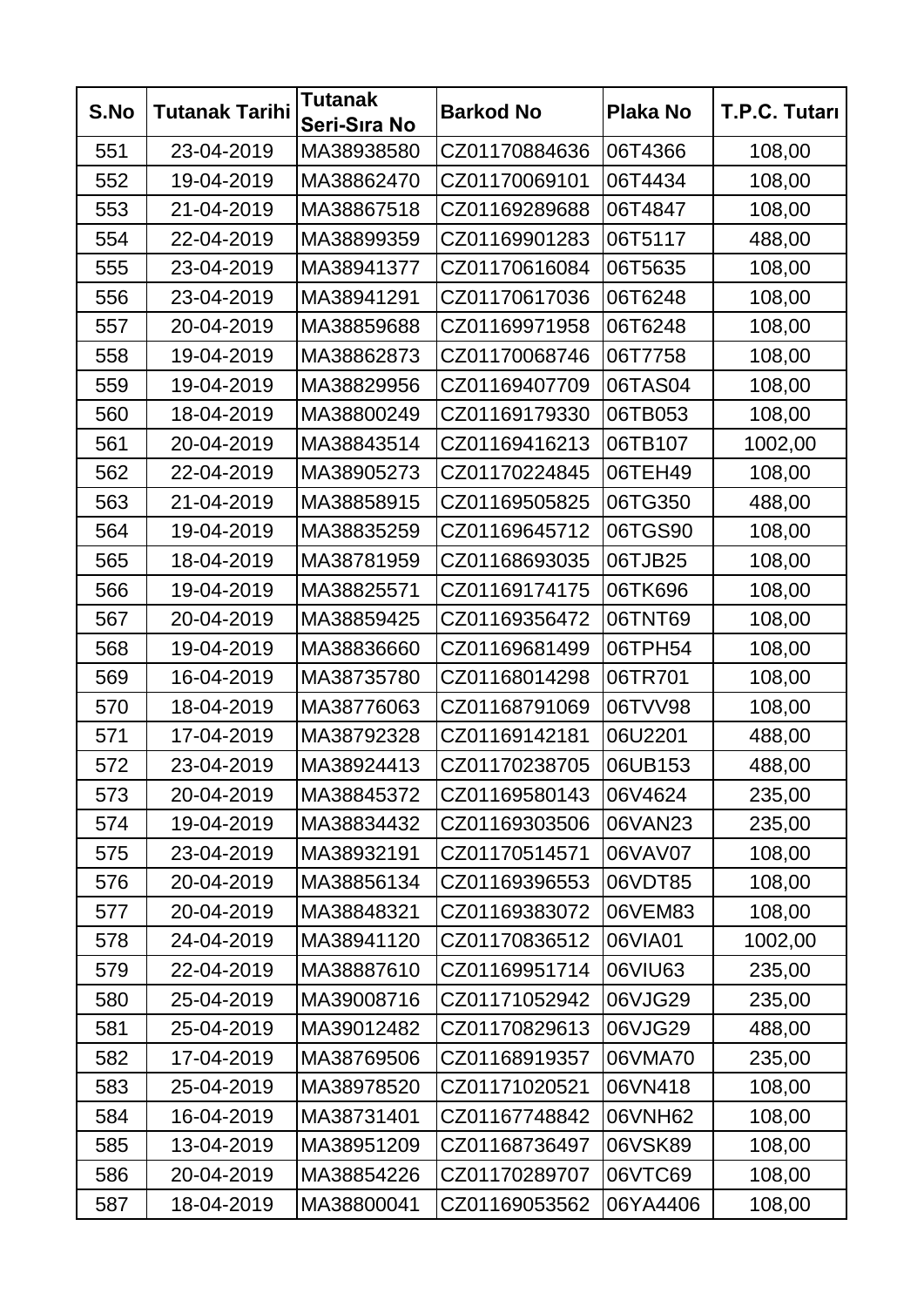| S.No | <b>Tutanak Tarihi</b> | <b>Tutanak</b><br>Seri-Sıra No | <b>Barkod No</b> | <b>Plaka No</b> | T.P.C. Tutarı |
|------|-----------------------|--------------------------------|------------------|-----------------|---------------|
| 588  | 18-04-2019            | MA38805740                     | CZ01169172164    | 06YBP91         | 108,00        |
| 589  | 18-04-2019            | MA38801990                     | CZ01169233506    | 06YET41         | 235,00        |
| 590  | 22-04-2019            | MA38895060                     | CZ01170024162    | 06YET52         | 488,00        |
| 591  | 20-04-2019            | MA38843281                     | CZ01169415087    | 06YEY32         | 1002,00       |
| 592  | 19-04-2019            | MA38836469                     | CZ01170105595    | 06YFR25         | 108,00        |
| 593  | 21-04-2019            | MA38864881                     | CZ01170223664    | 06YIK64         | 108,00        |
| 594  | 16-04-2019            | MA38737374                     | CZ01168747462    | 06YOH92         | 108,00        |
| 595  | 20-04-2019            | MA38854822                     | CZ01169507270    | 06YS143         | 108,00        |
| 596  | 21-04-2019            | MA38875172                     | CZ01170207169    | 06YUS97         | 1002,00       |
| 597  | 18-04-2019            | MA38780530                     | CZ01169154702    | 06Z6620         | 235,00        |
| 598  | 17-04-2019            | MA38757286                     | CZ01168744515    | 06ZAZ89         | 235,00        |
| 599  | 21-04-2019            | MA38873357                     | CZ01169258868    | 06ZCS98         | 108,00        |
| 600  | 24-04-2019            | MA38974759                     | CZ01171407438    | 06ZF541         | 108,00        |
| 601  | 19-04-2019            | MA38820863                     | CZ01169321173    | 06ZGF48         | 108,00        |
| 602  | 18-04-2019            | MA38805557                     | CZ01169177022    | 06ZLS88         | 108,00        |
| 603  | 17-04-2019            | MA38775769                     | CZ01168732109    | 06ZNP33         | 1002,00       |
| 604  | 18-04-2019            | MA38805904                     | CZ01169153330    | 06ZRL50         | 108,00        |
| 605  | 19-04-2019            | MA38820564                     | CZ01169368123    | 06ZSA86         | 1002,00       |
| 606  | 20-04-2019            | MA38859711                     | CZ01169971552    | 06ZTE83         | 108,00        |
| 607  | 20-04-2019            | MA38857259                     | CZ01169352702    | 06ZTF93         | 108,00        |
| 608  | 23-04-2019            | MA38925440                     | CZ01170641635    | 06ZU111         | 235,00        |
| 609  | 22-04-2019            | MA38891738                     | CZ01169912364    | 07BRT08         | 488,00        |
| 610  | 19-04-2019            | MA38826012                     | CZ01169468908    | 07EAV07         | 235,00        |
| 611  | 20-04-2019            | MA38845584                     | CZ01169649369    | 07EN055         | 343,00        |
| 612  | 20-04-2019            | MA38844868                     | CZ01169400687    | 07FKG81         | 108,00        |
| 613  | 21-04-2019            | MA38911233                     | CZ01169670769    | 07N0968         | 108,00        |
| 614  | 19-04-2019            | MA38833837                     | CZ01169187151    | 07NGY01         | 108,00        |
| 615  | 25-04-2019            | MA39011132                     | CZ01170831289    | 07S1312         | 488,00        |
| 616  | 16-04-2019            | MA38738158                     | CZ01167694620    | 09SC210         | 108,00        |
| 617  | 20-04-2019            | MA38844505                     | CZ01169400779    | 09TA100         | 108,00        |
| 618  | 22-04-2019            | MA38899711                     | CZ01169688870    | 10BAP58         | 108,00        |
| 619  | 19-04-2019            | MA38835697                     | CZ01169588262    | 10BDR54         | 1002,00       |
| 620  | 20-04-2019            | MA38857734                     | CZ01169479003    | 10KR847         | 235,00        |
| 621  | 22-04-2019            | MA38905175                     | CZ01170388400    | 10LB994         | 108,00        |
| 622  | 22-04-2019            | MA38893162                     | CZ01170682645    | 10LB994         | 108,00        |
| 623  | 17-04-2019            | MA38751073                     | CZ01168596237    | 12AAB722        | 108,00        |
| 624  | 19-04-2019            | MA38811116                     | CZ01169619188    | 14AL794         | 108,00        |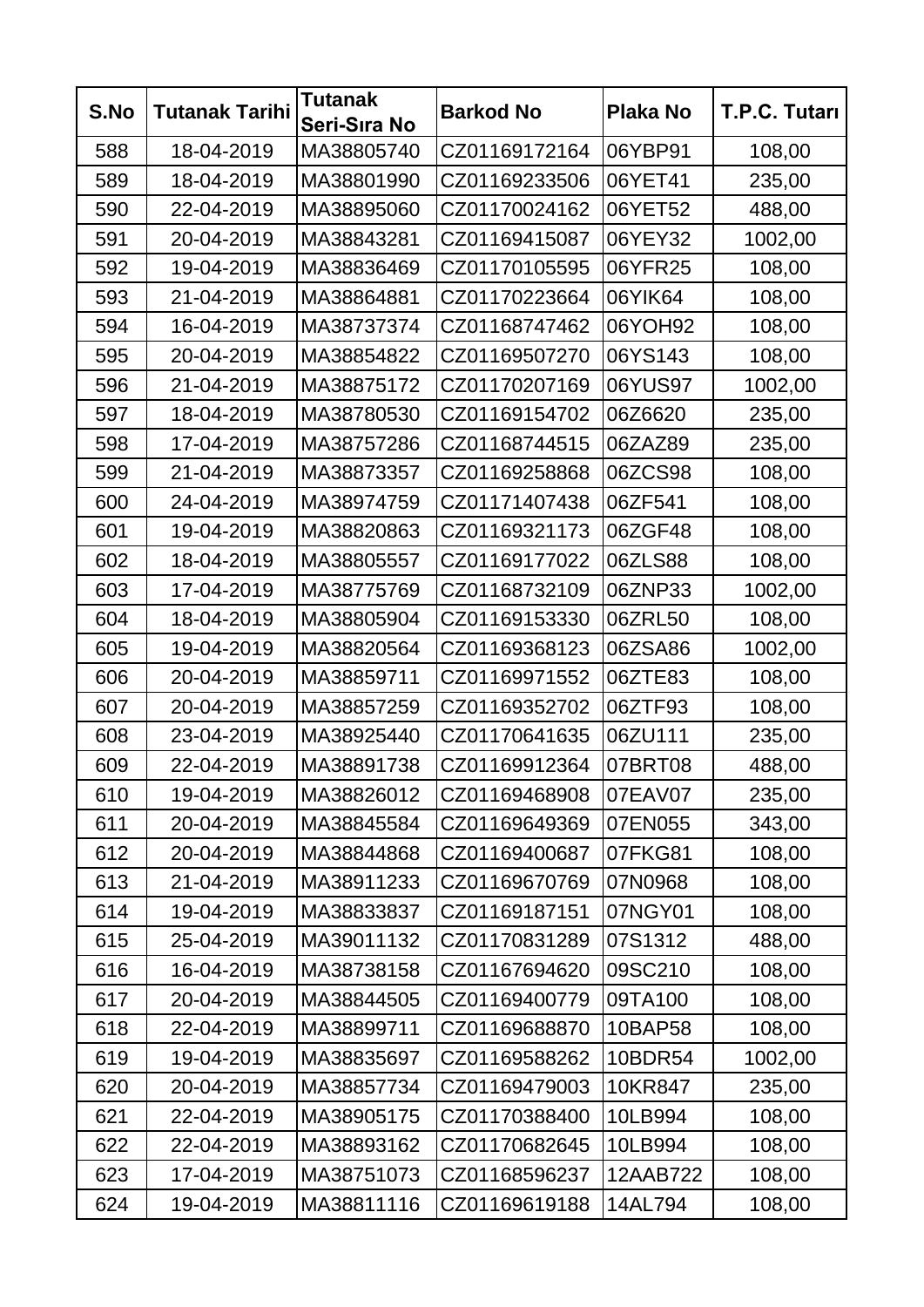| S.No | <b>Tutanak Tarihi</b> | <b>Tutanak</b><br>Seri-Sıra No | <b>Barkod No</b> | <b>Plaka No</b> | T.P.C. Tutarı |
|------|-----------------------|--------------------------------|------------------|-----------------|---------------|
| 625  | 10-04-2019            | MA38567631                     | CZ01166786951    | 14BE665         | 108,00        |
| 626  | 28-04-2019            | MA39077331                     | CZ01171411961    | 15NS986         | 488,00        |
| 627  | 15-04-2019            | MA38703851                     | CZ01168059534    | <b>16LNZ55</b>  | 235,00        |
| 628  | 21-04-2019            | MA38875835                     | CZ01170472802    | <b>16NBH57</b>  | 1002,00       |
| 629  | 10-04-2019            | MA38563705                     | CZ01166484383    | 16NY932         | 235,00        |
| 630  | 20-04-2019            | MA38855050                     | CZ01169493221    | 16UJ013         | 108,00        |
| 631  | 16-04-2019            | MA38730273                     | CZ01167733350    | 16ZJ517         | 108,00        |
| 632  | 18-04-2019            | MA38799129                     | CZ01169247992    | 18BB454         | 108,00        |
| 633  | 22-04-2019            | MA38891795                     | CZ01169911763    | 19BF525         | 488,00        |
| 634  | 24-04-2019            | MA38954968                     | CZ01170214594    | 19ED503         | 108,00        |
| 635  | 12-04-2019            | MA38620595                     | CZ01167667181    | 20AAY245        | 108,00        |
| 636  | 17-04-2019            | MA38770082                     | CZ01168724388    | 20AY861         | 108,00        |
| 637  | 11-04-2019            | MA38606472                     | CZ01166180964    | 21AAS88         | 108,00        |
| 638  | 21-04-2019            | MA38867231                     | CZ01169327861    | 22HV825         | 108,00        |
| 639  | 19-04-2019            | MA38825991                     | CZ01170097029    | 25GC586         | 235,00        |
| 640  | 16-04-2019            | MA38734113                     | CZ01168713221    | 26ABG640        | 108,00        |
| 641  | 07-04-2019            | MA38491038                     | CZ01166555120    | 26BC632         | 108,00        |
| 642  | 22-04-2019            | MA38915506                     | CZ01170631858    | 26BL293         | 108,00        |
| 643  | 22-04-2019            | MA38903648                     | CZ01169670103    | 26BT573         | 108,00        |
| 644  | 19-04-2019            | MA38831325                     | CZ01169099256    | 26GS247         | 108,00        |
| 645  | 22-04-2019            | MA38912581                     | CZ01170399130    | 26HN814         | 235,00        |
| 646  | 23-04-2019            | MA38938668                     | CZ01170885664    | 27AAD869        | 108,00        |
| 647  | 16-04-2019            | MA38900508                     | CZ01168314428    | 27AKG06         | 235,00        |
| 648  | 20-04-2019            | MA38841982                     | CZ01169382372    | 27AOM82         | 235,00        |
| 649  | 17-04-2019            | MA38752860                     | CZ01168887786    | 27F3527         | 108,00        |
| 650  | 19-04-2019            | MA38833942                     | CZ01169309447    | 28AK503         | 108,00        |
| 651  | 22-04-2019            | MA38897563                     | CZ01170054176    | 31ACC564        | 1002,00       |
| 652  | 02-04-2019            | MA39002136                     | CZ01169394825    | 31MA6190        | 488,00        |
| 653  | 20-04-2019            | MA38857943                     | CZ01169348651    | 31N6640         | 108,00        |
| 654  | 18-04-2019            | MA38794911                     | CZ01168717007    | 32SP145         | 108,00        |
| 655  | 21-04-2019            | MA38875047                     | CZ01170057726    | 33AAL878        | 108,00        |
| 656  | 22-04-2019            | MA38881408                     | CZ01170322442    | 33AUB16         | 235,00        |
| 657  | 21-04-2019            | MA38859570                     | CZ01169513417    | 33EKZ77         | 235,00        |
| 658  | 19-04-2019            | MA38836271                     | CZ01170093502    | 34AK487         | 108,00        |
| 659  | 20-04-2019            | MA38855525                     | CZ01169586701    | 34AK487         | 108,00        |
| 660  | 19-04-2019            | MA38818508                     | CZ01169051902    | 34BHR538        | 108,00        |
| 661  | 20-04-2019            | MA38843491                     | CZ01169995466    | 34BN4391        | 1002,00       |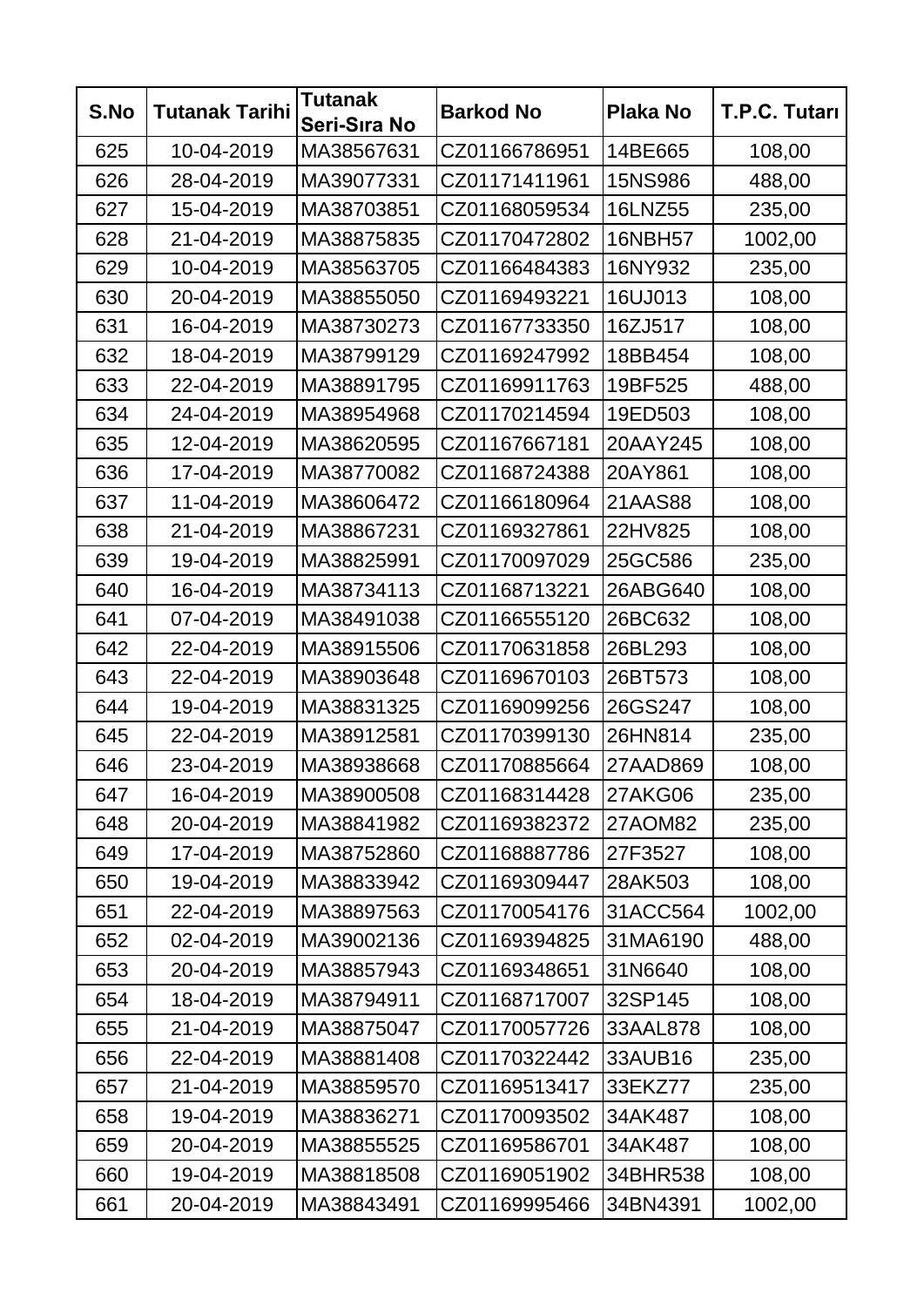| S.No | <b>Tutanak Tarihi</b> | <b>Tutanak</b><br>Seri-Sıra No | <b>Barkod No</b> | <b>Plaka No</b> | T.P.C. Tutarı |
|------|-----------------------|--------------------------------|------------------|-----------------|---------------|
| 662  | 17-04-2019            | MA38774483                     | CZ01168750851    | 34BNJ015        | 1002,00       |
| 663  | 22-04-2019            | MA38885334                     | CZ01169980295    | 34BOF185        | 488,00        |
| 664  | 20-04-2019            | MA38841373                     | CZ01170018178    | 34BTT150        | 1002,00       |
| 665  | 23-04-2019            | MA38938164                     | CZ01170502615    | 34BVG988        | 108,00        |
| 666  | 19-04-2019            | MA38826636                     | CZ01169235258    | 34BYK915        | 108,00        |
| 667  | 16-04-2019            | MA38731992                     | CZ01168126274    | 34DC1721        | 108,00        |
| 668  | 20-04-2019            | MA38838495                     | CZ01170231584    | 34DJ6285        | 488,00        |
| 669  | 22-04-2019            | MA38894636                     | CZ01170200955    | 34DL4166        | 108,00        |
| 670  | 25-04-2019            | MA39005413                     | CZ01171269449    | 34DS6206        | 2018,00       |
| 671  | 20-04-2019            | MA38855885                     | CZ01169551280    | 34DT2921        | 108,00        |
| 672  | 19-04-2019            | MA38821995                     | CZ01169596960    | 34ES2150        | 108,00        |
| 673  | 21-04-2019            | MA38859513                     | CZ01169520613    | 34EV7965        | 488,00        |
| 674  | 17-04-2019            | MA38793458                     | CZ01169136876    | 34FG5704        | 488,00        |
| 675  | 21-04-2019            | MA38867899                     | CZ01170154517    | 34FK1143        | 108,00        |
| 676  | 08-04-2019            | MA38559134                     | CZ01167185326    | 34GB5793        | 108,00        |
| 677  | 17-04-2019            | MA38765720                     | CZ01168763103    | 34GT295         | 108,00        |
| 678  | 19-04-2019            | MA38836067                     | CZ01169338188    | 34HB535         | 235,00        |
| 679  | 13-04-2019            | MA38652720                     | CZ01167353534    | 34HL5367        | 488,00        |
| 680  | 21-04-2019            | MA38866477                     | CZ01169592252    | 34HN6693        | 108,00        |
| 681  | 20-04-2019            | MA38838668                     | CZ01170226542    | 34JF8997        | 488,00        |
| 682  | 22-04-2019            | MA38887810                     | CZ01169950601    | 34JF8997        | 235,00        |
| 683  | 11-04-2019            | MA38606640                     | CZ01169048322    | 34JJ1051        | 108,00        |
| 684  | 24-04-2019            | MA38962769                     | CZ01170664986    | 34KD3089        | 1002,00       |
| 685  | 16-04-2019            | MA38718416                     | CZ01168834568    | 34KF3042        | 1002,00       |
| 686  | 22-04-2019            | MA38897748                     | CZ01169683660    | 34LFL08         | 235,00        |
| 687  | 24-04-2019            | MA38974336                     | CZ01171406677    | 34LH9466        | 108,00        |
| 688  | 20-04-2019            | MA38838474                     | CZ01170232444    | 34LN9762        | 488,00        |
| 689  | 20-04-2019            | MA38853571                     | CZ01169657159    | 34MR237         | 108,00        |
| 690  | 16-04-2019            | MA38729284                     | CZ01168247467    | 34NB8204        | 108,00        |
| 691  | 22-04-2019            | MA38886436                     | CZ01170545445    | 34NJ3228        | 108,00        |
| 692  | 07-04-2019            | IN00503534                     | CZ01165699801    | 34NP4598        | 108,00        |
| 693  | 22-04-2019            | MA38885418                     | CZ01169981728    | 34NV9772        | 1002,00       |
| 694  | 20-04-2019            | MA38844916                     | CZ01170284344    | 34PA6632        | 108,00        |
| 695  | 18-04-2019            | MA38805872                     | CZ01169153071    | 34PM9181        | 235,00        |
| 696  | 26-04-2019            | MA39049114                     | CZ01169749625    | 34RU3411        | 235,00        |
| 697  | 21-04-2019            | MA38875584                     | CZ01170470044    | 34RY5287        | 1002,00       |
| 698  | 24-04-2019            | MA38957453                     | CZ01170963201    | 34SB8538        | 108,00        |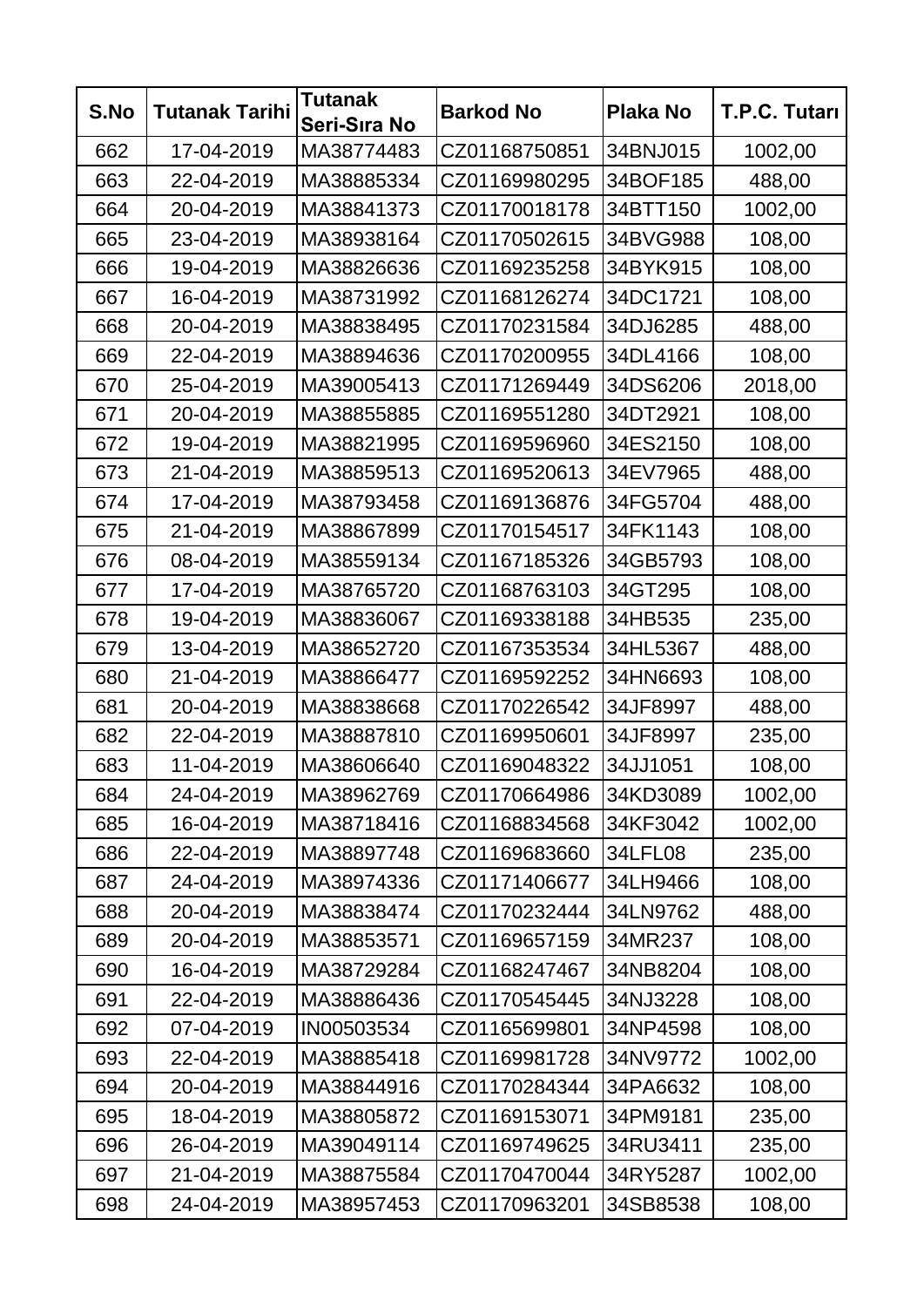| S.No | <b>Tutanak Tarihi</b> | <b>Tutanak</b><br>Seri-Sıra No | <b>Barkod No</b> | <b>Plaka No</b> | T.P.C. Tutarı |
|------|-----------------------|--------------------------------|------------------|-----------------|---------------|
| 699  | 17-04-2019            | MA38769474                     | CZ01168923262    | 34SC1102        | 235,00        |
| 700  | 24-04-2019            | MA39132256                     | CZ01170461974    | 34SN3450        | 235,00        |
| 701  | 25-04-2019            | MA39132320                     | CZ01170462100    | 34SN3450        | 235,00        |
| 702  | 20-04-2019            | MA38841324                     | CZ01170019304    | 34TH5236        | 1002,00       |
| 703  | 21-04-2019            | MA38867692                     | CZ01169288926    | 34TU1768        | 108,00        |
| 704  | 24-04-2019            | MA38959999                     | CZ01171089658    | 34UC4226        | 108,00        |
| 705  | 25-04-2019            | MA38991274                     | CZ01170128907    | 34UV2415        | 488,00        |
| 706  | 21-04-2019            | MA38871169                     | CZ01169291544    | 34VG3326        | 108,00        |
| 707  | 21-04-2019            | MA38873577                     | CZ01169259070    | 34YA8238        | 108,00        |
| 708  | 19-04-2019            | MA38821828                     | CZ01169980004    | 34YEK94         | 108,00        |
| 709  | 18-04-2019            | MA38790859                     | CZ01169224740    | 34Z3452         | 108,00        |
| 710  | 22-04-2019            | MA38896882                     | CZ01171134266    | 34ZD5709        | 108,00        |
| 711  | 25-04-2019            | MA39011115                     | CZ01171056520    | 34ZP1904        | 108,00        |
| 712  | 18-04-2019            | MA38797940                     | CZ01169380545    | 34ZR1660        | 108,00        |
| 713  | 22-04-2019            | MA38883005                     | CZ01169935448    | 34ZYD64         | 488,00        |
| 714  | 23-04-2019            | MA38928135                     | CZ01170350483    | 35AE3696        | 108,00        |
| 715  | 21-04-2019            | MA38874217                     | CZ01169496659    | 35AHF58         | 108,00        |
| 716  | 21-04-2019            | MA38872218                     | CZ01170006458    | 35AS2540        | 108,00        |
| 717  | 23-04-2019            | MA38938525                     | CZ01170385065    | 35AT4457        | 108,00        |
| 718  | 19-04-2019            | MA38841862                     | CZ01169543995    | 35DC6793        | 488,00        |
| 719  | 12-04-2019            | MA38614038                     | CZ01167342019    | 35FN736         | 235,00        |
| 720  | 10-04-2019            | MA38583786                     | CZ01167127593    | 35GC1922        | 108,00        |
| 721  | 17-04-2019            | MA38756090                     | CZ01168864978    | 35KC5850        | 108,00        |
| 722  | 16-04-2019            | MA38721061                     | CZ01168847704    | 35KDU33         | 235,00        |
| 723  | 10-04-2019            | MA38584520                     | CZ01166322524    | 35KE1557        | 108,00        |
| 724  | 22-04-2019            | MA38901750                     | CZ01170383863    | 35TSB23         | 108,00        |
| 725  | 21-04-2019            | MA38881855                     | CZ01170209767    | 37BG799         | 488,00        |
| 726  | 22-04-2019            | MA38896085                     | CZ01170362905    | 37RD120         | 108,00        |
| 727  | 13-04-2019            | MA38652069                     | CZ01167360976    | 38PL504         | 235,00        |
| 728  | 20-04-2019            | MA38846817                     | CZ01170218660    | 38RL400         | 108,00        |
| 729  | 17-04-2019            | MA38775653                     | CZ01168684101    | 38VU581         | 235,00        |
| 730  | 22-04-2019            | MA38909775                     | CZ01169970340    | 40AAE953        | 108,00        |
| 731  | 22-04-2019            | MA38884661                     | CZ01169932768    | 40AT442         | 488,00        |
| 732  | 17-04-2019            | MA38766123                     | CZ01168943833    | 40KK738         | 108,00        |
| 733  | 22-04-2019            | MA38915208                     | CZ01170773466    | 41DB924         | 235,00        |
| 734  | 22-04-2019            | MA38906492                     | CZ01170665761    | 41ES139         | 108,00        |
| 735  | 19-04-2019            | MA38819760                     | CZ01170110292    | 41YN231         | 108,00        |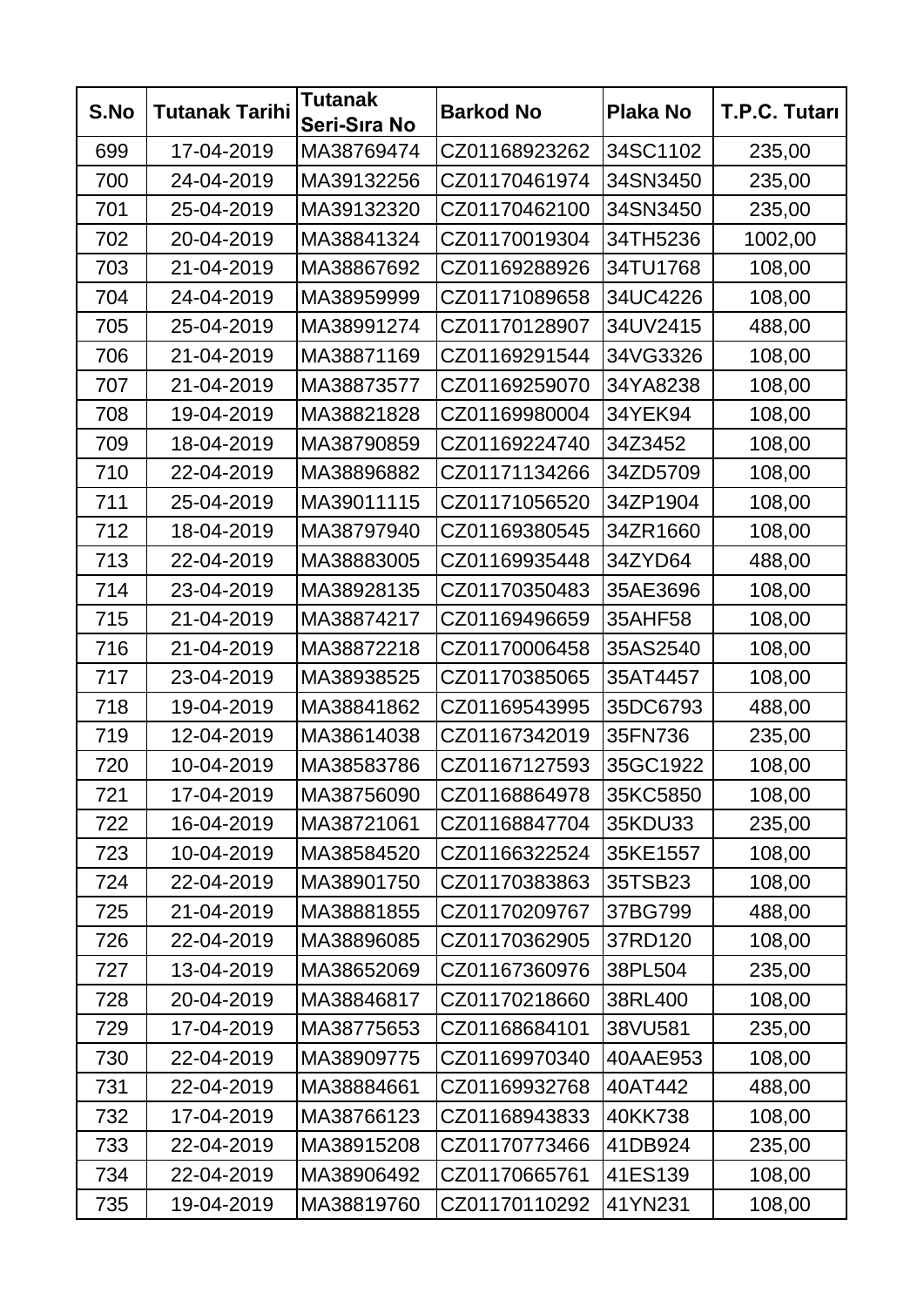| S.No | <b>Tutanak Tarihi</b> | <b>Tutanak</b><br>Seri-Sıra No | <b>Barkod No</b> | <b>Plaka No</b> | T.P.C. Tutarı |
|------|-----------------------|--------------------------------|------------------|-----------------|---------------|
| 736  | 21-04-2019            | MA38867174                     | CZ01169327984    | 42ACT134        | 108,00        |
| 737  | 19-04-2019            | MA38836085                     | CZ01169626100    | 42FJL78         | 108,00        |
| 738  | 20-04-2019            | MA38845087                     | CZ01169399264    | 42NM283         | 108,00        |
| 739  | 10-04-2019            | MA38569896                     | CZ01166342515    | 42RC128         | 108,00        |
| 740  | 13-04-2019            | MA38648300                     | CZ01168907798    | 42SL169         | 108,00        |
| 741  | 17-04-2019            | MA38767508                     | CZ01168894029    | 42VR099         | 488,00        |
| 742  | 23-04-2019            | MA38930028                     | CZ01170302437    | 43SS120         | 108,00        |
| 743  | 17-04-2019            | MA38772795                     | CZ01168522229    | 48ABF218        | 108,00        |
| 744  | 19-04-2019            | MA38821445                     | CZ01169211986    | 48BT217         | 108,00        |
| 745  | 17-04-2019            | MA38742794                     | CZ01168822602    | 48M7048         | 108,00        |
| 746  | 12-04-2019            | MA38636869                     | CZ01166616210    | 48SY911         | 108,00        |
| 747  | 20-04-2019            | MA38848239                     | CZ01169223040    | 51ET423         | 108,00        |
| 748  | 19-04-2019            | MA38836565                     | CZ01169352917    | 51HR508         | 1002,00       |
| 749  | 13-04-2019            | MA38645582                     | CZ01167978362    | 52AD374         | 235,00        |
| 750  | 16-04-2019            | MA38731017                     | CZ01168130141    | 52EY777         | 108,00        |
| 751  | 18-04-2019            | MA38805997                     | CZ01168958493    | 52EZ470         | 108,00        |
| 752  | 19-04-2019            | MA38826698                     | CZ01169469318    | 53AN895         | 2018,00       |
| 753  | 20-04-2019            | MA38843896                     | CZ01169991970    | 53HG408         | 1002,00       |
| 754  | 16-04-2019            | MA38738335                     | CZ01168221900    | 55GY753         | 108,00        |
| 755  | 17-04-2019            | MA38755162                     | CZ01168952330    | 55LL966         | 108,00        |
| 756  | 21-04-2019            | MA38873831                     | CZ01170236787    | 55NA050         | 108,00        |
| 757  | 23-04-2019            | MA38933770                     | CZ01170209248    | 57DS847         | 108,00        |
| 758  | 19-04-2019            | MA38828491                     | CZ01169402896    | 59UE699         | 108,00        |
| 759  | 04-04-2019            | MA38406310                     | CZ01164385040    | 60KC754         | 108,00        |
| 760  | 12-04-2019            | MA38952742                     | CZ01168774703    | 63PN170         | 235,00        |
| 761  | 20-04-2019            | MA38842306                     | CZ01169999099    | 65NK885         | 1002,00       |
| 762  | 23-04-2019            | MA38927567                     | CZ01170306824    | 66AT165         | 108,00        |
| 763  | 17-04-2019            | MA38770681                     | CZ01168688895    | 67ES154         | 108,00        |
| 764  | 21-04-2019            | MA38868097                     | CZ01169260236    | 67LP006         | 108,00        |
| 765  | 20-04-2019            | MA38857300                     | CZ01169588002    | 68AAC287        | 235,00        |
| 766  | 17-04-2019            | MA38758928                     | CZ01168287869    | 68DE052         | 108,00        |
| 767  | 13-04-2019            | MA38654126                     | CZ01167408593    | 71AAG606        | 108,00        |
| 768  | 18-04-2019            | MA38805184                     | CZ01169210682    | 71AC263         | 108,00        |
| 769  | 21-04-2019            | MA38873984                     | CZ01170010905    | 71DT194         | 108,00        |
| 770  | 22-04-2019            | MA38877878                     | CZ01169923896    | 71EL771         | 235,00        |
| 771  | 23-04-2019            | MA38935475                     | CZ01170331956    | 78AV023         | 108,00        |
| 772  | 20-04-2019            | MA38839498                     | CZ01169405897    | 78SC216         | 235,00        |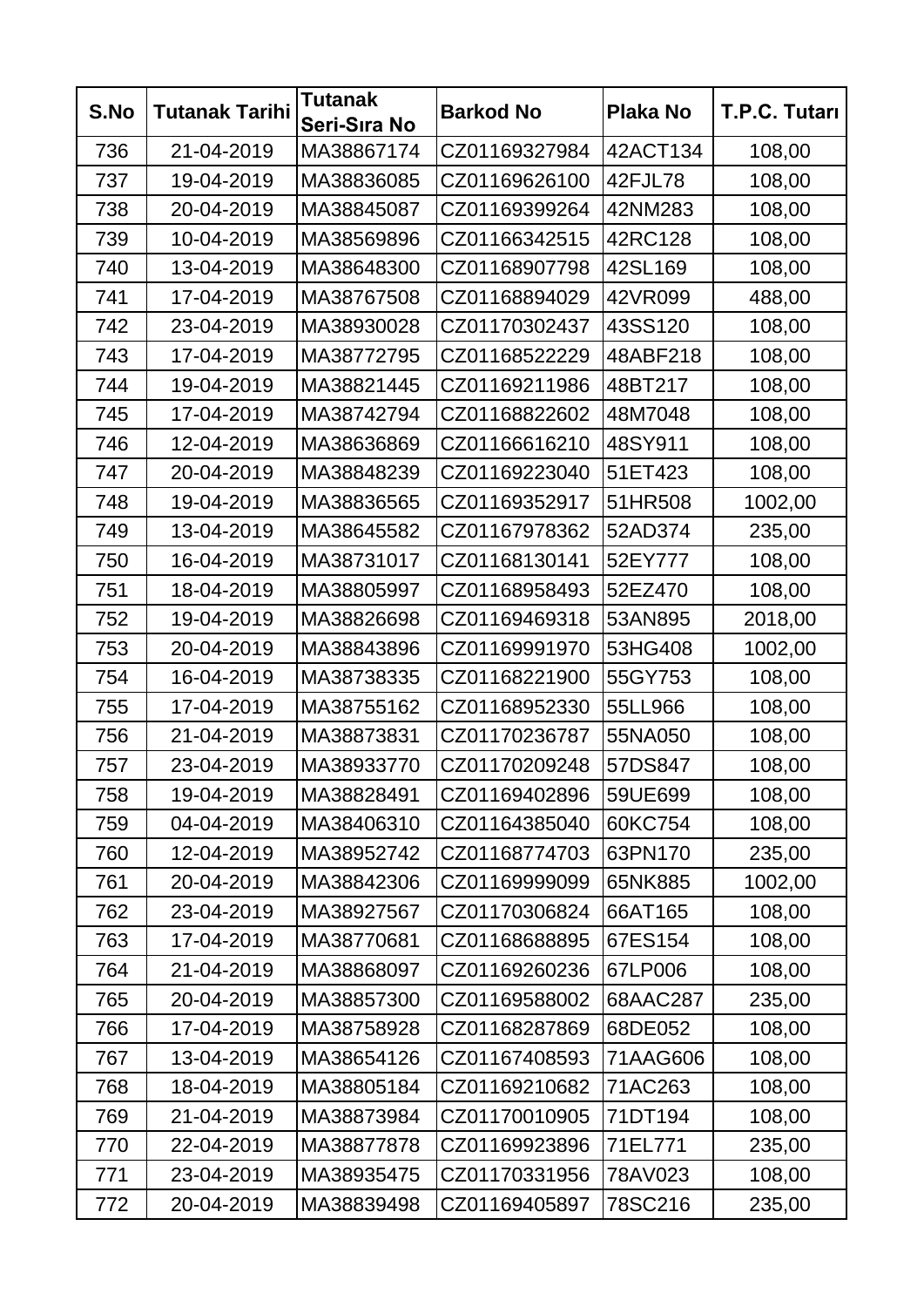|     | S.No Tutanak Tarihi Tutanak<br>Seri-Sıra No | <b>Barkod No</b>                 | <b>Plaka No FT.P.C. Tutari</b> |
|-----|---------------------------------------------|----------------------------------|--------------------------------|
| 773 | 17-04-2019                                  | MA38747169 CZ01168897778 78SG014 | 1002,00                        |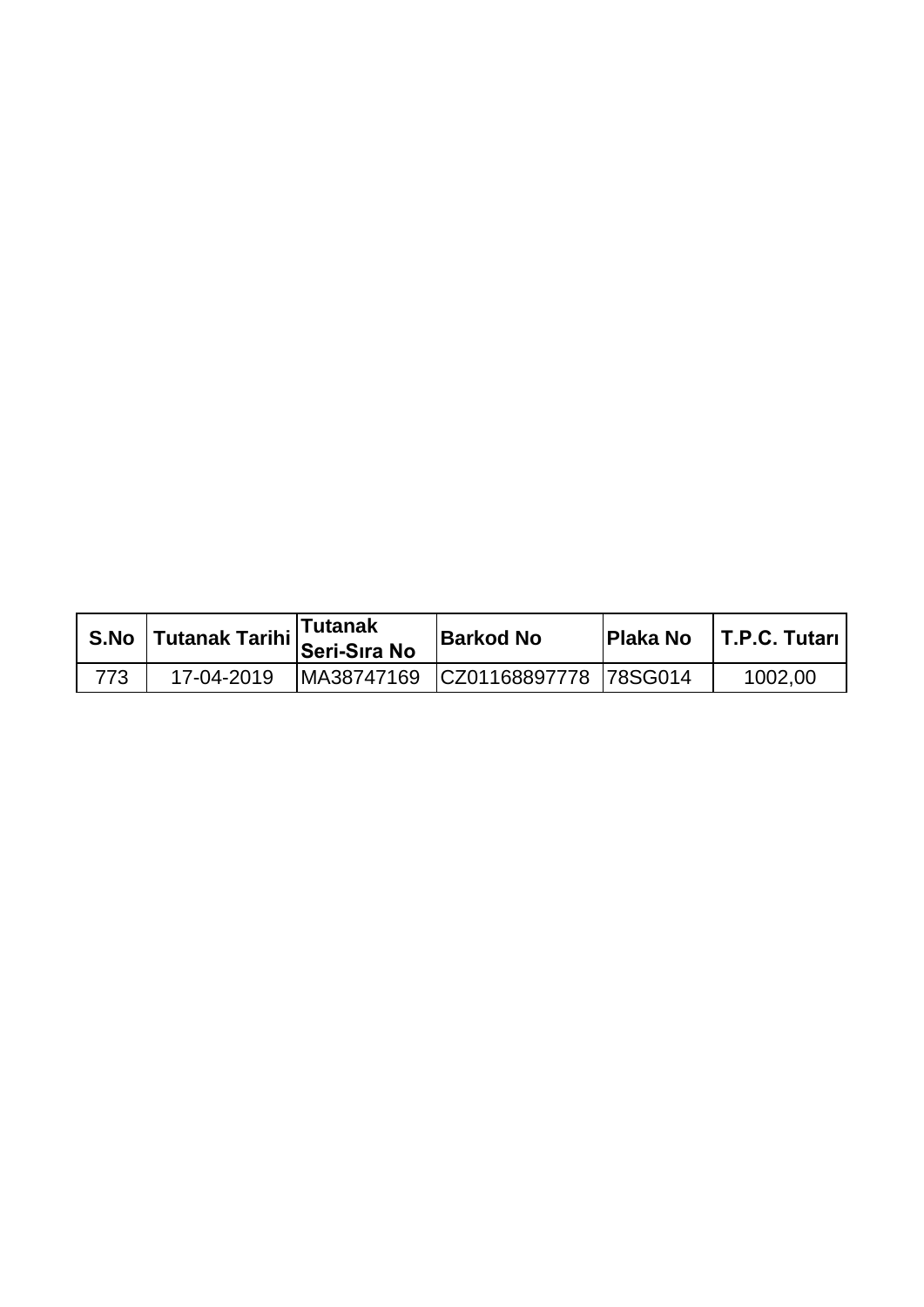| Kanun Md       |
|----------------|
| $61/1-N$       |
| $61/1 - G$     |
| $47/1-C$       |
| $47/1-C$       |
| $61/1-N$       |
| $51/2-C$       |
| $61/1-N$       |
| 73/C           |
| 73/C           |
| $61/1-E$       |
| $47/1-C$       |
| $51/2-C$       |
| $51/2-C$       |
| $61/1-N$       |
| $51/2-C$       |
| $61/1 - G$     |
| 36/3-A23/3-b-2 |
| 73/C           |
| $51/2 - B$     |
| $61/1-C$       |
| 78/1-A47/1-A   |
| $51/2 - B$     |
| $61/1-N$       |
| $51/2-C$       |
| $51/2-B$       |
| $61/1-N$       |
| $61/1 - G$     |
| $61/1 - G$     |
| $61/1 - G$     |
| $61/1 - G$     |
| 73/C           |
| $61/1 - B$     |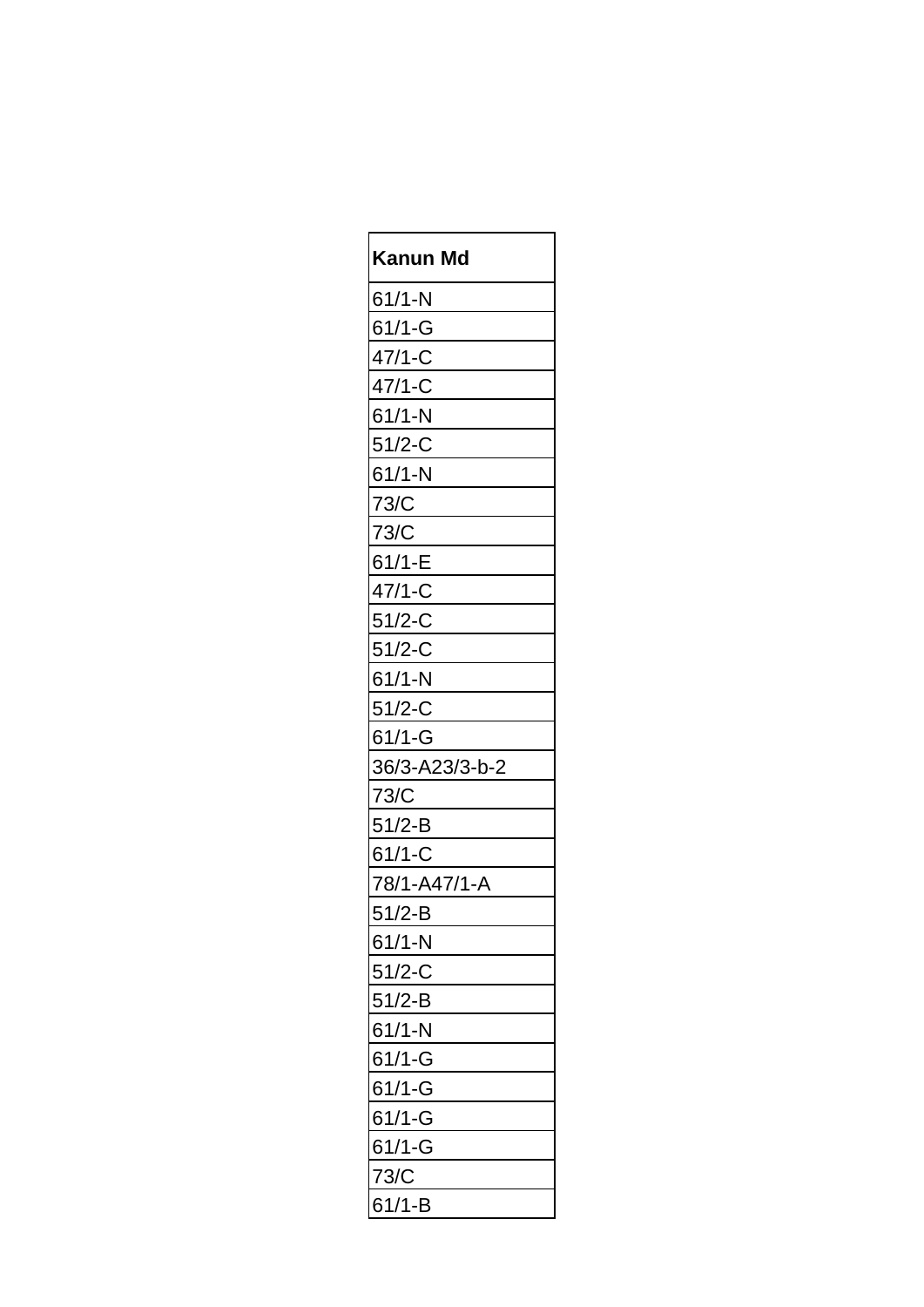| Kanun Md   |
|------------|
| $51/2 - B$ |
| $51/2-B$   |
| $61/1-N$   |
| $61/1-E$   |
| $61/1-E$   |
| $61/1 - G$ |
| $61/1 - O$ |
| $51/2-C$   |
| $51/2-C$   |
| $47/1 - B$ |
| $51/2-B$   |
| 78/1-A     |
| 78/1-A     |
| $61/1-G$   |
| $60/1 - C$ |
| 73/C       |
| 73/C       |
| $51/2 - B$ |
| $61/1-N$   |
| $51/2-B$   |
| $61/1-C$   |
| 61/1-A     |
| $61/1 - B$ |
| 34/A       |
| $60/1 - G$ |
| 73/C       |
| $61/1-B$   |
| 73/C       |
| 46/2-C     |
| $51/2-C$   |
| $51/2-C$   |
| 73/C       |
| $61/1-N$   |
| 73/C       |
| $47/1-D$   |
| 46/2-C     |
| $61/1 - A$ |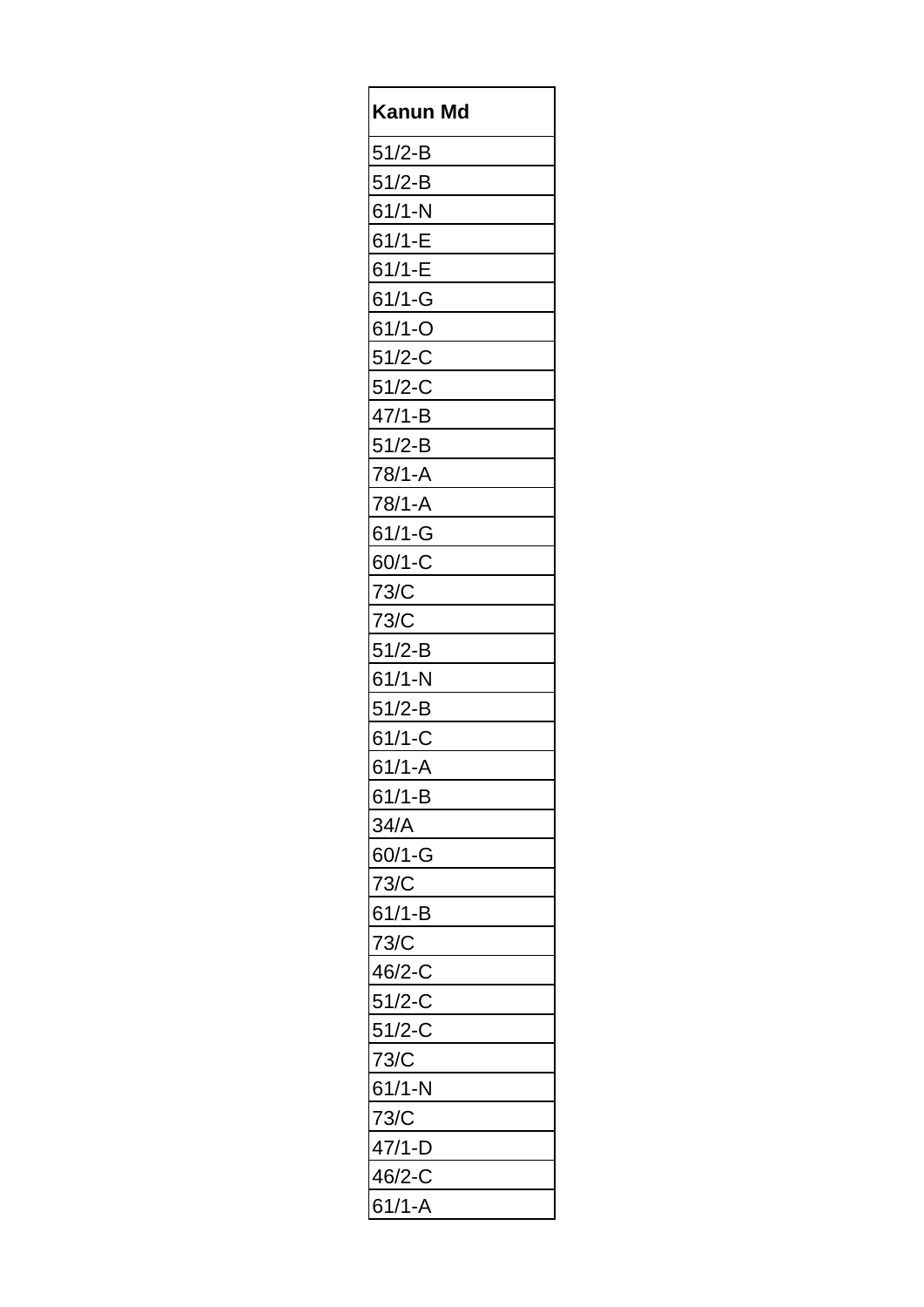| Kanun Md   |
|------------|
| $60/1 - G$ |
| $61/1-N$   |
| 73/C       |
| $51/2-C$   |
| $78/1 - A$ |
| $47/1-C$   |
| 78/1-A     |
| $61/1 - B$ |
| 73/C       |
| $61/1-N$   |
| $51/2-B$   |
| $61/1-N$   |
| $47/1 - B$ |
| $61/1 - G$ |
| $51/2-C$   |
| $61/1 - A$ |
| $61/1 - B$ |
| 73/C       |
| $61/1-N$   |
| $51/2-B$   |
| 73/C       |
| $61/1 - G$ |
| $61/1 - E$ |
| $61/1-G$   |
| $61/1-N$   |
| 73/C       |
| 34/A       |
| $61/1-N$   |
| $51/2-B$   |
| $51/2-C$   |
| $61/1-G$   |
| $61/1-N$   |
| 73/C       |
| 34/A       |
| $51/2-C$   |
| $61/1-N$   |
| $61/1-E$   |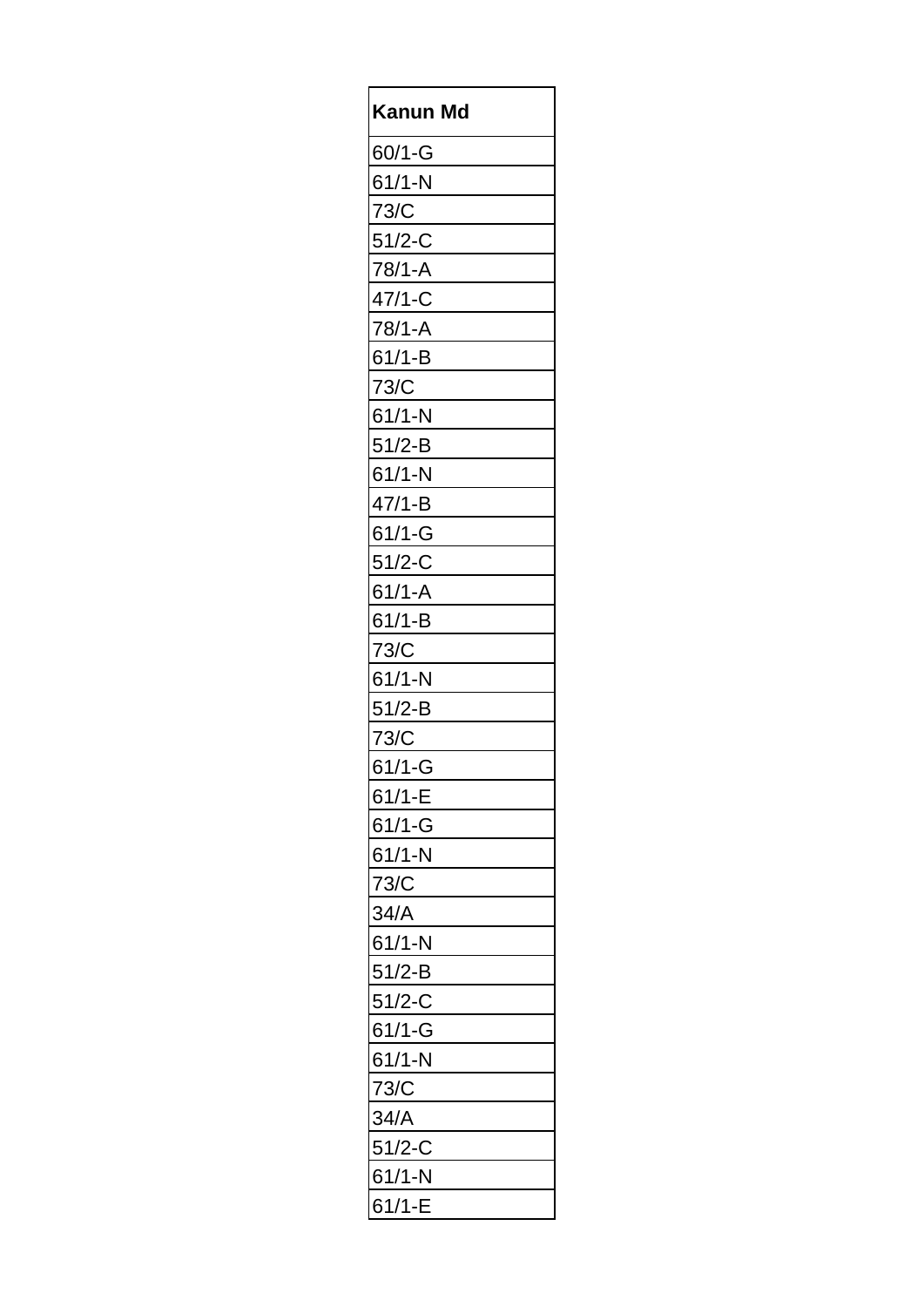| Kanun<br>Md |
|-------------|
| $61/1 - B$  |
| $47/1 - B$  |
| $51/2-B$    |
| $51/2-C$    |
| 73/C        |
| $61/1-N$    |
| $47/1-C$    |
| $61/1 - B$  |
| $51/2-B$    |
| $61/1 - A$  |
| $51/2-B$    |
| 73/C        |
| $61/1 - A$  |
| $61/1 - B$  |
| $60/1 - G$  |
| $61/1-N$    |
| 73/C        |
| $61/1-N$    |
| $61/1 - G$  |
| $61/1-B$    |
| $61/1 - A$  |
| $61/1-C$    |
| $51/2-C$    |
| 73/C        |
| $61/1-N$    |
| 73/C        |
| $47/1-C$    |
| $61/1 - G$  |
| 78/1-A73/C  |
| $61/1 - B$  |
| $47/1-C$    |
| $61/1-L$    |
| $61/1 - G$  |
| 73/C        |
| $51/2-B$    |
| $51/2-C$    |
| 34/A        |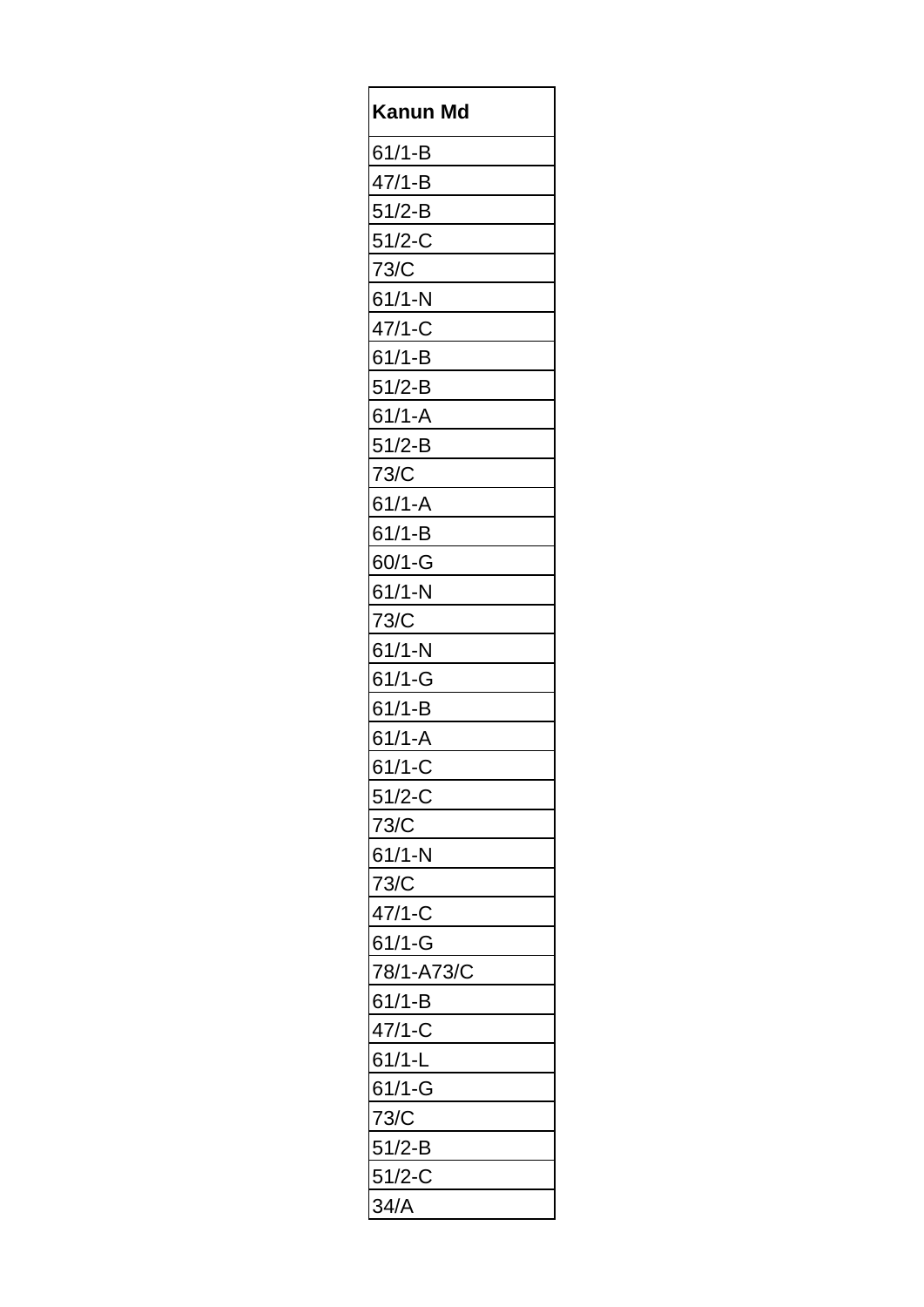| Kanun<br>Md |
|-------------|
| $47/1-C$    |
| 78/1-A      |
| $51/2-C$    |
| $61/1 - G$  |
| $51/2-C$    |
| $47/1 - B$  |
| $51/2-C$    |
| $47/1-C$    |
| 34/B        |
| $61/1-E$    |
| $61/1 - G$  |
| $61/1 - B$  |
| $51/2-C$    |
| $51/2-B$    |
| $61/1 - B$  |
| $61/1 - A$  |
| $51/2-C$    |
| $61/1 - G$  |
| $51/2-C$    |
| 78/1-A      |
| 47/1-B      |
| $60/1 - B$  |
| 74/B        |
| $51/2-C$    |
| $47/1-D$    |
| $51/2-C$    |
| $61/1-C$    |
| $47/1 - B$  |
| $61/1 - A$  |
| $78/1 - A$  |
| $61/1 - B$  |
| 73/C        |
| $51/2-B$    |
| $61/1-B$    |
| 73/C        |
| $61/1-C$    |
| 47/1-C      |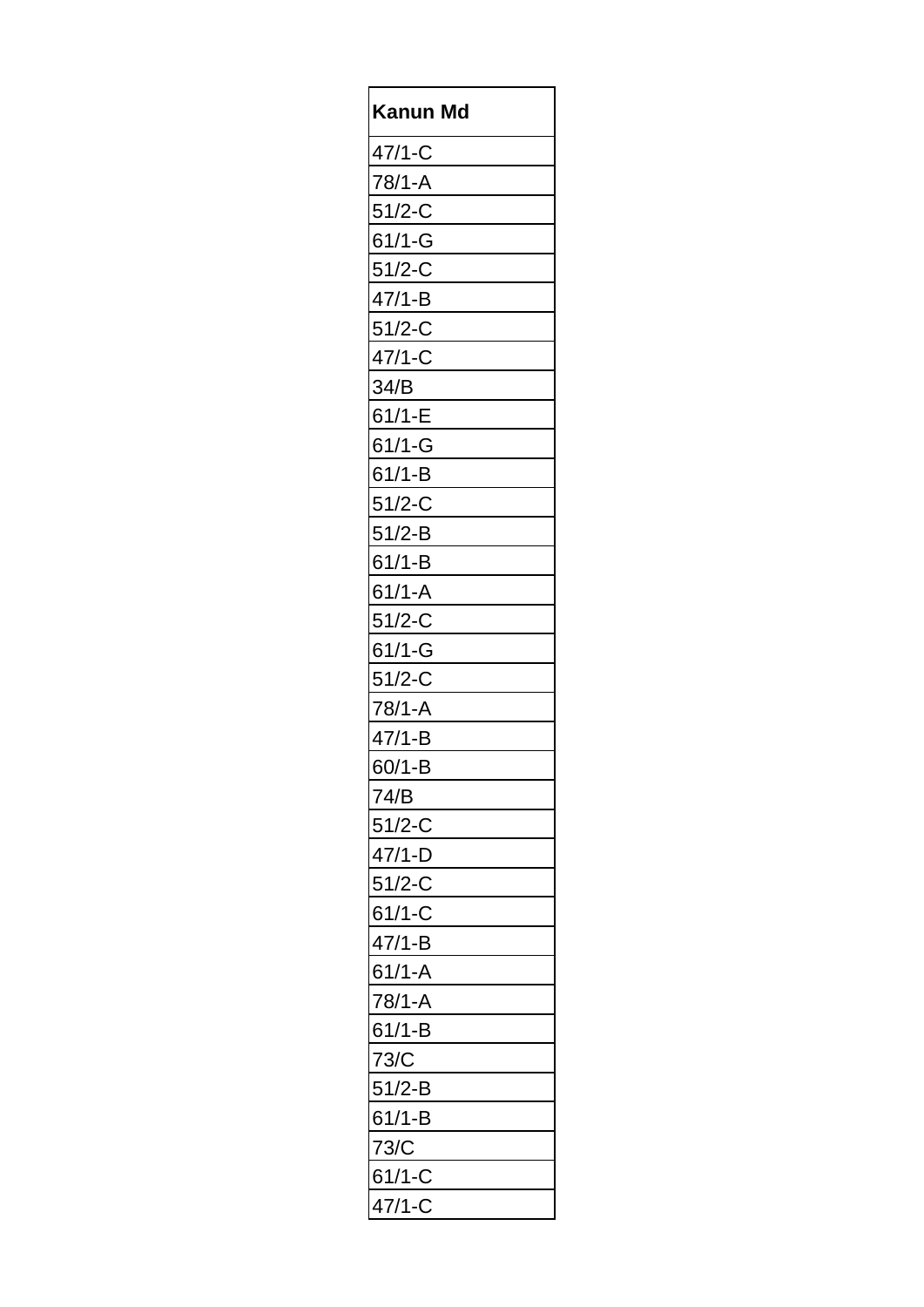| Kanun Md   |
|------------|
| $61/1-E$   |
| 34/A91     |
| $47/1-C$   |
| $61/1-F$   |
| 73/C       |
| $61/1 - B$ |
| $61/1-G$   |
| $61/1 - G$ |
| $61/1-N$   |
| $61/1-N$   |
| $61/1-N$   |
| $61/1-B$   |
| $61/1 - G$ |
| $61/1-G$   |
| $47/1-C$   |
| $47/1 - B$ |
| $61/1-G$   |
| $61/1-N$   |
| $61/1-E$   |
| 73/C       |
| $51/2-C$   |
| 61/1-E     |
| $47/1 - B$ |
| $61/1 - B$ |
| $51/2-C$   |
| $78/1 - A$ |
| $47/1 - B$ |
| $51/2-C$   |
| $60/1 - G$ |
| $61/1 - A$ |
| $61/1-N$   |
| $51/2-C$   |
| $61/1 - G$ |
| $51/2-B$   |
| $47/1 - B$ |
| $61/1-E$   |
| 34/A       |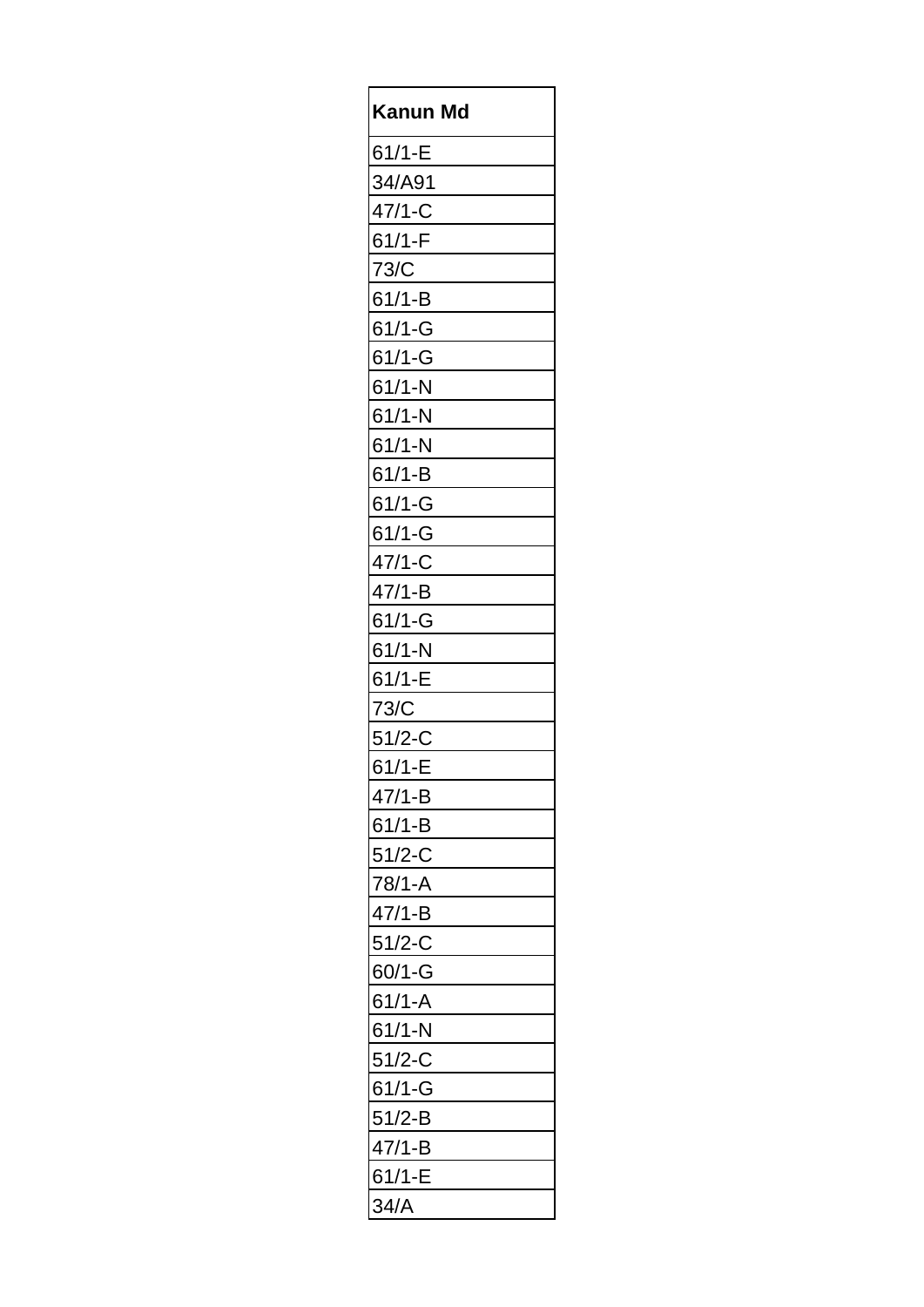| Kanun<br>Md  |
|--------------|
| 58           |
| $61/1 - G$   |
| $51/2-C$     |
| 36/3-A34/A91 |
| $61/1 - G$   |
| $61/1-C$     |
| 73/C         |
| $47/1-C$     |
| $61/1-N$     |
| $61/1-E$     |
| $60/1-C$     |
| $61/1-C$     |
| $51/2-C$     |
| $51/2-B$     |
| $51/2-B$     |
| $61/1-G$     |
| $60/1 - A$   |
| $61/1 - A$   |
| $51/2-C$     |
| $61/1 - G$   |
| $61/1 - G$   |
| 73/C         |
| 58           |
| $61/1-C$     |
| 58           |
| 73/C         |
| $61/1-N$     |
| $61/1 - A$   |
| $61/1-N$     |
| $51/2-C$     |
| 73/C         |
| $61/1 - E$   |
| $51/2-C$     |
| $61/1 - G$   |
| 73/C         |
| $61/1 - E$   |
| $51/2-B$     |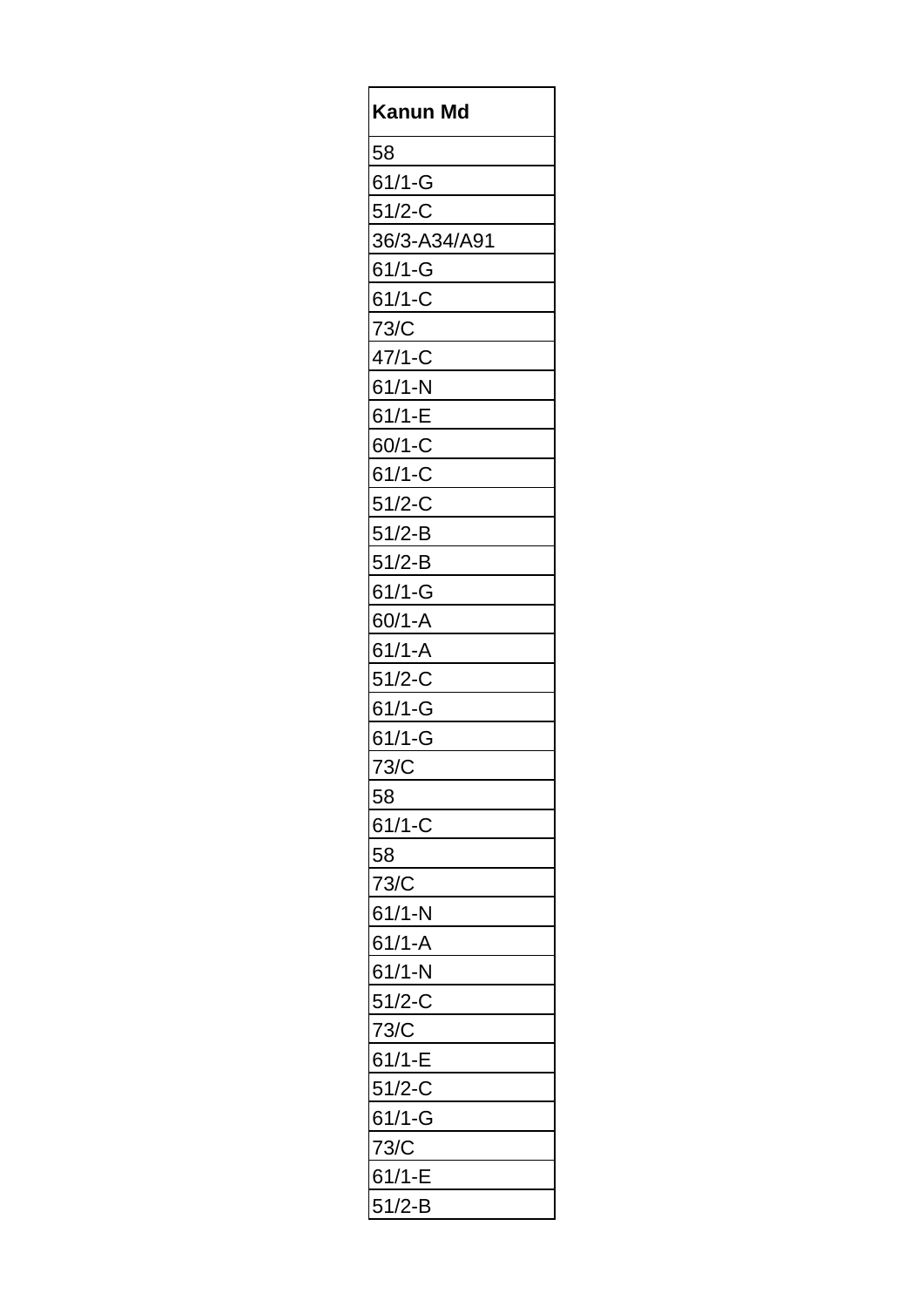| Kanun Md   |
|------------|
| $61/1 - G$ |
| 73/C       |
| $51/2-B$   |
| $61/1-N$   |
| 73/C       |
| $61/1 - B$ |
| $47/1-C$   |
| $61/1-N$   |
| $61/1-G$   |
| $78/1 - A$ |
| $47/1 - B$ |
| $46/2 - C$ |
| $47/1-C$   |
| $51/2-B$   |
| 73/C       |
| $61/1-L$   |
| $61/1-N$   |
| $61/1-N$   |
| $78/1 - A$ |
| 73/C       |
| 73/C       |
| 73/C       |
| 73/C       |
| $61/1 - G$ |
| $61/1 - B$ |
| $61/1 - G$ |
| $61/1-N$   |
| $61/1 - G$ |
| $61/1-N$   |
| 46/2-G     |
| $51/2-C$   |
| $61/1-E$   |
| $61/1-L$   |
| $61/1 - B$ |
| 73/C       |
| $51/2 - C$ |
| $61/1-C$   |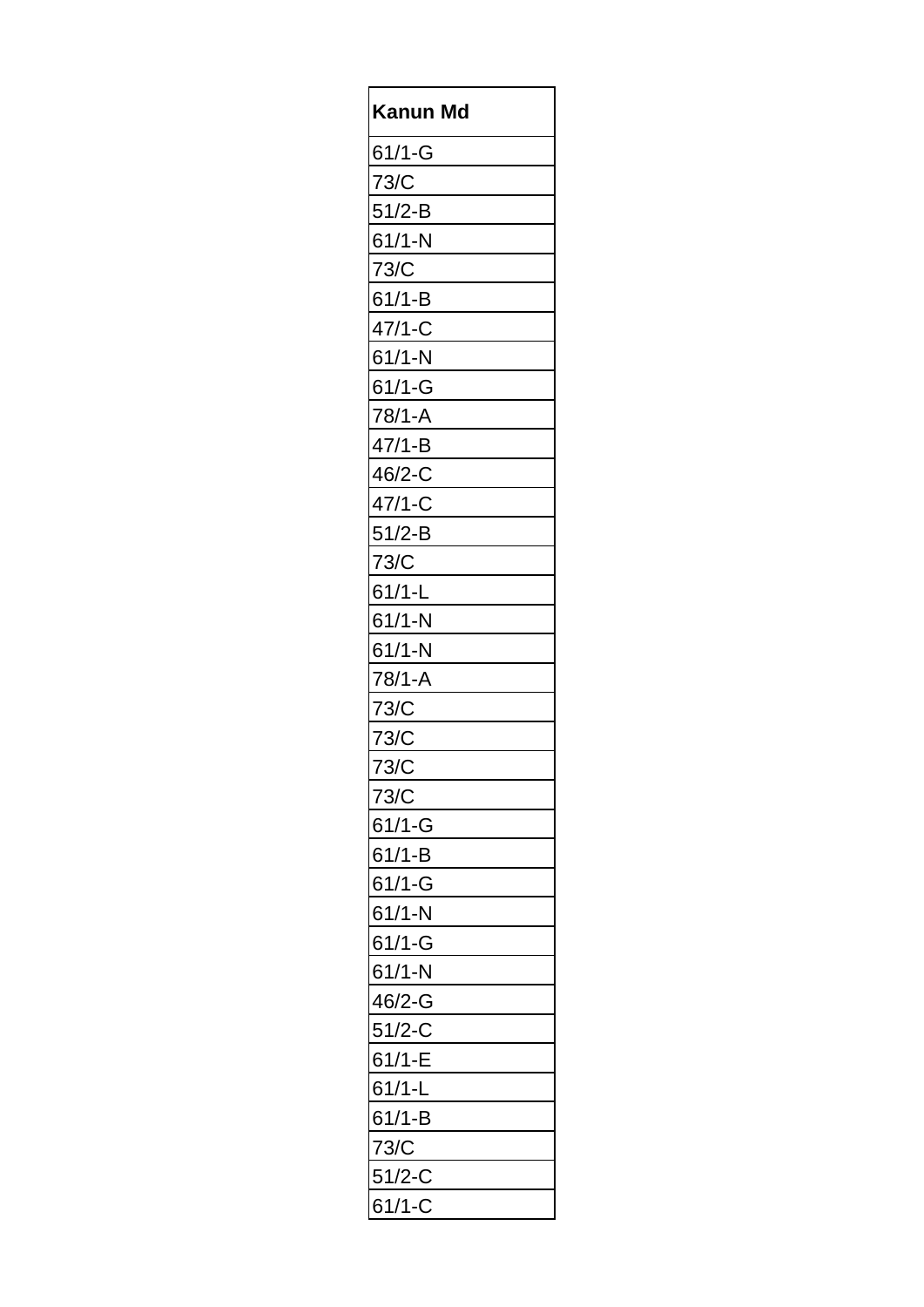| Kanun Md   |
|------------|
| $47/1-C$   |
| $61/1 - A$ |
| $51/2-C$   |
| 73/C       |
| $61/1 - B$ |
| $61/1 - G$ |
| $51/2-B$   |
| $61/1-L$   |
| $61/1-N$   |
| 73/C       |
| 73/C       |
| $51/2-C$   |
| $61/1-N$   |
| $61/1 - A$ |
| 73/C       |
| $61/1 - G$ |
| $61/1-N$   |
| $51/2 - B$ |
| $60/1-F$   |
| 73/C       |
| 73/A       |
| $61/1 - E$ |
| $61/1 - A$ |
| $61/1-E$   |
| 73/C       |
| 73/C       |
| $51/2-C$   |
| $61/1 - A$ |
| $61/1-N$   |
| $51/2-C$   |
| 73/C       |
| $51/2-B$   |
| $51/2-B$   |
| $61/1 - G$ |
| $61/1 - G$ |
| $61/1 - G$ |
| $61/1 - G$ |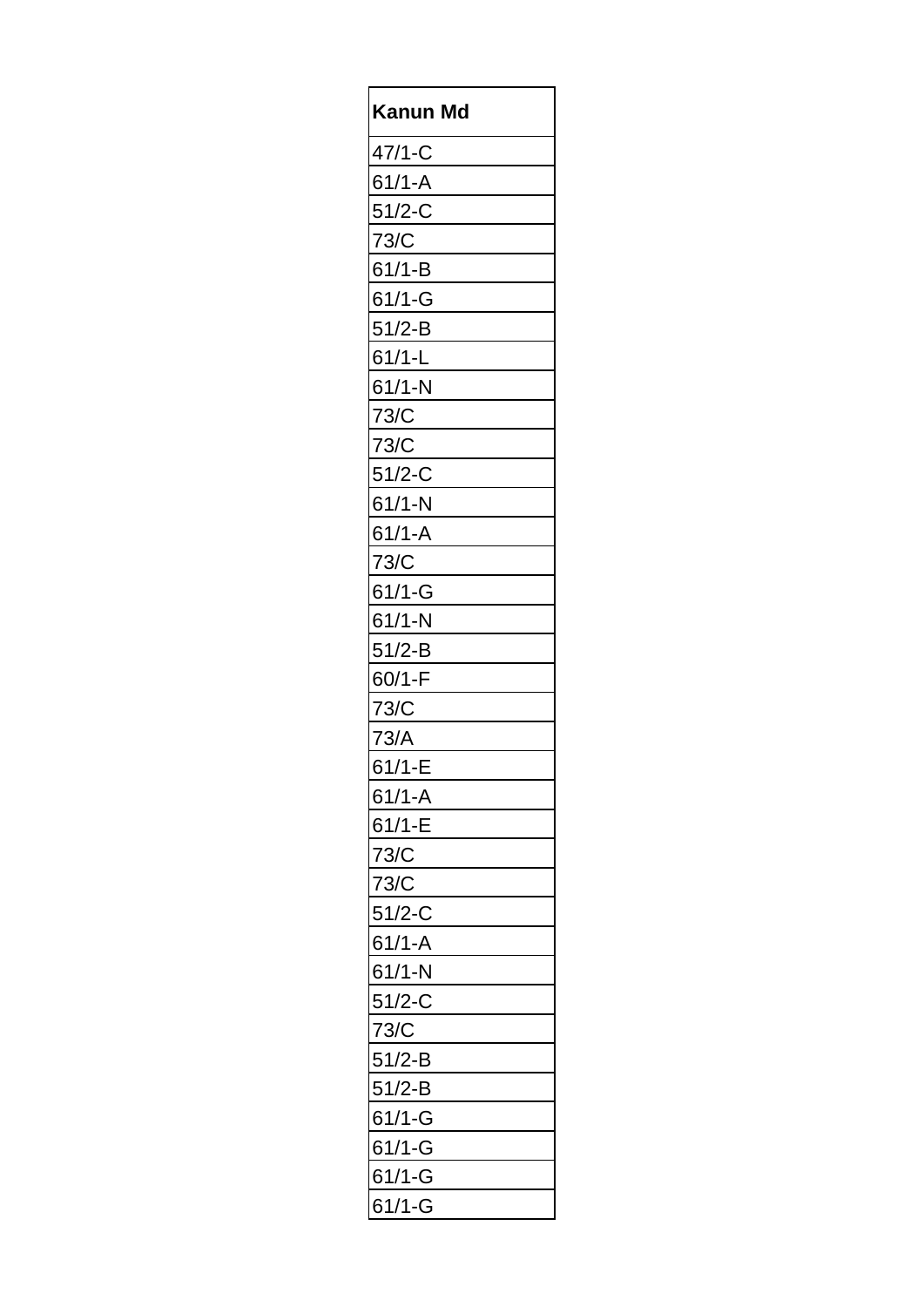| Kanun Md     |
|--------------|
| $51/2 - C$   |
| $51/2-B$     |
| $47/1-C$     |
| 73/C         |
| $61/1-N$     |
| $61/1 - B$   |
| $47/1-C$     |
| 73/C         |
| $47/1 - B$   |
| $61/1-E$     |
| $61/1-N$     |
| $60/1 - G$   |
| $47/1 - B$   |
| 73/C         |
| $61/1 - A$   |
| 73/C         |
| $51/2-B$     |
| $61/1-G$     |
| $47/1-C$     |
| $61/1 - A$   |
| $51/2-C$     |
| $61/1 - A$   |
| 47/1-C       |
| $47/1 - C$   |
| $61/1 - G$   |
| 91           |
| 46/2-G       |
| $47/1-C$     |
| 73/C         |
| $61/1-N$     |
| $61/1 - A$   |
| $51/2-B$     |
| $61/1-E$     |
| $61/1 - G$   |
| 47/1-B47/1-D |
| $47/1-C$     |
| $61/1-N$     |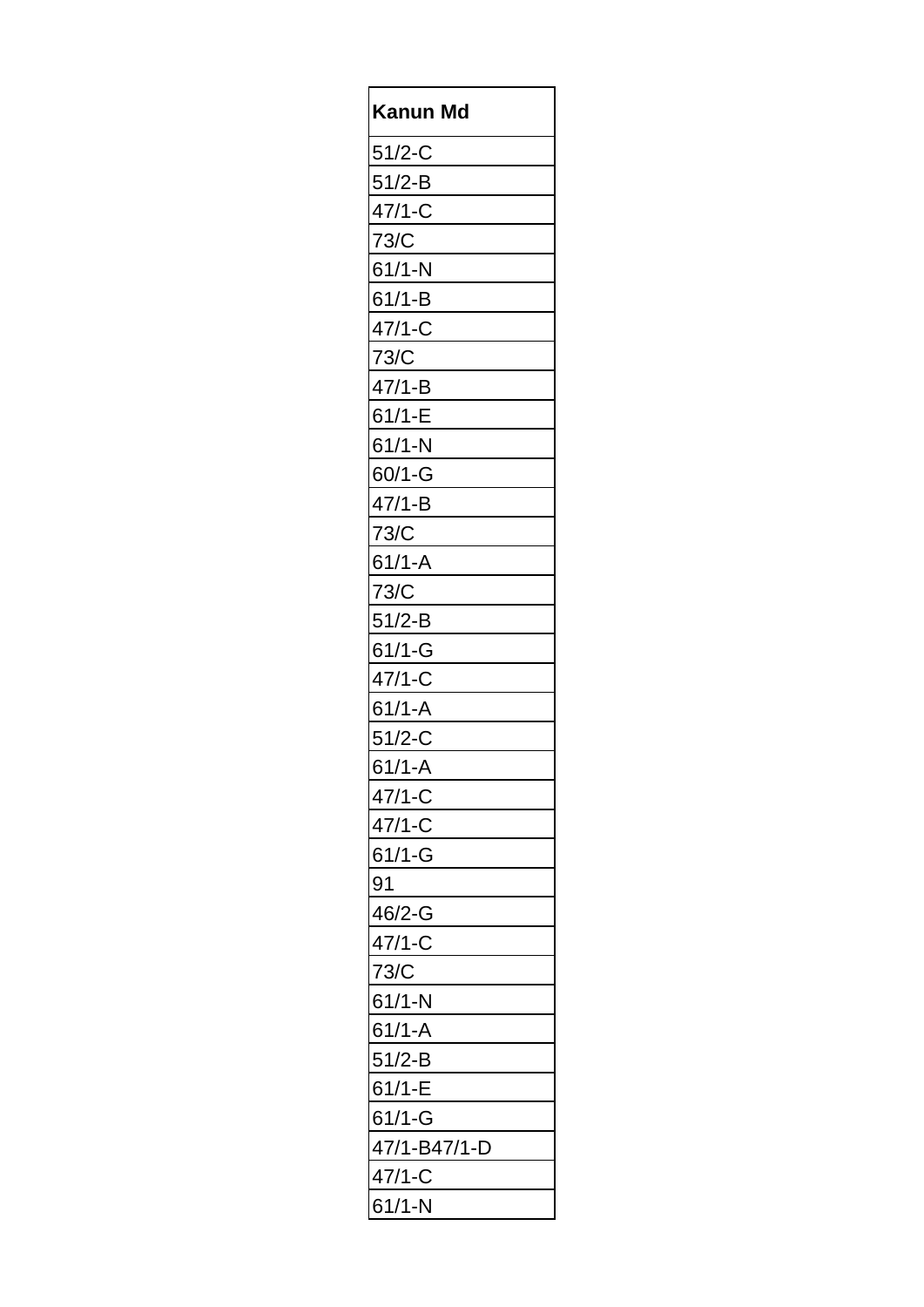| Kanun Md     |
|--------------|
| 47/1-D56/1-D |
| $61/1 - A$   |
| 73/C         |
| $61/1 - A$   |
| $61/1 - G$   |
| $61/1 - A$   |
| 73/C         |
| $47/1-C$     |
| $61/1-N$     |
| 34/A         |
| $51/2-C$     |
| $61/1-N$     |
| $61/1-C$     |
| $61/1 - A$   |
| 73/C         |
| $51/2-C$     |
| $47/1-C$     |
| $60/1 - A$   |
| $61/1 - G$   |
| $47/1 - B$   |
| $47/1-C$     |
| $61/1-B$     |
| $61/1-L$     |
| $61/1-N$     |
| $61/1-E$     |
| $31/1-B$     |
| 58           |
| $60/1 - B$   |
| $61/1-N$     |
| $51/2-B$     |
| $61/1-N$     |
| $61/1-N$     |
| $47/1 - B$   |
| $61/1-N$     |
| $61/1-N$     |
| $51/2-C$     |
| $61/1-B$     |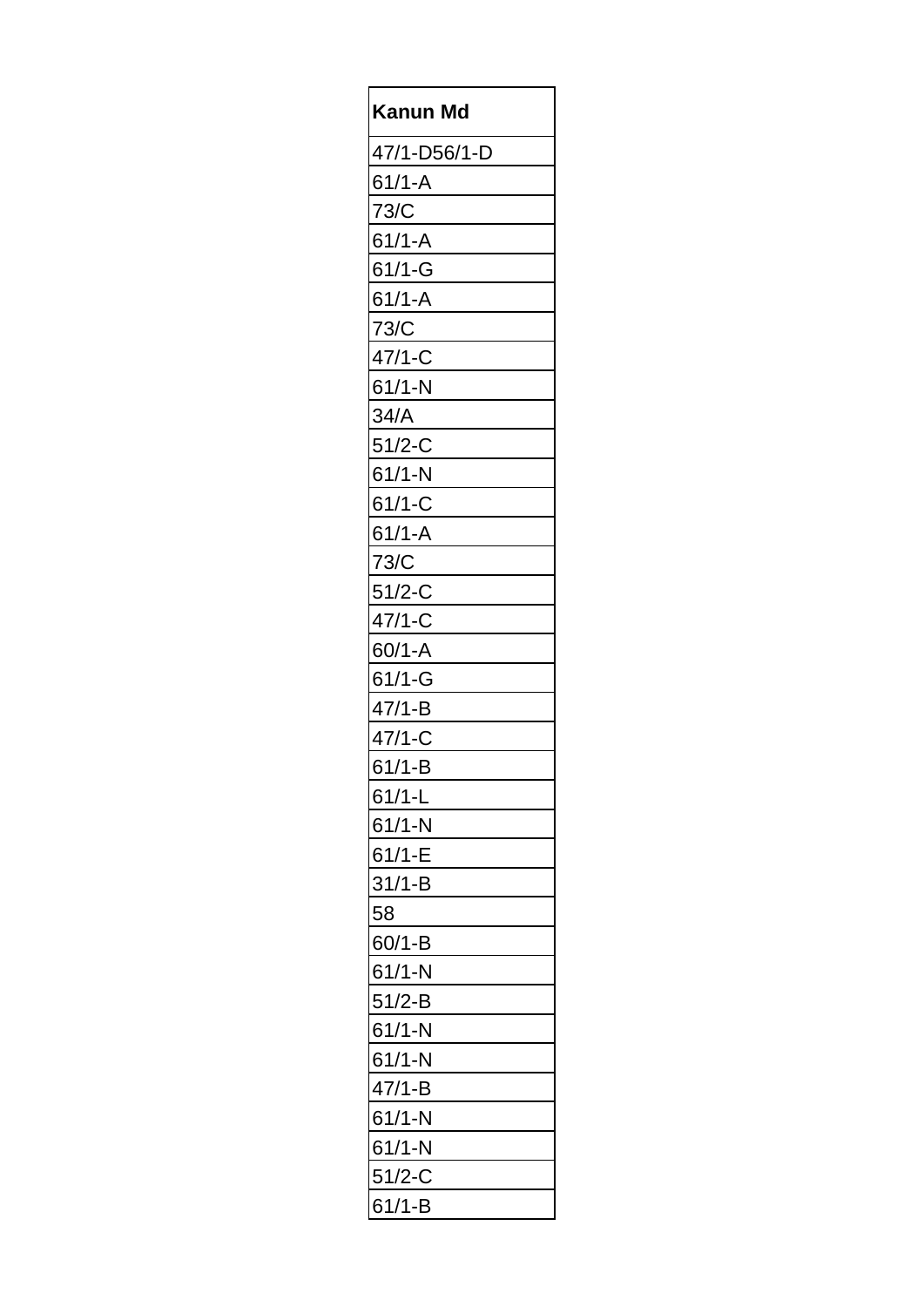| Kanun<br>Md  |
|--------------|
| $61/1 - A$   |
| $61/1-L$     |
| $61/1 - G$   |
| 73/C         |
| $47/1-C$     |
| $47/1-C$     |
| $47/1-C$     |
| $61/1 - G$   |
| $61/1-E$     |
| $51/2-C$     |
| $61/1 - A$   |
| $61/1-N$     |
| $61/1-E$     |
| $61/1 - G$   |
| $51/2-C$     |
| $61/1 - G$   |
| 73/C         |
| 78/1-A       |
| $61/1-N$     |
| $61/1-N$     |
| $51/2-B$     |
| $47/1-C$     |
| $65/1 - A$   |
| $65/1 - A$   |
| $65/1 - A$   |
| 78/1-A       |
| $65/1 - A$   |
| 58           |
| $61/1 - A$   |
| $65/1 - A$   |
| $60/1 - A$   |
| $60/1 - A$   |
| $65/1 - A$   |
| 78/1-A46/2-C |
| 58           |
| 58           |
| $65/1 - A$   |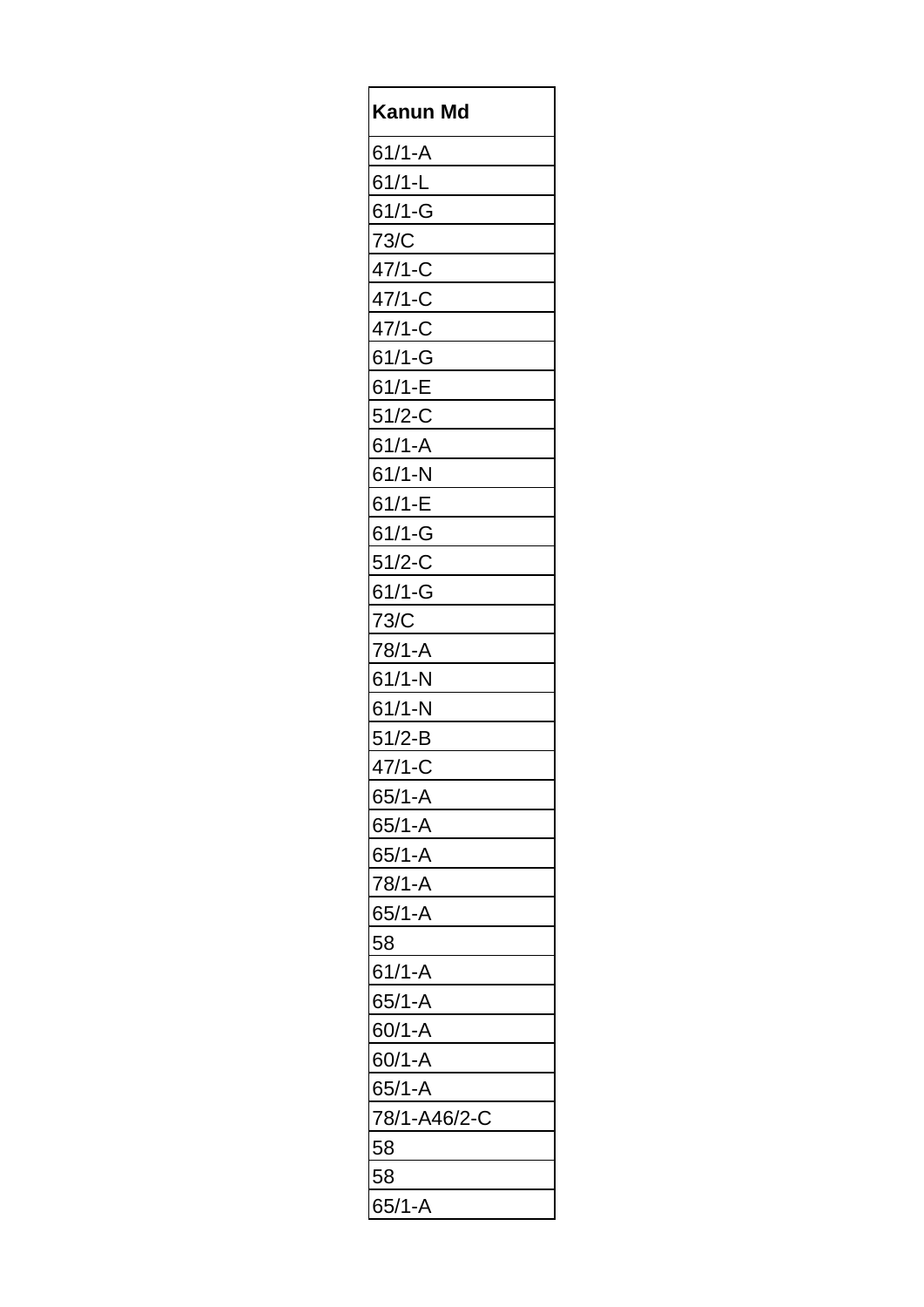| Kanun Md     |
|--------------|
| 60/1-A65/1-A |
| 58           |
| $65/1 - A$   |
| $65/1 - A$   |
| $65/1 - A$   |
| $65/1 - A$   |
| $65/1 - A$   |
| $65/1 - A$   |
| $65/1 - A$   |
| 58           |
| $65/1 - A$   |
| $65/1 - A$   |
| $65/1 - A$   |
| $65/1 - A$   |
| $47/1-C$     |
| $61/1 - B$   |
| $61/1-N$     |
| $78/1 - A$   |
| $61/1 - A$   |
| $51/2-C$     |
| $61/1-B$     |
| $51/2 - C$   |
| $51/2-C$     |
| $61/1 - A$   |
| $78/1 - A$   |
| 73/C         |
| $61/1 - B$   |
| 47/1-B73/C   |
| $61/1-C$     |
| $61/1-C$     |
| 58           |
| 58           |
| $61/1-N$     |
| $61/1 - G$   |
| $47/1-C$     |
| $61/1 - B$   |
| $61/1-N$     |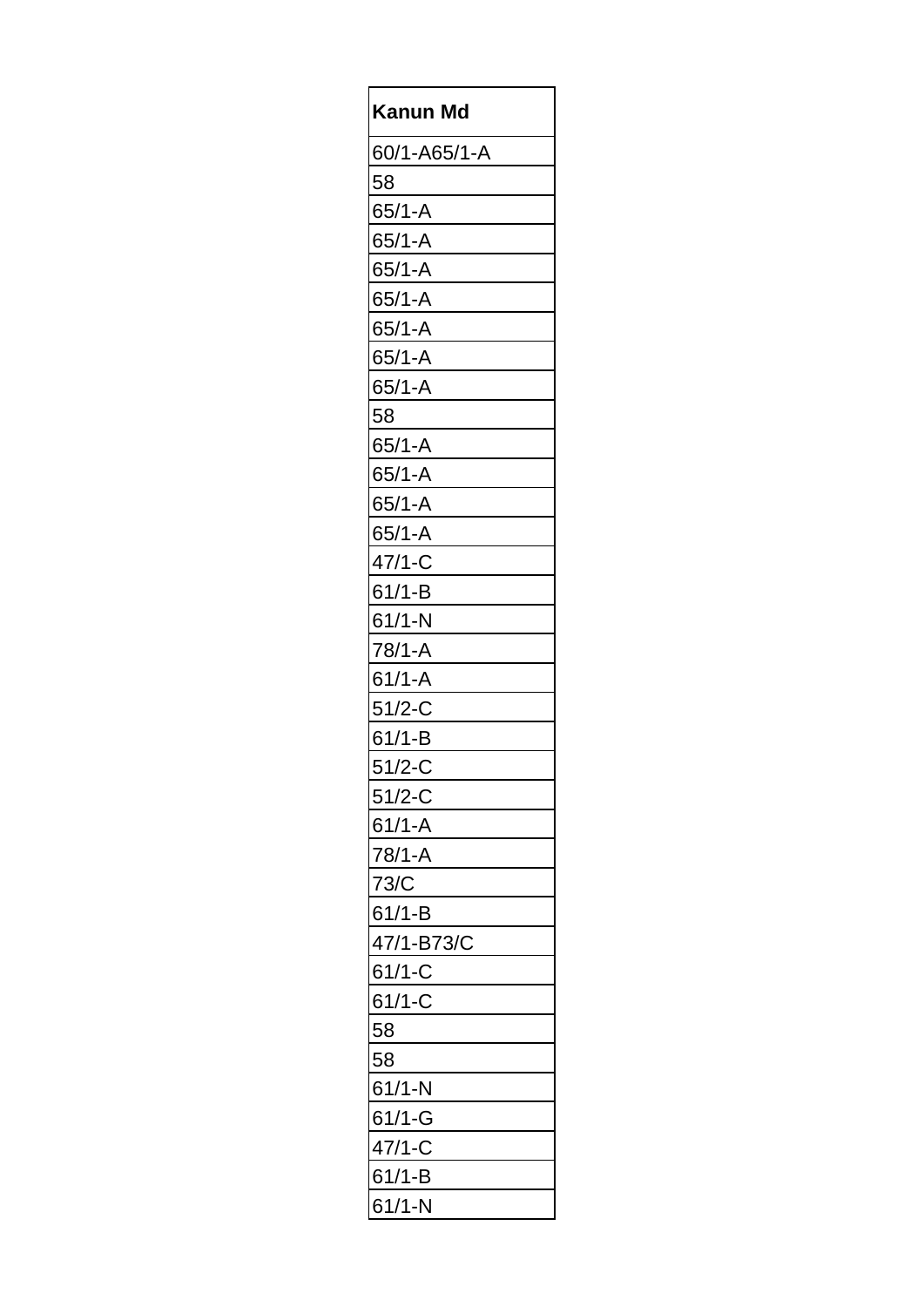| Kanun Md   |
|------------|
| $61/1-L$   |
| $61/1 - A$ |
| $61/1-E$   |
| $47/1 - B$ |
| $61/1-F$   |
| $60/1 - G$ |
| 73/C       |
| 73/C       |
| $47/1-C$   |
| $61/1 - A$ |
| $51/2-C$   |
| $61/1-B$   |
| $54/1 - A$ |
| $61/1-E$   |
| 78/1-A     |
| 73/C       |
| 73/C       |
| 72         |
| 78/1-A     |
| $61/1 - B$ |
| $61/1-C$   |
| $51/2 - B$ |
| 78/1-A     |
| 78/1-A     |
| $61/1-N$   |
| 73/C       |
| 73/C       |
| 78/1-A     |
| $47/1 - A$ |
| $60/1 - A$ |
| $61/1-N$   |
| $47/1 - B$ |
| $61/1-B$   |
| $61/1 - A$ |
| $51/2-B$   |
| $61/1 - G$ |
| $61/1-C$   |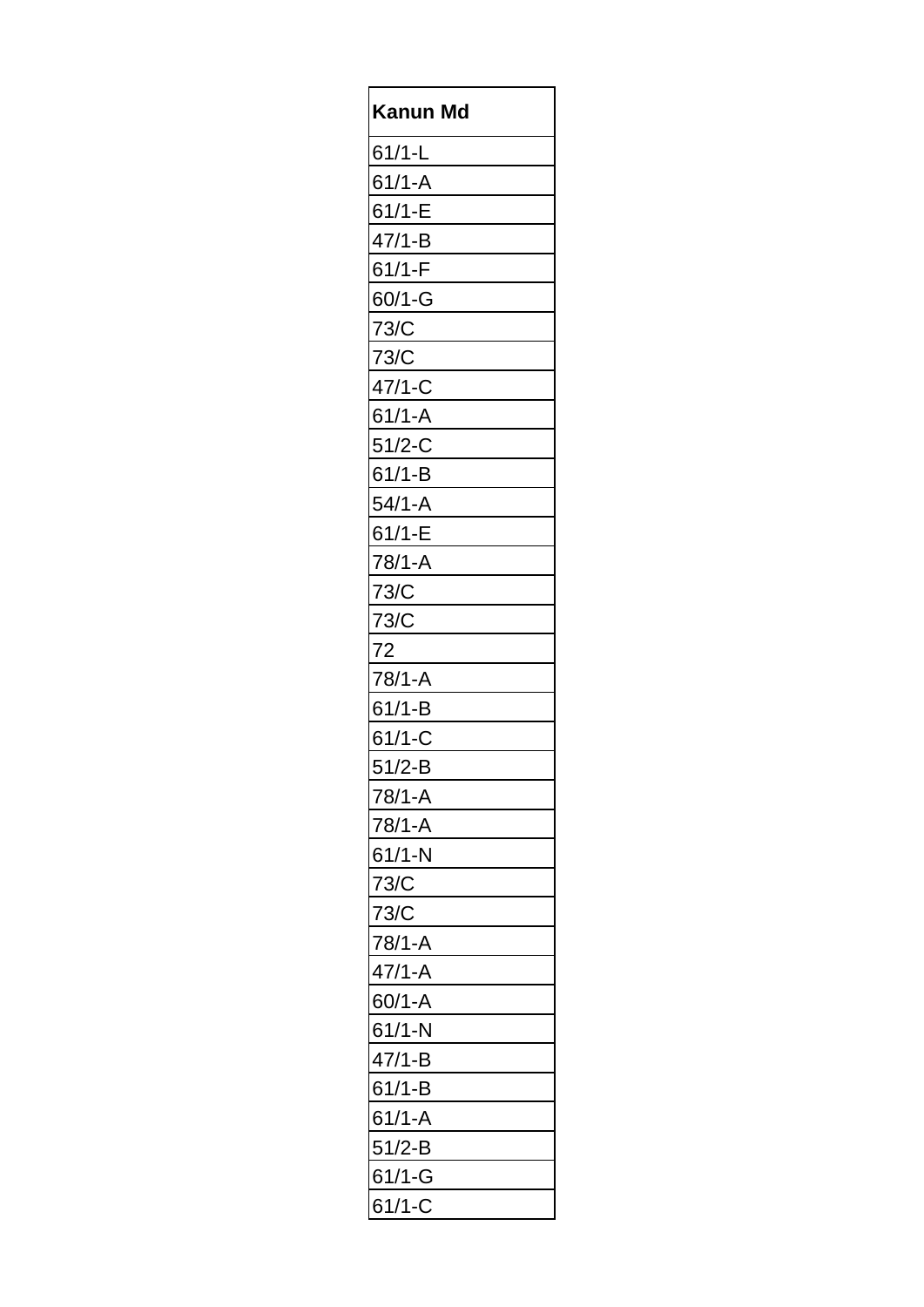| Kanun<br>Md    |
|----------------|
| $60/1 - G$     |
| $61/1-E$       |
| $47/1-C$       |
| $61/1-N$       |
| $51/2-B$       |
| $47/1 - B$     |
| $61/1-N$       |
| $61/1-N$       |
| $61/1 - C$     |
| 78/1-A         |
| $61/1 - A$     |
| $61/1 - A$     |
| $61/1 - A$     |
| $61/1 - A$     |
| $51/2-B$       |
| $61/1 - B$     |
| $51/2-C$       |
| $47/1-C$       |
| 73/C           |
| 73/C           |
| $61/1-E$       |
| $61/1 - G$     |
| $47/1 - B$     |
| $47/1-C$       |
| $61/1-L$       |
| 73/C           |
| $61/1-N$       |
| $47/1 - B$     |
| $60/1 - A$     |
| $60/1 - A$     |
| 30/1-B23/3-a-1 |
| 47/1-A60/1-A   |
| $47/1 - C$     |
| $60/1 - A$     |
| $47/1 - B$     |
| $60/1 - A$     |
| $60/1 - A$     |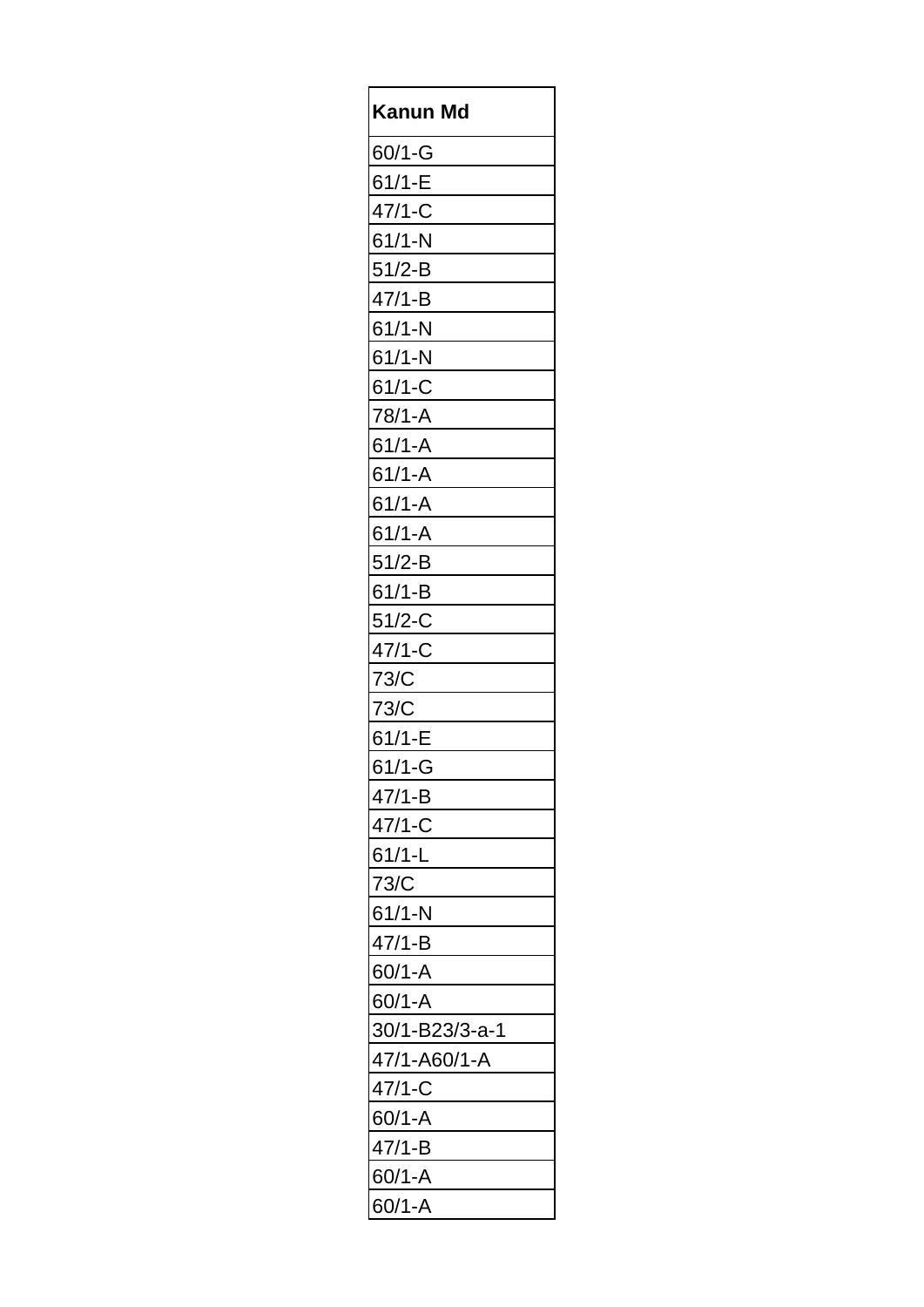| Kanun Md   |
|------------|
| $60/1 - A$ |
| $60/1-F$   |
| $60/1 - A$ |
| $51/2-B$   |
| $60/1-F$   |
| $60/1-F$   |
| $60/1-F$   |
| $56/1-D$   |
| $61/1 - B$ |
| $61/1-N$   |
| $51/2-C$   |
| $61/1 - A$ |
| $51/2-B$   |
| $61/1-E$   |
| $61/1-N$   |
| $47/1 - C$ |
| $60/1 - G$ |
| $47/1-C$   |
| $60/1 - G$ |
| $47/1-C$   |
| $51/2-B$   |
| $51/2-B$   |
| 34/A       |
| 73/C       |
| $61/1-B$   |
| $61/1 - A$ |
| $61/1 - A$ |
| $51/2-C$   |
| 73/C       |
| 73/C       |
| $51/2-B$   |
| 73/C       |
| $47/1-C$   |
| $61/1 - G$ |
| 78/1-A     |
| $61/1 - A$ |
| $61/1 - G$ |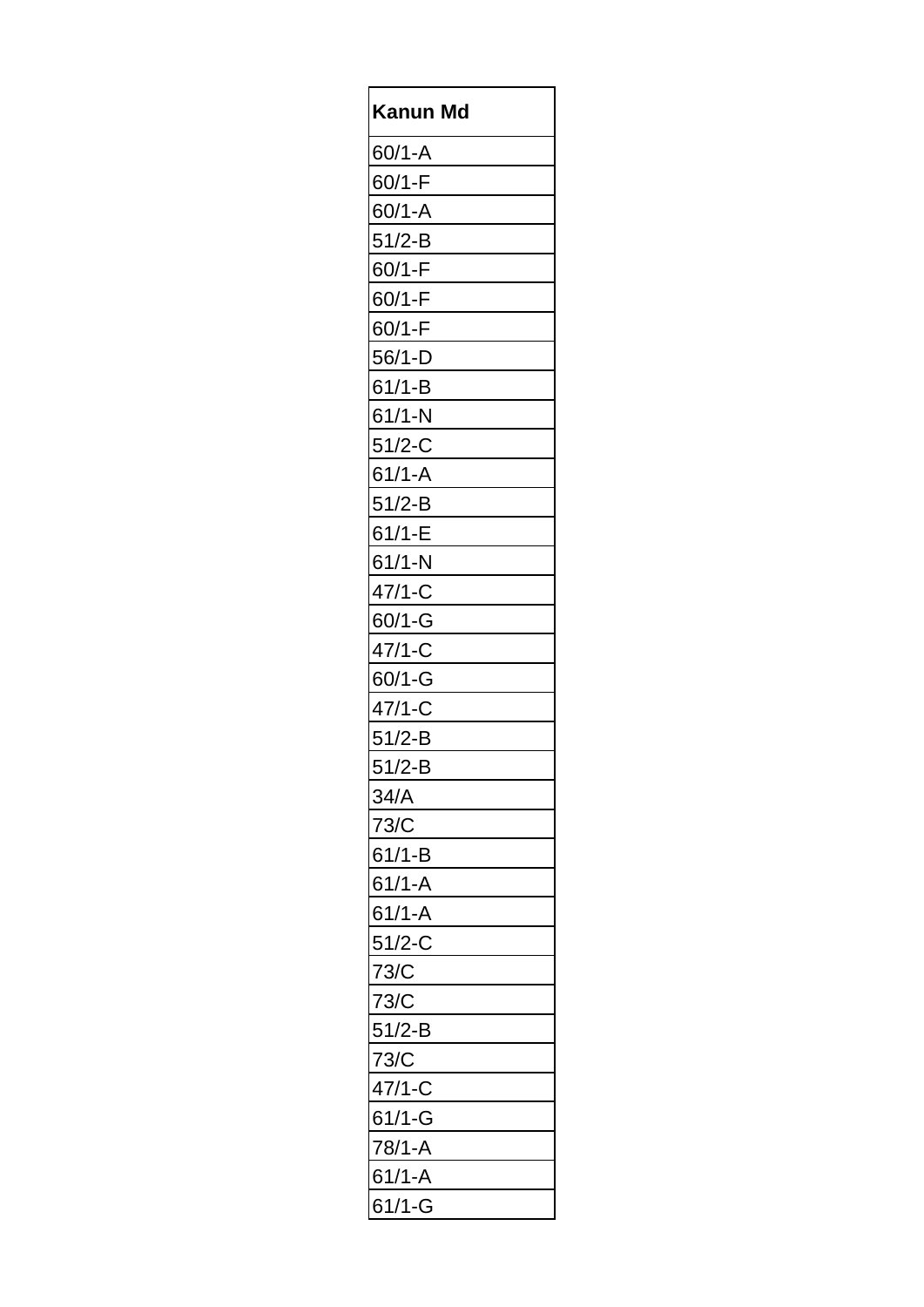| Kanun Md   |
|------------|
| $47/1-C$   |
| 73/C       |
| $51/2-B$   |
| $51/2-C$   |
| $61/1-L$   |
| 78/1-A     |
| $61/1 - G$ |
| $61/1 - N$ |
| $51/2-C$   |
| 73/C       |
| 34/A       |
| $61/1-B$   |
| $61/1 - G$ |
| $61/1-N$   |
| $47/1-C$   |
| $51/2-C$   |
| 58         |
| $51/2-C$   |
| $61/1 - A$ |
| $61/1-B$   |
| 73/C       |
| 51/2-B     |
| 34/A       |
| 34/A91     |
| $61/1 - A$ |
| 72         |
| $61/1-B$   |
| $51/2-B$   |
| $61/1 - A$ |
| $61/1 - E$ |
| $61/1 - G$ |
| $51/2-C$   |
| $51/2-A$   |
| $47/1-C$   |
| $47/1-C$   |
| $61/1 - G$ |
| 47/1-C     |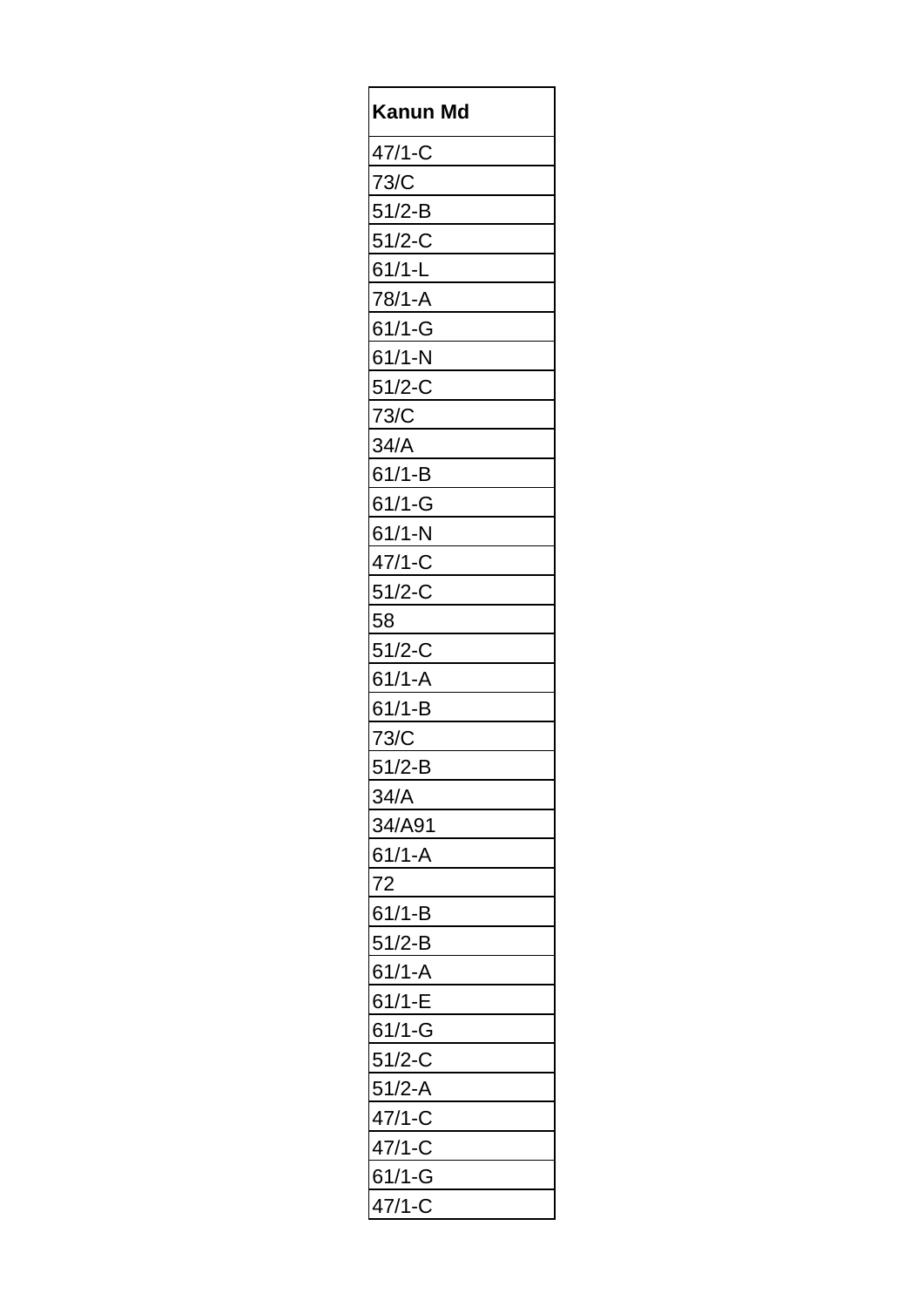| Kanun<br>Md |
|-------------|
| $47/1 - C$  |
| $51/2-B$    |
| 73/C        |
| $51/2-C$    |
| 73/C        |
| $61/1 - B$  |
| $61/1-N$    |
| $61/1 - G$  |
| $51/2 - B$  |
| $47/1-C$    |
| $61/1-E$    |
| $61/1 - A$  |
| $47/1-C$    |
| $47/1-C$    |
| $47/1 - B$  |
| $61/1-G$    |
| $61/1-E$    |
| $47/1-C$    |
| $61/1 - A$  |
| $47/1-C$    |
| 73/C        |
| $61/1 - A$  |
| $47/1 - B$  |
| 46/2-C      |
| $61/1-B$    |
| $61/1-N$    |
| $51/2-C$    |
| 74/B        |
| $61/1 - G$  |
| $61/1-G$    |
| $61/1-N$    |
| $47/1 - B$  |
| $51/2 - A$  |
| $61/1 - A$  |
| $61/1-L$    |
| 78/1-A      |
| $51/2-C$    |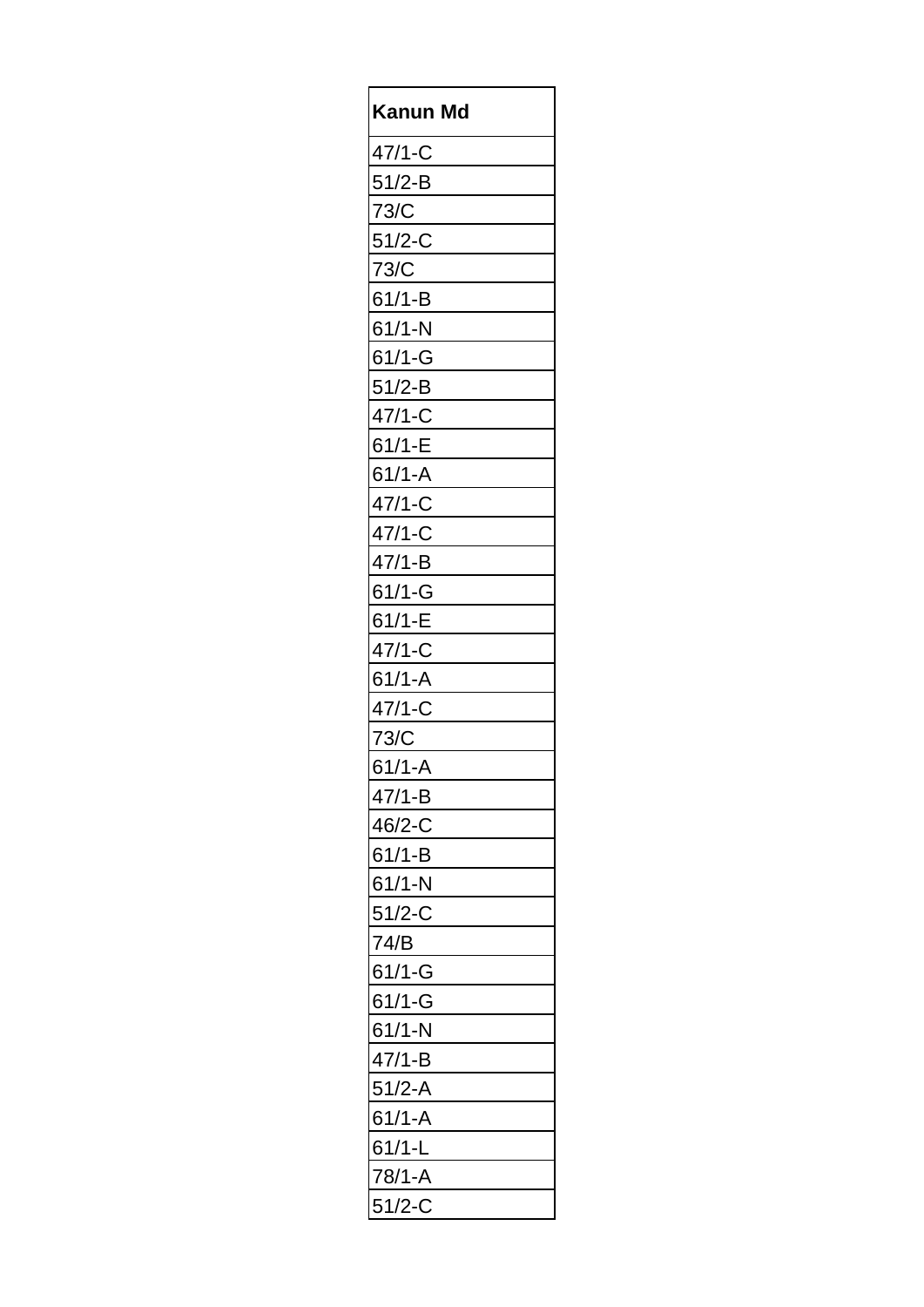| Kanun Md   |
|------------|
| $51/2-C$   |
| $51/2-B$   |
| $51/2-C$   |
| $61/1-E$   |
| $61/1 - G$ |
| $61/1 - G$ |
| $51/2-B$   |
| $61/1 - G$ |
| $36/3-A$   |
| $61/1 - A$ |
| $61/1-N$   |
| $51/2-B$   |
| $51/2-B$   |
| $61/1-N$   |
| 78/1-A     |
| 78/1-A     |
| 73/C       |
| $51/2-B$   |
| $61/1-E$   |
| $51/2-B$   |
| $47/1-B$   |
| $61/1 - E$ |
| $51/2-C$   |
| $51/2-C$   |
| 73/C       |
| $61/1 - G$ |
| $51/2-B$   |
| $61/1 - G$ |
| 61/1-E     |
| $61/1-E$   |
| $78/1 - A$ |
| $51/2-C$   |
| $61/1 - A$ |
| $47/1 - B$ |
| 73/C       |
| $51/2-C$   |
| 61/1-L     |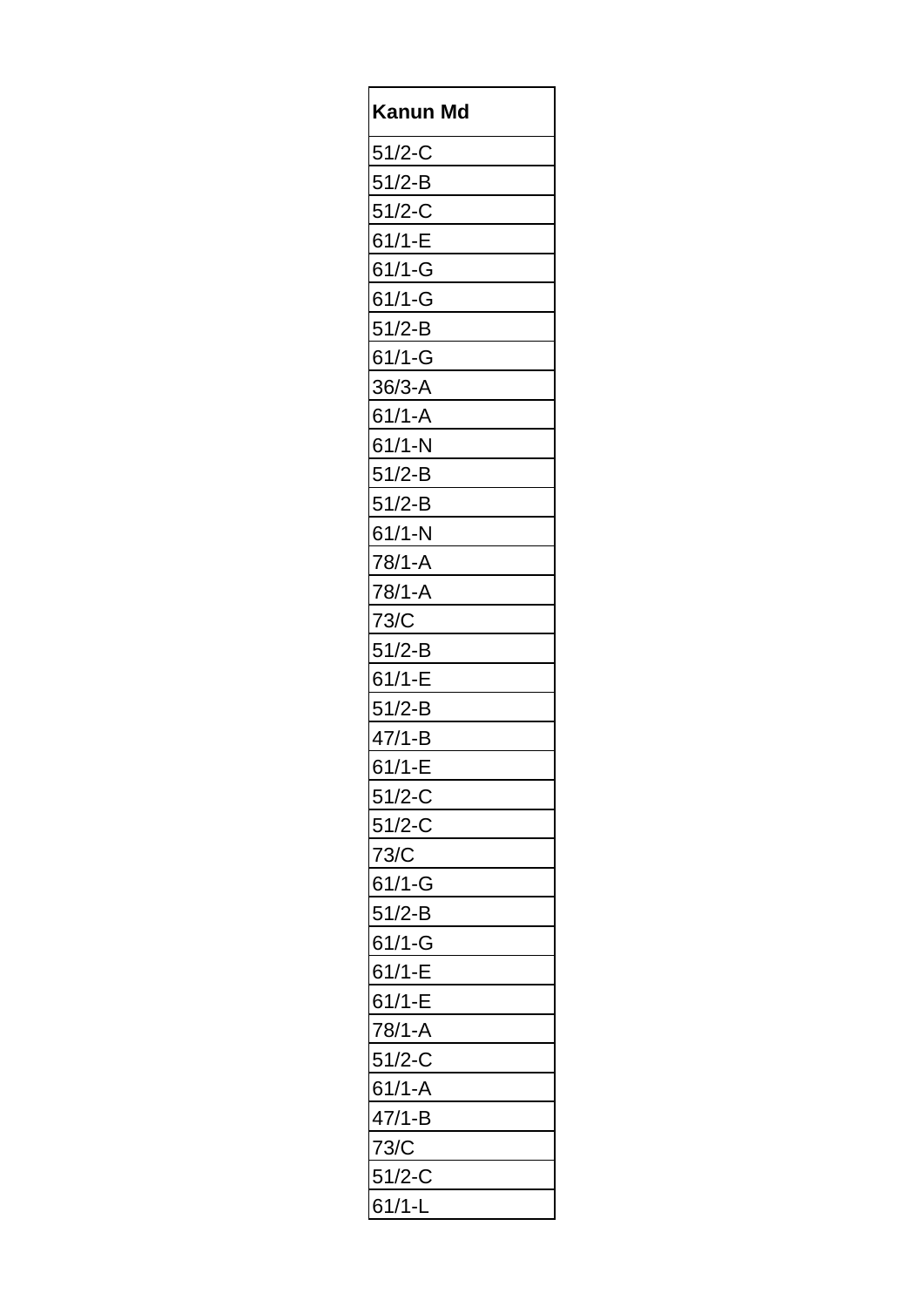| Kanun Md   |
|------------|
| 73/C       |
| $46/2-B$   |
| $47/1 - B$ |
| $51/2-C$   |
| $47/1 - C$ |
| $61/1 - E$ |
| 74/A       |
| $47/1-C$   |
| $61/1 - B$ |
| $60/1 - E$ |
| $61/1-N$   |
| $61/1-N$   |
| $61/1 - A$ |
| $61/1-E$   |
| $51/2-B$   |
| $47/1 - C$ |
| $61/1-N$   |
| $61/1-N$   |
| $47/1 - C$ |
| $51/2-B$   |
| 34/A       |
| 61/1-M     |
| $60/1-C$   |
| 73/C       |
| $61/1 - B$ |
| $61/1-L$   |
| $51/2-B$   |
| $61/1-L$   |
| 73/C       |
| 78/1-A     |
| $46/2-C$   |
| $61/1-E$   |
| $51/2-B$   |
| $61/1 - A$ |
| $51/2-A$   |
| $61/1 - A$ |
| 47/1-C     |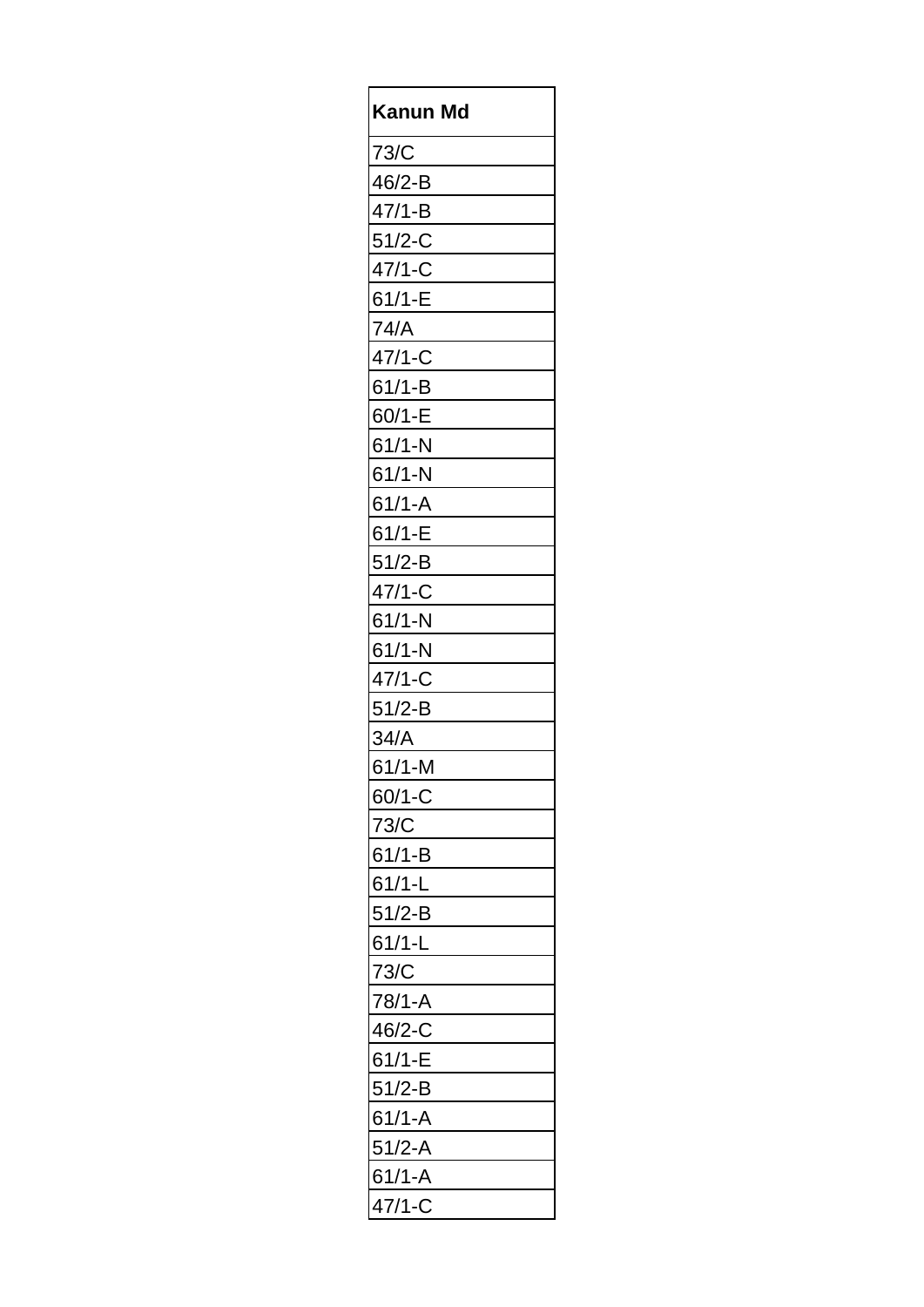| Kanun Md   |
|------------|
| $47/1 - C$ |
| $47/1-C$   |
| $61/1-E$   |
| $61/1-E$   |
| $47/1-C$   |
| $51/2-B$   |
| $47/1-C$   |
| $61/1-N$   |
| $61/1 - G$ |
| $78/1 - A$ |
| $47/1 - C$ |
| $61/1-E$   |
| $51/2-C$   |
| $47/1 - B$ |
| $61/1-E$   |
| $61/1-N$   |
| $36/3 - A$ |
| $51/2 - C$ |
| $61/1 - B$ |
| $61/1-E$   |
| $61/1-N$   |
| 47/1-C     |
| $47/1 - C$ |
| $61/1-N$   |
| 73/C       |
| $51/2-C$   |
| $47/1-C$   |
| $61/1-N$   |
| $47/1-C$   |
| 73/C       |
| $61/1 - B$ |
| $47/1-C$   |
| $47/1-C$   |
| $61/1-B$   |
| $47/1 - B$ |
| $47/1-C$   |
| 73/C       |